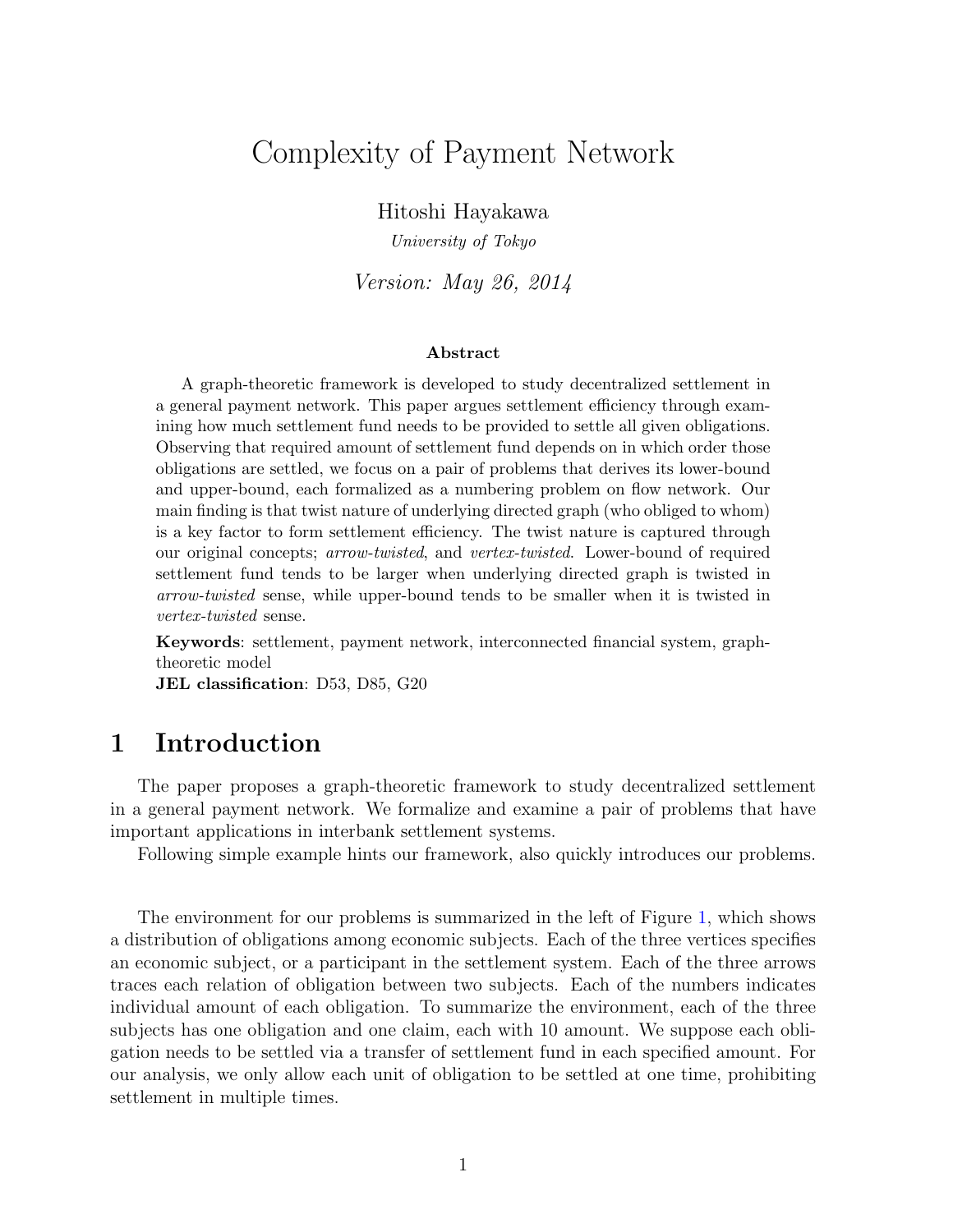



<span id="page-1-0"></span>Under these suppositions, we investigate settlement efficiency, or how much settlement fund needs to be provided to settle all the obligations. We notice that relative order of settlement is crucial. In the middle of Figure [1,](#page-1-0) each order of settlement is expressed by each number written in the upper-right of each amount of obligation. In this order of settlement, only the subject on the top needs to input settlement fund in the amount of 10, as indicated in boldface. The two other subjects need not input settlement fund because they can recirculate the payments they receive. The figure is interpreted to express a possible settlement procedure for our given distribution of obligations. Under this settlement procedure, 10 amount of settlement are required in total. In contrast, under a different settlement procedure as depicted in the right of Figure [1,](#page-1-0) total required amount of settlement is now 20 as confirmed similarly.

Supposing any relative order of settlement be possible to realize, the paper specifically examines lower-bound and upper-bound of total required amount of settlement fund. The lower-bound would be attained when order is optimally chosen by a central planner, that is each central bank for the case of settlement in interbank settlement systems. The upperbound would be possible when order is formed under ill-coordination among subjects. The paper examines these specified problems in a general setting.

Settlement efficiency is one of critical concern in recent interbank settlement systems. Traditionally, interbank settlement systems processed transactions on a net basis; payments are collected and settled only at certain designated time –typically once a day– , and participant banks make net payments; the difference between payments received and payments owed. Realizing that net settlement systems are prone to cascades of defaults, many of interbank settlement systems now adopt real-time gross settlement (RTGS) systems that settle each payment on an individual basis.

Though RTGS systems reduce the risk of cascades of defaults compared to net settlement systems, it tends to require considerable settlement fund. When participants hold insufficient funds for settlement, typically central banks provide settlement fund through intraday lending. For well-functioning of settlement systems, it is crucial to provide sufficient settlement fund. The critical question there is how much settlement fund is required for settlements in each interbank settlement system. This study investigates the question by presenting two formal problems pertaining to each lower-bound and upper-bound of required fund. Accordingly, it is a benchmark for further research into that issue.

One of the main contribution of this paper is to provide a mathematical framework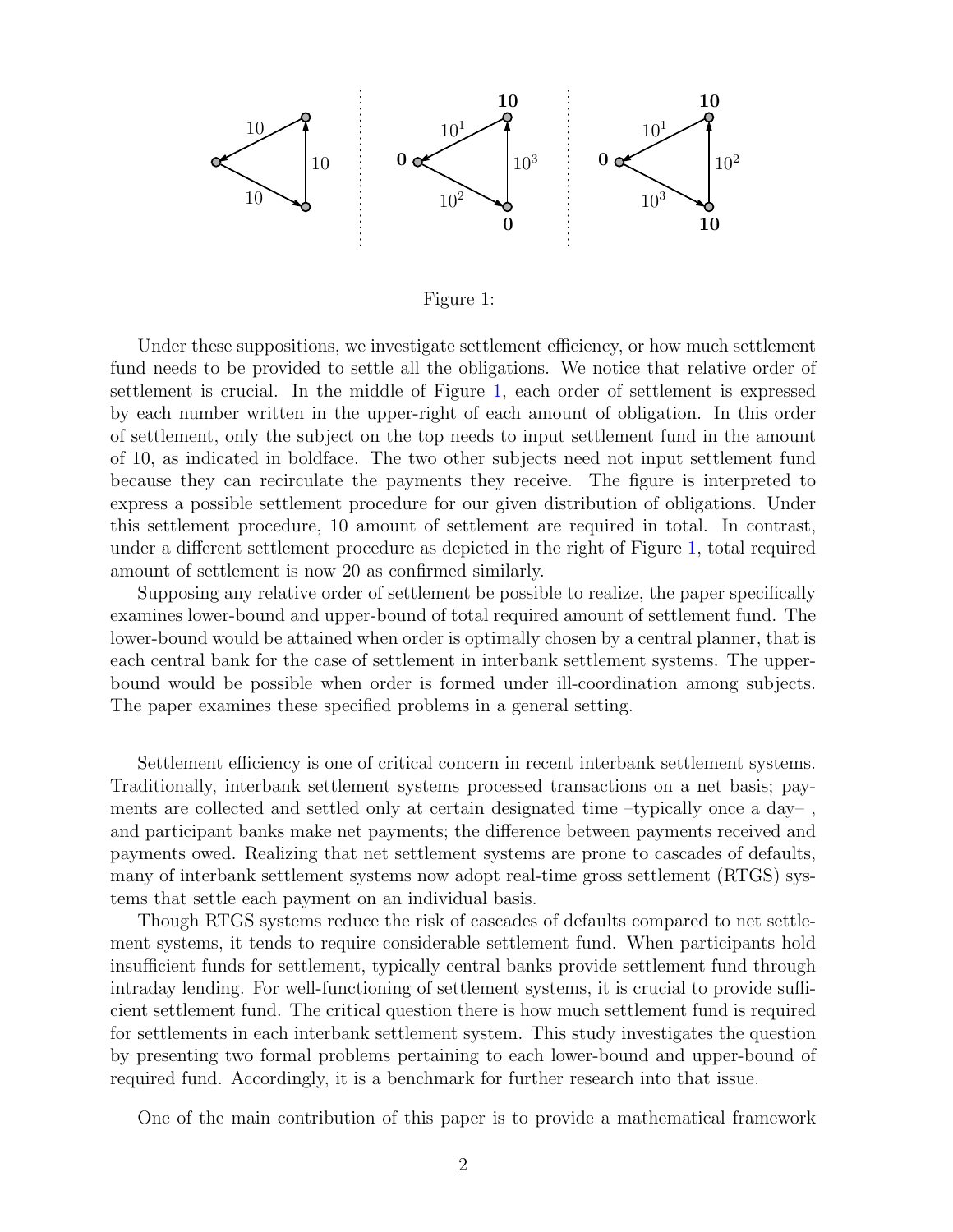for decentralized settlement. The framework enables to express every possible settlement procedures, which allows us to argue settlement efficiency. [Eisenberg and Noe](#page-43-0) [\(2001\)](#page-43-0) provided a different framework for decentralized settlement. His framework is not to examine settlement efficiency, by effectively supposing settlement always with infinitely small unit of installment. There, settlement efficiency is assumed highest possible. Our framework is able to examine settlement in arbitrary unit of installment each as a different environment, that means settlement in infinitely small unit is encompassed as one environment. [Rotemberg](#page-43-1) [\(2011\)](#page-43-1) firstly pointed out in a persuading manner that settlement efficiency gets worse depending on which settlement procedure is realized. The paper focused on certain class of network structure whose underlying directed graph is to be Euler graph, and assumed specific behavioral pattern of subjects. Our research proceeds to a different direction in examining both lower-bound and upper-bound of required settlement fund supposing much wider settlement procedures are possible to realize. In our direction, we show several key network factors contribute to form settlement efficiency.

Our main finding is that twist nature of underlying directed graph is a key factor to form settlement efficiency. The twist nature never appears in the class of network [Rotemberg](#page-43-1) [\(2011\)](#page-43-1) examined, and it is captured with our original concepts; *arrow-twisted* and *vertex-twisted*.

Here we take up several examples to see how those concepts are defined, how they matter for our problems, and also what they imply in economic sense. Figure [2](#page-2-0) presents three example environments for our problems.



<span id="page-2-0"></span>Figure 2: The left of the figure has no relevance neither to *arrow-twisted* nor *vertex-twisted*. The middle is relevant to *arrow-twisted*, while the right is relevant to *vertex-twisted*

We start by an environment expressed in the left of the figure, which has no relevance neither to *arrow-twisted* nor to *vertex-twisted*. Role of *arrow-twisted* and *vertex-twisted* is explained in comparison with this example. There are four subjects  $v_a$ ,  $v_b$ ,  $v_c$ , and  $v_d$ . Five obligations have been formed among those subjects. The lower-bound of required settlement fund is derived as 30, that is realized with a settlement procedure in the left of Figure [3.](#page-3-0) The upper-bound is 70, that is realized with that in the right of the same figure.

Now hypothetically decompose distribution of obligations into two distributions as shown in Figure [4.](#page-3-1) In latter analysis, we formally define our decomposition. Here notice that total amount of "decomposed" obligations for each subjects are equal to the original amount. For example, original obligation by  $v_d$  to  $v_a$  is 30, which is divided into 20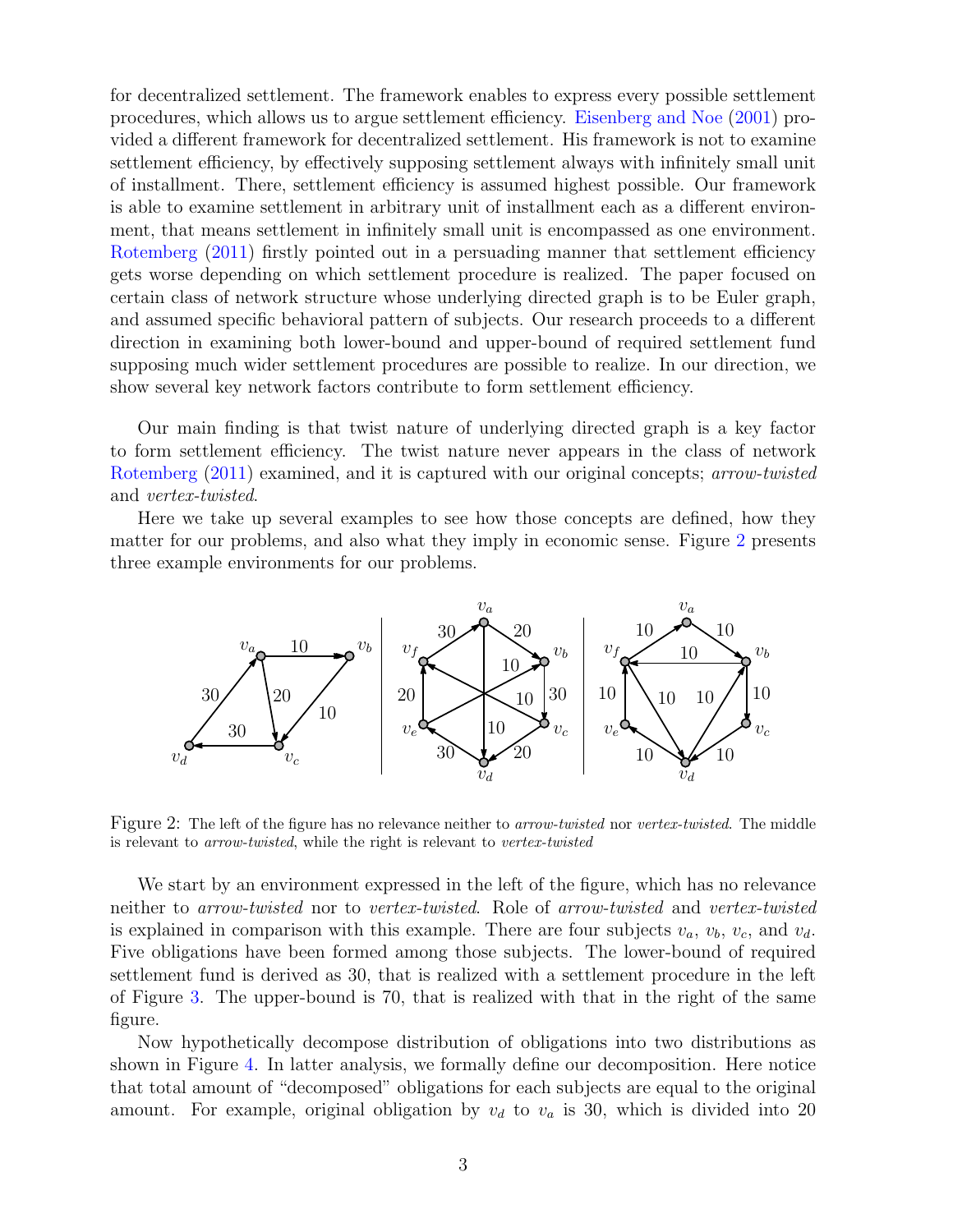

<span id="page-3-0"></span>Figure 3: The left settlement procedure attains the lower-bound 30 of required settlement fund for distribution of obligations shown in the left of Figure [2,](#page-2-0) while the right attains the upper-bound 70.

and 10. Now derive lower-bound and upper-bound for each decomposed distributions of obligations. There we hypothetically suppose each of divided obligations were settled in each unit. The lower-bound for each of the decomposed distributions of obligations is 20, and 10. while the upper-bound is 40, 30 each. For this example, we confirm that mere summation of the lower-bound, upper-bound comes back to each for the original distribution of obligations, as confirmed as  $20 + 10 = 30$ , while  $40 + 30 = 70$ .



<span id="page-3-1"></span>Figure 4: Original distribution of obligations shown in the left of the figure is decomposed into that in the middle, and that in the right.

Let us move to the case expressed with the middle of Figure [2,](#page-2-0) which is relevant to *arrow-twisted*. The lower-bound is 40 as in Figure [5,](#page-3-2) and we are going to see how *arrowtwisted* contributes to form that value. Now we have a decomposition as shown in Figure



<span id="page-3-2"></span>Figure 5: Example settlement procedure that attains lower-bound 40 for the middle of Figure [2.](#page-2-0)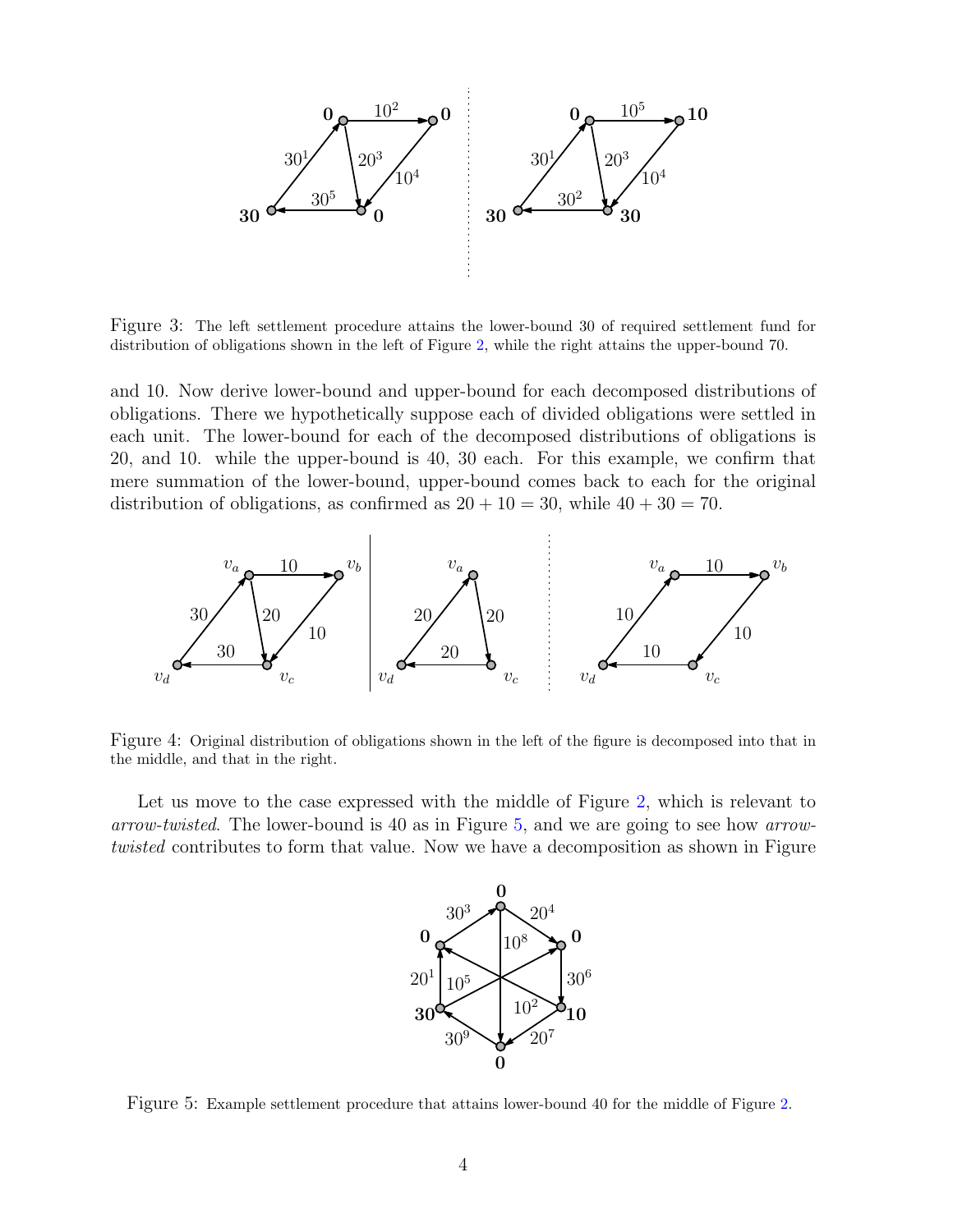[6.](#page-4-0) We confirm that mere summation of the lower-bound for each decomposed distribution of obligations is 30, which is less than 40. The reason is that there emerges inconsistency



<span id="page-4-0"></span>Figure 6: Original distribution of obligations shown in the left of the figure is decomposed into that in the middle, and that in the right.

of synchronization among hypothetically divided obligations. Focus on three obligations, by  $v_f$  to  $v_a$ , by  $v_b$  to  $v_c$ , and by  $v_d$  to  $v_e$ . Observe that for each of the decomposed distributions of obligations, the three obligations are to be settled in an order along with direction indicated by the arrows when each lower-bound is attained. But for the original distribution of obligations, there is no order that is consistent with both of such two orders. This inconsistency is thought to generate negative spillover in the sense that the lower-bound is larger than that without the inconsistency. The inconsistency is captured with our notion of *arrow-twisted* in general.

For our distribution of obligations, suppose obligation by  $v_f$  to  $v_a$  is to be settled in two units, 20 and 10 as shown in the left of Figure [7.](#page-4-1) Then, the lower-bound is now 30 as shown in the right of the same figure. We confirm that the inconsistency of synchronization is resolved and the lower-bound gets smaller. Further notice that input of settlement fund by  $v_f$  remains zero for those specific example settlement procedures. This indicates that inconsistency of synchronization is interpreted to arise from an externality when we suppose subject who inputs settlement fund incur corresponding financing cost, and also subject who owes obligation can choose unit of settlement.



<span id="page-4-1"></span>Figure 7: For the left distribution of obligations, the right shows an example settlement procedure that attains its lower-bound 30.

Let us proceed to the case expressed with the right of Figure [2,](#page-2-0) which is relevant to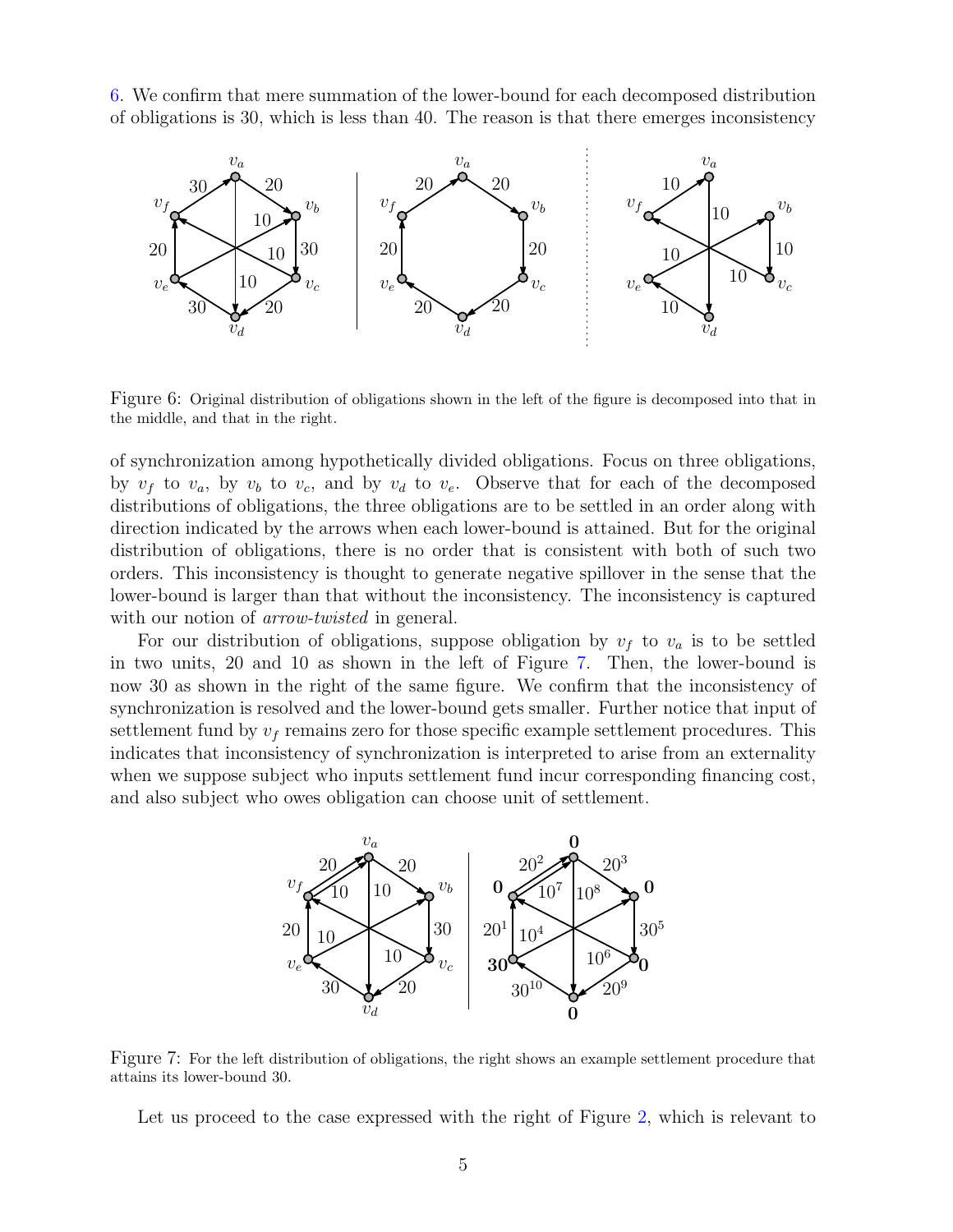*vertex-twisted*. The upper-bound is 60 as in Figure [8,](#page-5-0) and we are going to see how *vertextwisted* contributes to form that value. We have a decomposition as shown in Figure [9.](#page-5-1)



<span id="page-5-0"></span>Figure 8: Example settlement procedure that attains upper-bound 60 for the right of Figure [2.](#page-2-0)

We confirm that mere summation of the upper-bound for each decomposed distribution of obligations is  $70 = 50 + 20$ , which is larger than 60. The reason is that there emerges inconsistency of synchronization now regarding subjects. For each of the decomposed distribution of obligations, settlement needs to be executed along with the reverse of direction indicated by each arrows. Now for the original distribution of obligations, focus on three subjects  $v_f$ ,  $v_b$ , and  $v_d$  each has multiple obligations to make and receive. The obligations cannot be settled in a way that each of the three subjects make all their payments before their receipts as much as possible and also consistent with both of the orders for decomposed distributions of obligations each attains upper-bound of required settlement fund. This inconsistency is thought to generate positive spillover in the sense that the upper-bound is smaller than that without the inconsistency. This type of inconsistency of synchronization is captured with our notion of *vertex-twisted* in general. Confirm that



<span id="page-5-1"></span>Figure 9: Original distribution of obligations shown in the left of the figure is decomposed into that in the middle, and that in the right.

the inconsistency indicated by *vertex-twisted* is dismissed in Figure [10,](#page-6-0) where direction of obligation among  $v_f, v_b, v_d$  is oppositely formed.

The remainder of this study is organized as follows. Section [2](#page-6-1) introduces our framework and supplies definitions essential for statement of our problems, and Section [3](#page-8-0) presents our problems formally. Section [4](#page-9-0) offers preliminary analyses, introducing the central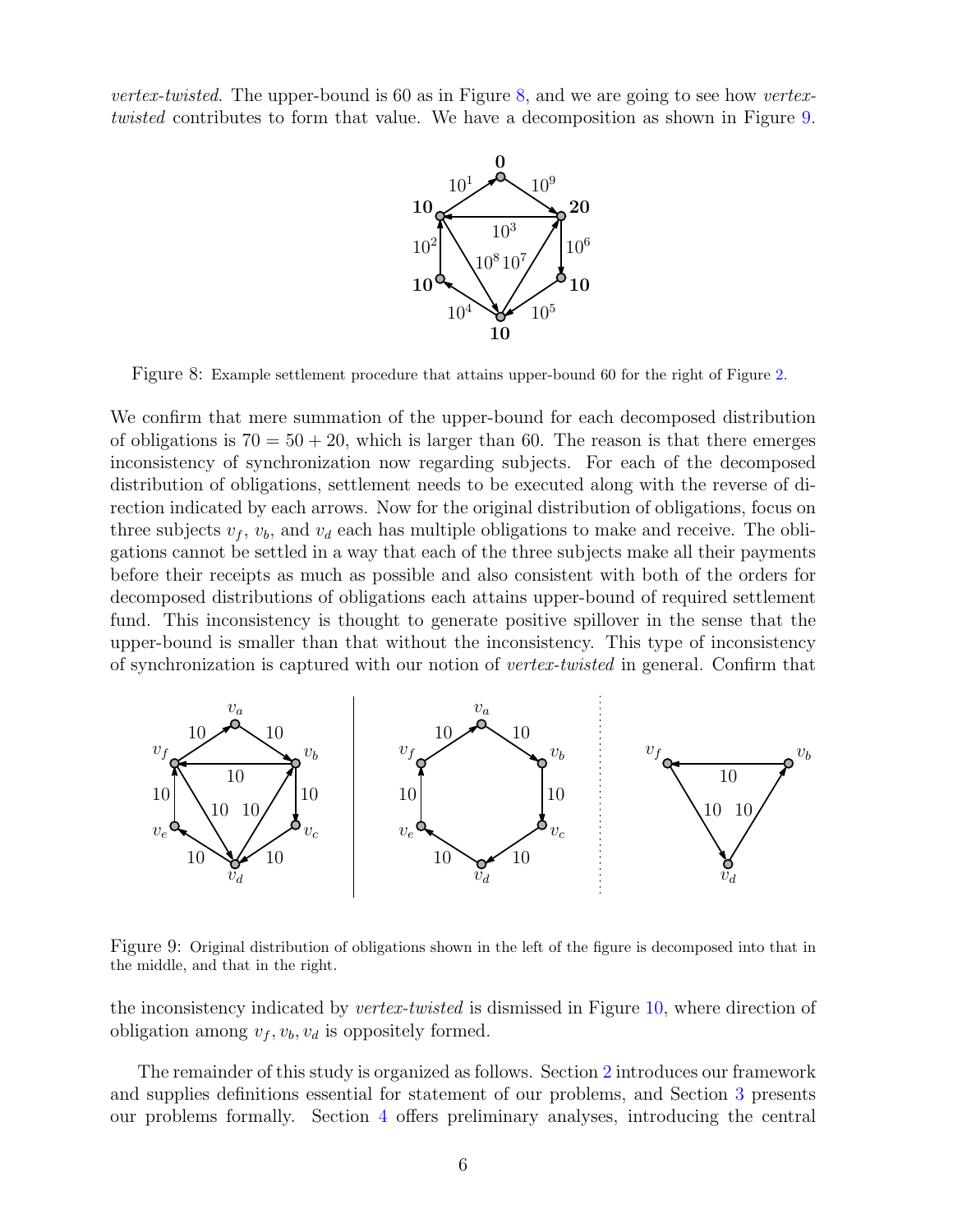

<span id="page-6-0"></span>Figure 10: For the left distribution of obligations, the right shows an example settlement procedure that attains its upper-bound 70.

concept of *closed cycle decomposition* alongside several fundamental results. Section [5](#page-12-0) displays the first half of our analyses, where we introduce three network properties *domination*, *arrow-twisted* and *vertex-twisted*—and show how they help characterize the problems. Those properties combined with others are proposed as the key characteristics for our problems. Section [6](#page-23-0) extends our analysis in detail, examining several types of transformation of networks in relation to the key characteristics. Section [7](#page-36-0) reviews relevant earlier literature, and Section [8](#page-38-0) concludes. The Appendix includes proofs for several theorems and additional results relevant to specific literature.

## <span id="page-6-1"></span>**2 Model and Definitions**

Our framework consists of five elements, which are expressed with five characters: *V* , *A*, *f*, *s*, *p*. The base elements are *V* and *A*, where *V* is a set of *vertices* which expresses economic subjects, while  $A = \{(v, w, n)|v, w \in V, n = 1, 2, ...\}$  is a set of *arrows* each of which is an ordered pair of vertices with each index, and expresses payment relation between a pair of subjects. Indices are used to distinguish different payments among the same subjects. If there is no such multiplicity, all the indices are set as 0, and the indices are usually not mentioned in order to avoid notational cumbersome. We do not allow any arrow from and to the same vertex, or exclude payments from and to the same subject. *< V, A >* constitutes a *directed graph*. An example directed graph is shown in the left of Figure [11.](#page-7-0)

We are to add additional elements  $f, s, p$  to  $\lt V, A >$  to constitute two types of *Networks*;  $\langle V, A, f \rangle$  and  $\langle V, A, f, s, p \rangle$ , where  $\langle V, A, f \rangle$  is to express distribution of obligations, and  $\langle V, A, f, s, p \rangle$  is to indicate its relevant settlement procedure. Firstly,  $f: A \to R_+$  is called as *flow*, which expresses each amount for each payment. Secondly,  $s: A \rightarrow \{1, 2, \ldots, |A|\}$  is called as *sequence*, which is one-to-one mapping where  $|A|$  denotes the total number of arrows, and economically it expresses relative order of settlement. Lastly,  $p: V \to R_{0+}$  is called as *potential*, which expresses amount of settlement fund input by each subject.

We simply term  $\langle V, A, f \rangle$  as *f-Network* and  $\langle V, A, f, s, p \rangle$  as *fsp-Network*. The middle of Figure [11](#page-7-0) shows an example of f-Network, and the right of the figure shows an example of fsp-Network constructed by adding *s, p* to the left f-Network.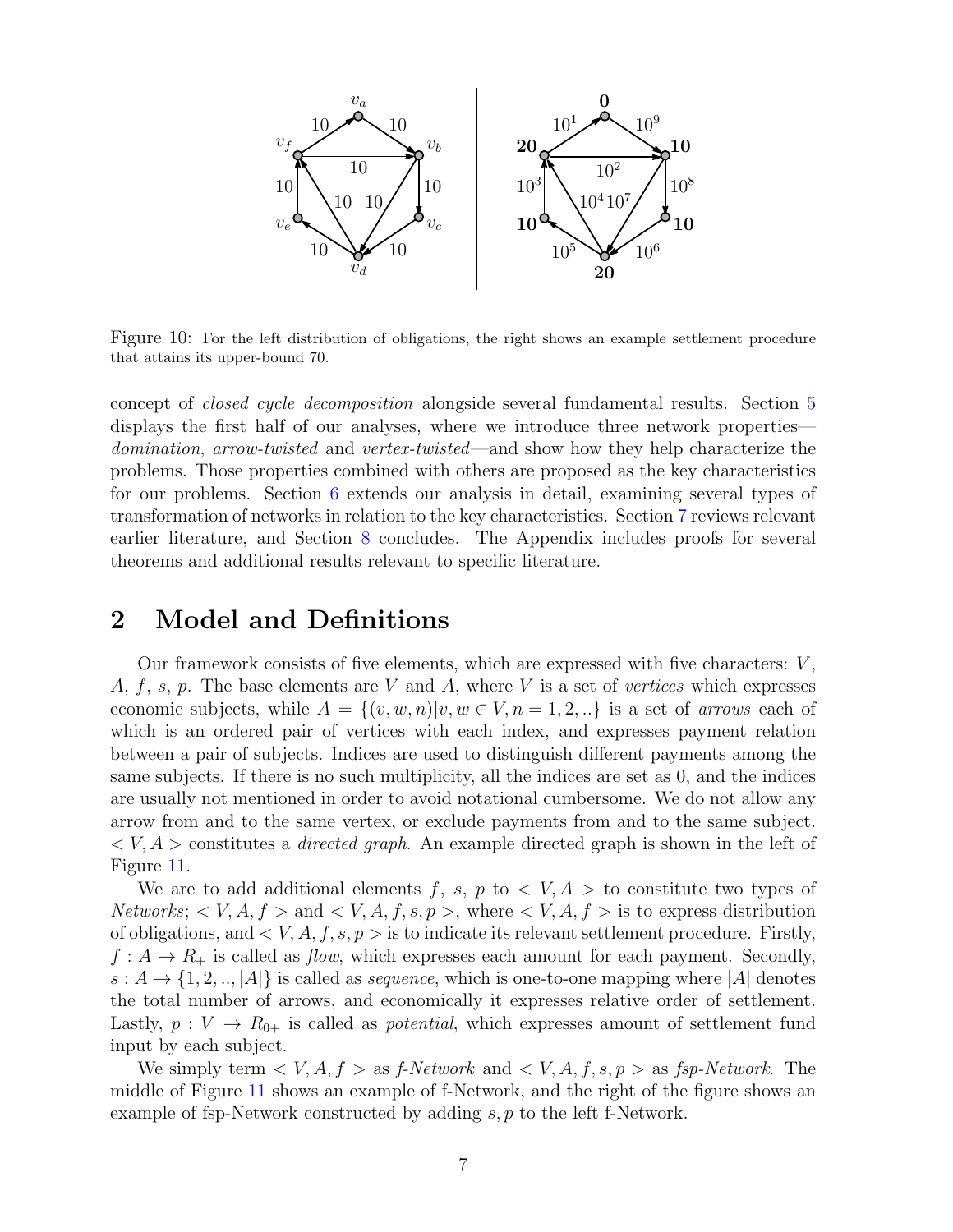

<span id="page-7-0"></span>Figure 11:  $V = \{v_a, v_b, v_c, v_d\}, A = \{(v_a, v_b), (v_a, v_c), (v_b, v_c), (v_c, v_d), (v_d, v_a)\}, f((v_a, v_b)) =$  $f((v_b, v_c)) = 10, f((v_a, v_c)) = 20, f((v_c, v_d)) = f((v_d, v_a)) = 30, s((v_a, v_b)) = 4, s((v_a, v_c)) = 10$  $3, s((v_b, v_c)) = 2, s((v_c, v_d)) = 5, s((v_d, v_a)) = 1, p(v_a) = p(v_c) = 0, p(v_b) = 10, p(v_d) = 30$ 

In order to state our problems, we are to define two properties for the Networks, each of which is to express each economic assumption. One is termed as *closed* property of f-Network, which is to express amounts to make payment and to receive are balanced for each subject, which we call distribution of obligations are balanced. Given f-Network  $\langle V, A, f \rangle$ , aggregate amount of payments to receive for  $v \in V$  is denoted as  $f_v^I \equiv \sum_{v' \in V} f((v', v))$ , while aggregate amount of payments to make for  $v \in V$  as  $f_v^O \equiv \sum_{v' \in V} \widetilde{f}((v, v'))$ . Now *closed* property is defined as follows.

**Definition 1.** closed property: balanced distribution of obligations

f-Network  $\langle V, A, f \rangle$  is *closed* if  $f_v^I = f_v^O$  for every  $v \in V$ .

The middle of Figure [11](#page-7-0) is an example of *closed* f-Network.

The other property is *e-covered*(exact covered) property for fsp-Network, which is to express settlement procedure is to be proper in a sense that each subject input sufficient amount of settlement fund as well as any of input settlement fund is not to be redundant under attached order of settlement. Given fsp-Network *< V, A, f, s, p >*, suppose periods proceed as  $t = 0, 1, \ldots, |A|$  where relative order, or sequence *s* corresponds to each period *t* in a way that payments to be executed at the beginning of period *t* are  $arg_a s(a) = t$ . Aggregate periodical payments to receive for  $v \in V$  at period t is denoted as  $f_{v,t}^I = \sum_{v' \in V} 1_{\{s(v',v)=t\}} f((v',v)),$  while that to make is denoted as  $f_{v,t}^O = \sum_{v' \in V} 1_{\{s(v,v')=t\}} f((v, v'))$ . Then periodical holding of money for each subject  $v \in V$  at the last of period t is denoted as  $p^t(v) = p^{t-1}(v) + (f_{v,t}^I - f_{v,t}^O)$  for  $t = 1, 2, ..., |A|$ and  $p^0 = p(v)$ , settlement fund input by each subject is sufficient when every periodical holding is sufficient. Sufficiency condition is defined as *covered* property. *< V, A, f, s, p >* is *covered* if  $p^t(v) \geq 0$  for every  $v \in V$  and every  $t = 0, 1, \ldots, |A|$ . Property of *e-covered* is defined as *covered* property added with property of no redundant settlement fund, as stated below.

**Definition 2.** e-covered property: proper settlement procedure

fsp-Network  $\langle V, A, f, s \rangle$  is *e-covered* (exact covered) if

 $(n \text{ o shortage}) < V, A, f, s, p > \text{ is covered, and}$ 

(no redundancy) there is no other  $p' : V \to R_{0+}$  such that  $\langle V, A, f, s, p' \rangle$  is *covered*, and  $p'(v) \leq p(v)$  for every  $v \in V$ , and  $p'(v') < p(v')$  for some  $v' \in V$ .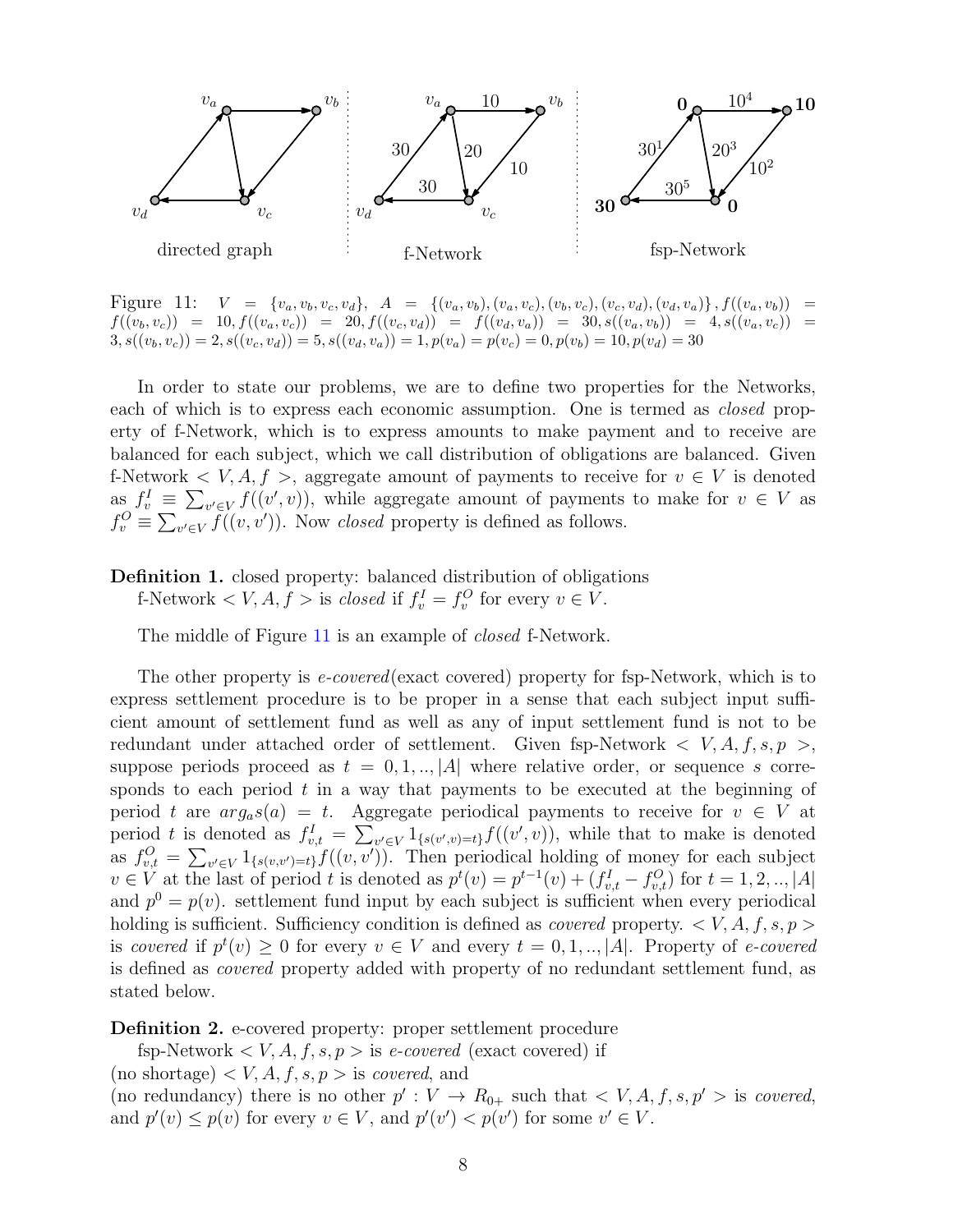The right of Figure [11](#page-7-0) shows an example of *e-covered* fsp-Network.

For  $\lt V$ , A, f, s  $>$  on closed  $\lt V$ , A, f  $>$ , e-covered  $\lt V$ , A, f, s, p  $>$  is uniquely derived. When  $\langle V, A, f, s \rangle > 0$  is e-covered, we term *circulation* for  $\langle V, A, f, s \rangle$  is  $\sum_{v \in V} p(v)$ .

## <span id="page-8-0"></span>**3 Payment Circulation Problem**

We define our problem to derive lower-bound of required settlement fund as *minimum Payment Circulation Problem (min PCP)* which is formally stated as follows;

#### **(min PCP in original form)**

*Given a closed f-Network*  $\lt V, A, f >$ ,  $\min_{s,p} \sum_{v \in V} p(v)$ , *s.t.* fsp-Network  $\lt V$ , A, f, s, p  $>$  *is covered.* 

Our problem to derive upper-bound of required settlement fund is formalized as *maximum Payment Circulation Problem (max PCP)* as follows;

#### **(max PCP in original form)**

*Given a closed f-Network*  $N^f = \langle V, A, f \rangle$ ,  $\max_{s,p} \sum_{v \in V} p(v)$ , *s.t.* fsp-Network  $\lt V$ , A, f, s, p  $>$  is e-covered.

We term value derived by each min/max PCP as *min/max circulation*.

Though this paper focuses on these min/max PCP, we can view that the problems belong to a further abstract problem;

*Find a set of fsp-Networks which satisfies condition X.*

In the latter literature section, economic researches in the field of settlement system, emergence of money, and currency area are reviewed in reference to this general form, and our contribution is stated along with the view.

### **3.1 First thought on the min/max PCP**

Let us take up a candidate of approach to derive min/max circulation, which is only partially successful, and whose failure motivates our approach.

Suppose our input is f-Network shown in the left of Figure [12.](#page-9-1) Then, we have that the middle of the figure shows an fsp-Network which attains the minimum circulation, while the right of the figure is that for the maximum circulation. First for the case of the minimum, we observe that sequence is taken in a way that number is increasing along with direction indicated by the arrows. Actually, start by  $v_d$ , move to  $v_a$ , then  $v_c$ , back to  $v_d$ , sequence for corresponding arrows is increasing as 1, 3, 5. For the different route: from  $v_d$ ,  $v_a$ ,  $v_b$ ,  $v_c$ , and back to  $v_d$ , sequence is also increasing as 1, 2, 4, 5. For the case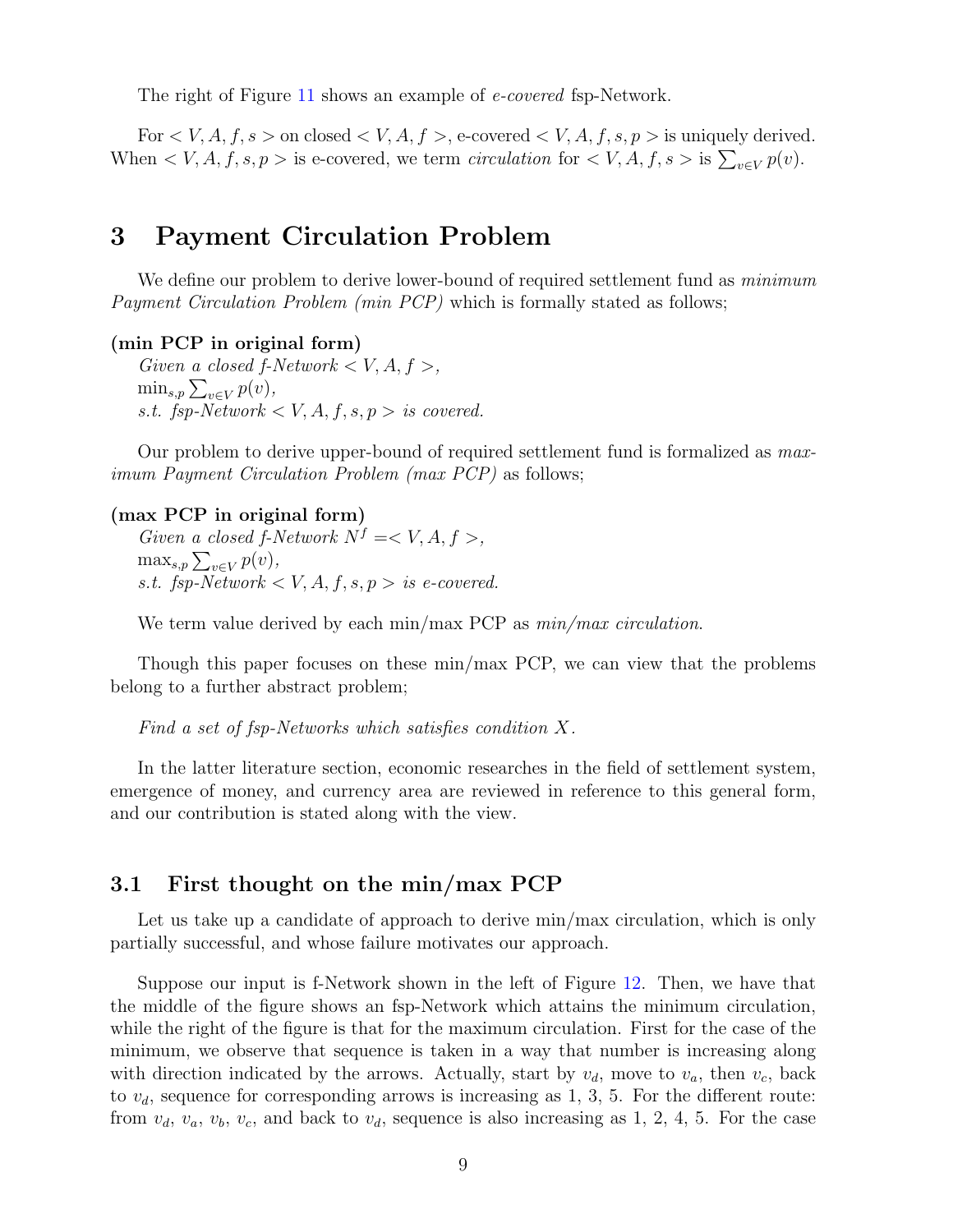of the maximum, we observe that sequence is taken in a way that number is increasing along with the opposite direction. Confirm that starting by  $v_d$  and move to  $v_c$ ,  $v_a$  back to  $v_d$ , sequence is 1, 2, 3. It is similarly confirmed for the other route.

Conversely, we could formulate each of the above ways of taking sequence as an algorithm to derive each min/max circulation combined with some appropriate detailed procedures. These simple algorithms will actually solve min/max PCP for certain class of f-Networks, but not in general. For example, the algorithms do not work for f-Network as shown in the middle of Figure [2.](#page-2-0)

Our approach departs from constructing algorithms, instead grasp the problems in a topological manner so that relevant economic contexts are to be revealed.



<span id="page-9-1"></span>Figure 12: For the left f-Network, the middle fsp-Network attains the minimum circulation, while the right fsp-Network attains the maximum circulation.

## <span id="page-9-0"></span>**4 Preliminary Analysis**

This section presents key notions and results for our latter analyses.

We say a f-Network  $\langle V, A, f \rangle$  is not connected when we can divide into  $V =$ *V*<sub>1</sub> ∪ *V*<sub>2</sub>, *V*<sub>1</sub> ∩ *V*<sub>2</sub> =  $\emptyset$  such that there is no arrow  $(v, v') \in A$  where *v* and *v*<sup>*'*</sup> belongs to different set with respect to  $V_1$ ,  $V_2$ . In that case, it is apparent if we divide  $\langle V, A, f \rangle$ into two f-Networks along with such *V*1, *V*<sup>2</sup> and associate arrows and flow, we derive min/max circulation for the original f-Network just as summation of that for each divided f-Network. Throughout this article, without loss of generality we focus on f-Networks that are connected.

### **4.1 Closed Cycle Decomposition**

Our approach bases on an observation that closed f-Network can be *decomposed* into several closed f-Networks. *Decomposition* of f-Network is an algebraic notion on f-Networks, which is naturally derived from addition on real number.

Figure [13](#page-10-0) shows an example of *decomposition* on f-Network. *N<sup>f</sup>* is *decomposed* into  $N_1^f$  $N_1^f$  and  $N_2^f$  $N_f^f$ , which is denoted as  $N^f = N_1^f + N_2^f$  $\frac{J}{2}$ .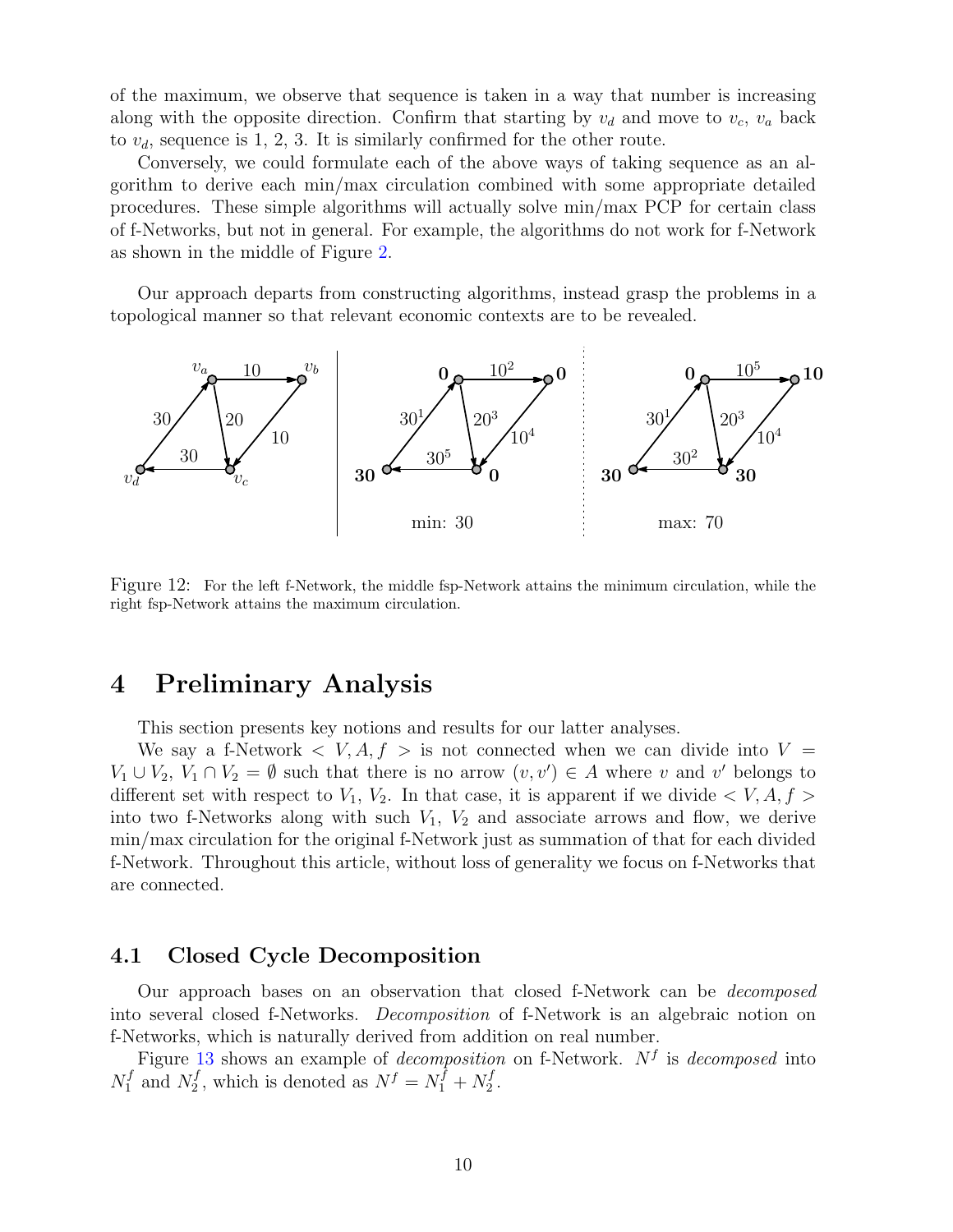

<span id="page-10-0"></span>Figure 13:  $N^f \leq V, A, f >$  is the same as the left of Figure [11.](#page-7-0)  $N_1^f \leq V_1, A_1, f_1 >$ , where  $V_1 = \{v_a, v_c, v_d\}, A = \{(v_a, v_c), (v_c, v_d), (v_d, v_a)\}, f((v_a, v_c)) = f((v_c, v_d)) = f((v_d, v_a)) = 20.$   $N_2^f = \langle v_a, v_a, v_d \rangle$  $V_2, A_2, f_2 >$ , where  $V_2 = \{v_a, v_b, v_c, v_d\}$ ,  $A = \{(v_a, v_b), (v_b, v_c)(v_c, v_d), (v_d, v_a)\}$ ,  $f((v_a, v_b)) = f((v_a, v_c)) =$  $f((v_c, v_d)) = f((v_d, v_a)) = 0$ . Cycle value for  $N_1^f$  is 20, which is expressed in the center of the f-Network, while it is 10 for  $N_2^f$ .

Formally, we term that a f-Network  $N^f = \langle V, A, f \rangle$  is *decomposed* into  $\left\{ N^f_k = \langle V_k, A_k, f_k \rangle \right\}$ *k*=1*,*2*,..,K* if  $V = \bigcup_{1 \leq k \leq K} V_k$  and  $A = \bigcup_{1 \leq k \leq K} A_k$ , and  $\forall a \in A$ ,  $f(a) = \sum_{k \in K'} f_k(a)$ , where  $K' =$  ${k''|a \in A_{k''}}$ . We denote  $N^f = \sum_{k=1}^K N_k^f$  $k \nvert k$  for the decomposition.

We find a specific type of *decomposition* is critical for analyses of min/max PCP, which we term as *closed cycle decomposition*. *Decomposition* in Figure [13](#page-10-0) is actually a *closed cycle decomposition*, where each of decomposed f-Networks is *closed*, and each consists of one *cycle*. For our formal statement of *closed cycle decomposition*, we define *cycle* and several relevant terminologies.

Given a directed graph  $\langle V, A \rangle$ , we denote a set of vertices included in  $A' \subseteq A$ as  $V_{A'}$ , and denote a set of arrows which includes  $v \in V$  as  $A_v$ . For a directed graph  $V, A > A' \subseteq A$  is a *path* from  $v \in V_{A'}$  to  $v' \in V_{A'}$  if we can order vertices in  $V_{A'}$ such that  $(v, v_1, v_2, \ldots, v')$  where each consecutive ordered pair of vertices consists A'. The same arrow is not allowed to appear more than once in a path, but it is allowed for the same vertex.  $A' \subseteq A$  is a *cycle* if  $A'$  is a path between the same vertex. We say a cycle is *punctured* if it includes the same vertex, and say *non-punctured* if not. For a directed graph  $G$ , we denote  $C_G$  as the set of cycles included in  $G$ , and call it as the cycle set of *G*.

Our formal definition of *closed cycle decomposition* is as follows.

**Definition 3.** closed cycle decomposition

 $\left\{ N_k^f = \langle V_k, A_k, f_k \rangle \right\}$ A f-Network  $N^f = \langle V, A, f \rangle$  with  $G = \langle V, A \rangle$  is *closed cycle decomposed* into 1*≤k≤K* if 1)  $N^f = \sum_{k=1}^K N^f_k$  $\mathbf{r}_k^f$  is a *decomposition*, and

2)  $\forall k = 1, 2, ..., K$ , each  $N_k^f$ *k* consists of mutually different one *cycle* and is also *closed*.

We specifically write  $N^f = \sum_{c \in C} \langle V^c, c, f^c \rangle$  for a closed cycle decomposition with  $C \subseteq C_G$ , where  $f^c$  is referred as cycle value for *c*. Note that closed cycle decomposition is allowed to include decomposed f-Networks which consist of one *punctured cycle*.

We have following result for *closed cycle decomposition*.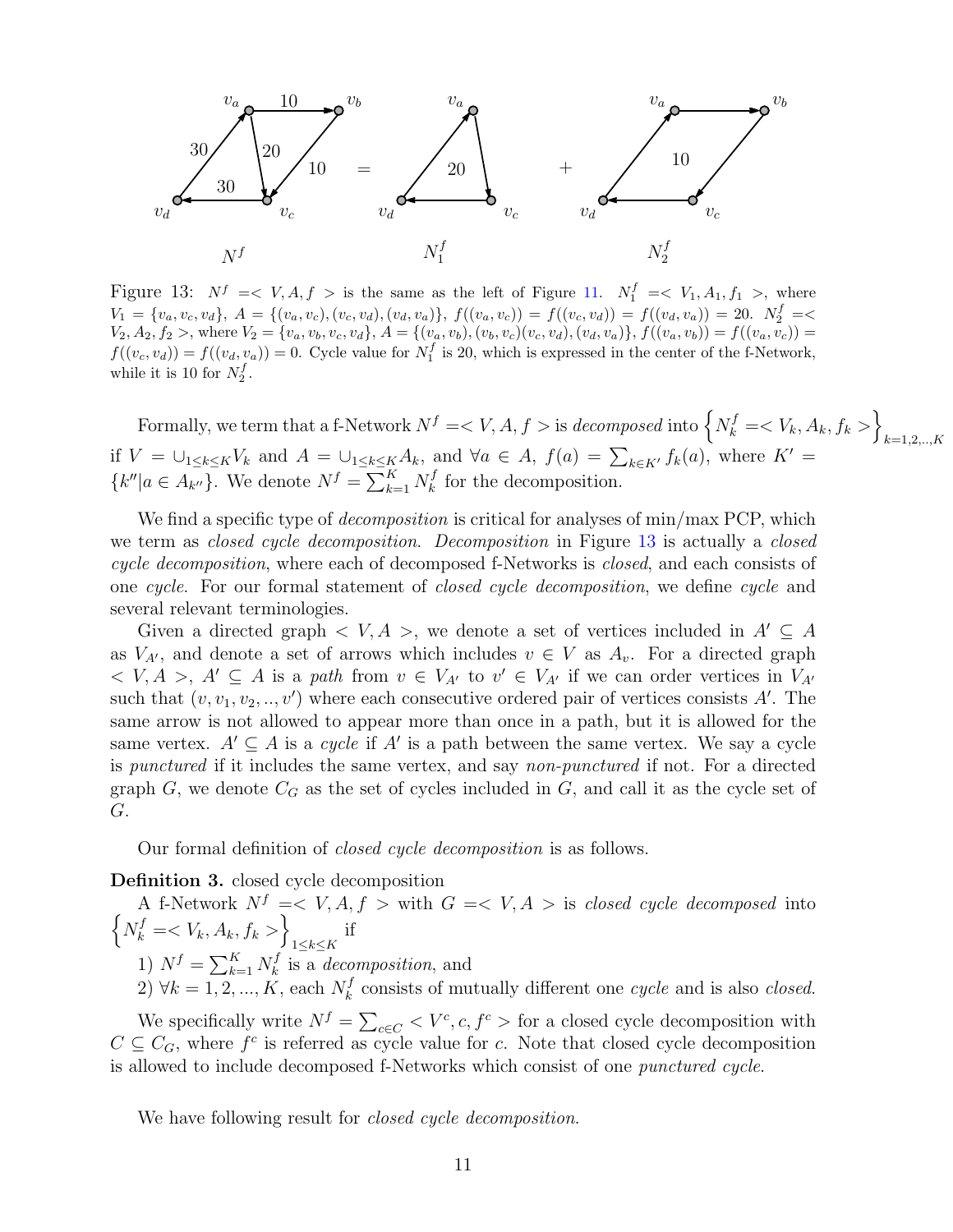**Theorem 1** [\(Ford and Fulkerson](#page-43-2) [\(1962\)](#page-43-2))**.**

*Any closed f-Network can always be closed cycle decomposed.*

The theorem ensures that our observation of closed cycle decomposition in Figure [13](#page-10-0) is not just luck. However, it is shown that closed cycle decomposition in Figure [13](#page-10-0) is a rather special case regarding *uniqueness* of closed cycle decomposition. We say f-Network is uniquely closed cycle decomposed if there is no other closed cycle decomposition for the same f-Network such that cycle sets are different<sup>[1](#page-11-0)</sup>. Uniqueness of closed cycle decomposition is characterized with the notion of *disjoint*. Intuitively, two sets of cycles are *disjoint* if we cannot create the other cycle using the arrows included in the two sets. Formally, given a set of cycles *C* in some directed graph, we say  $C', C'' \subseteq C$  are *disjoint* (regarding C) if  $\forall K \in C$  and  $K \subset A_{C' \cup C''}$ ,  $K \notin C \setminus (C' \cup C'')$ . We say C is a disjoint set if  $\forall C', C'' \subseteq C, C'$  and  $C''$  are disjoint.

<span id="page-11-2"></span>**Corollary 1** (Uniqueness of closed cycle decomposition)**.**

*Given a closed f-Network*  $N^f = \langle V, A, f \rangle$  *with*  $G = \langle V, A \rangle$ ,  $N^f$  *is uniquely closed cycle decomposed if and only if*  $C_G$  *is a disjoint set.* 

We turn to *decomposition* on fsp-Network, which is similarly defined with that on f-Network. Figure [14](#page-11-1) is an example of *decomposition* on fsp-Network.



Figure 14: example for decomposition on fsp-Network

<span id="page-11-1"></span> $\left\{ N_k^{fsp} = \langle V_k, A_k, f_k, s_k, p_k \rangle \right\}$ Formally, we say fsp-Network  $N^{fsp} = \langle V, A, f, s, p \rangle$  is *decomposed* into fsp-Networks  $\lim_{k=1,2,..,K}$  if  $(1) < V, A, f >$  is decomposed into  $\{< V_k, A_k, f_k > \}_{k=1,2,\dots,K}$ ,

(2) each sequence  $s_k$  is consistent with *s* in the sense that the ordering is preserved, and (3)  $\sum_{k} p_k(v) = p(v)$  for every  $v \in V$ .

When a decomposition on fsp-Network  $N^{fsp} = \langle V, A, f, s, p \rangle$  is also a closed cycle decomposition on corresponding f-Network, we write as:  $\langle V, A, f, s, p \rangle = \sum_{c \in C} \langle A, g \rangle$  $V^c, c, f^c, s^c, p^c >$ .

Notice that in Figure **??** and [14,](#page-11-1) e-covered fsp-Network is decomposed into fsp-Networks which are all e-covered.

<span id="page-11-3"></span><span id="page-11-0"></span><sup>&</sup>lt;sup>1</sup>For uniqueness of closed cycle decomposition, we ignore trivial differences such that difference is only on sets of vertices, such that whether isolated vertices are included or not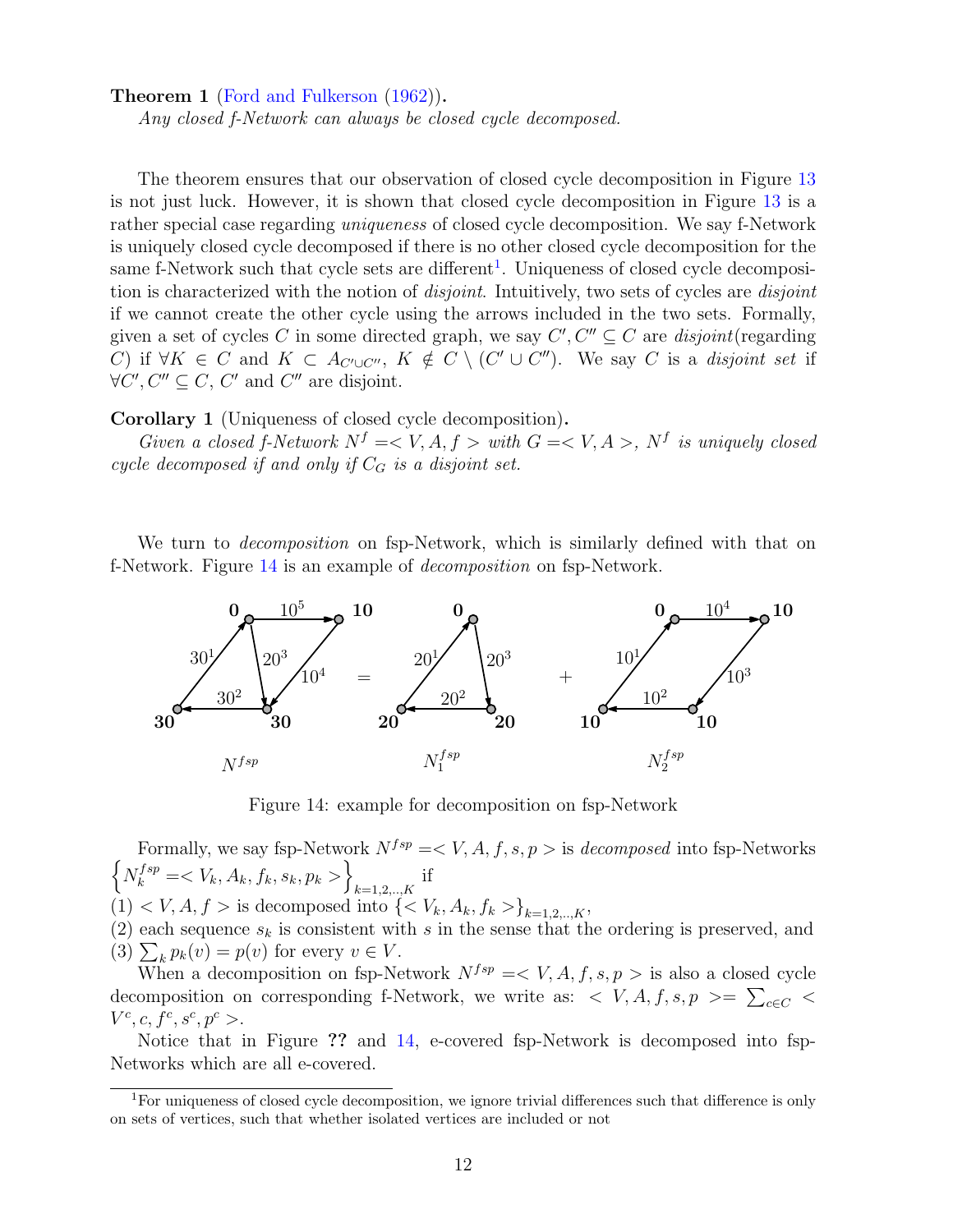**Theorem 2.** *decomposition on e-covered fsp-Network*

*Given a closed f-Network*  $\lt V$ ,  $A, f >$ , *for any e-covered fsp-Network*  $N^{fsp} = \lt V$ ,  $A, f, s, p >$ , there exists decomposition  $N^{fsp} = \sum_{c \in C} \langle V^c, c, f^c, s^c, p^c \rangle$  such that  $\langle V^c, c, f^c, s^c, p^c \rangle$ *is e-covered for every*  $c \in C$ *.* 

*Proof.* See Appendix [A.2.](#page-39-0)

## <span id="page-12-0"></span>**5 Key Characteristics for the min/max PCP**

Purpose of this section is to reveal key characteristics for the min/max PCP. Rearranging the original min/max PCP utilizing *closed cycle decomposition* leads us to find them.

Notice that in Figure **??**, fsp-Network that attains min circulation is expressed with *decomposed* fsp-Networks. Figure [14](#page-11-1) shows that for the case of maximum. Stepping further, the next two theorems show that each of the min/max PCP is rewritten in a form to choose fsp-Networks for *closed cycle decomposed* f-Networks of given f-Network, while the original form is just to choose fsp-Network for given f-Network.

<span id="page-12-1"></span>**Theorem 3.** *min PCP in decomposed form*

*Given a closed f-Network*  $N^f = \langle V, A, f \rangle$ , the following problem gives the same value *with the min PCP on*  $N^f$ ;

 $\min_{s, C \in C_{N} f, \{f^{c}\}_{c \in C}} \sum_{c \in C} \sum_{v \in V^{c}} p^{c}(v)$ . *s.t.*  $N^f = \sum_{c \in C} \langle V^c, c, f^c \rangle$  *is a closed cycle decomposition,*  $\langle V^c, c, f^c, s^c, p^c \rangle$  *is e-covered for every*  $c \in C$ *, and < V, A, f, s, p >*= ∑ *<sup>c</sup>∈<sup>C</sup> < V <sup>c</sup> , c, f<sup>c</sup> , s<sup>c</sup> , p<sup>c</sup> >*

*Proof.* see the appendix [A.3.](#page-40-0)

#### <span id="page-12-2"></span>**Theorem 4.** *max PCP in decomposed form*

*Given a closed f-Network*  $N^f = \langle V, A, f \rangle$ , the following problem gives the same value *with the max PCP on*  $N^f$ ;

 $\max_{s,C \in C_{N}f, \{f^c\}_{c \in C}} \sum_{c \in C} \sum_{v \in V^c} p^c(v)$ . *s.t.*  $N^f = \sum_{c \in C} \langle V^c, c, f^c \rangle$  *is a closed cycle decomposition,*  $\langle V^c, c, f^c, s^c, p^c \rangle$  *is e-covered for every*  $c \in C$ *, and*  $\langle V, A, f, s, p \rangle = \sum_{c \in C} \langle V^c, c, f^c, s^c, p^c \rangle$  *is e-covered.* 

*Proof.* See Appendix [A.4.](#page-40-1)

The above decomposed forms of the min/max PCP need to be rearranged so as to reveal their own worth. Each of the decomposed form problems is to be separated into *decomposition choice part* and *sequence choice part*. We first define a sub-problem for each min/max PCP, each of which corresponds to the *sequence choice part*.

### (sub-problem for min PCP)

*Given a closed f-Network N<sup>f</sup> and its closed cycle decomposition that is characterized with*  $C \in C_{Nf}$  *and*  $\{f^c\}_{c \in C}$ ,

 $\Box$ 

 $\Box$ 

 $\Box$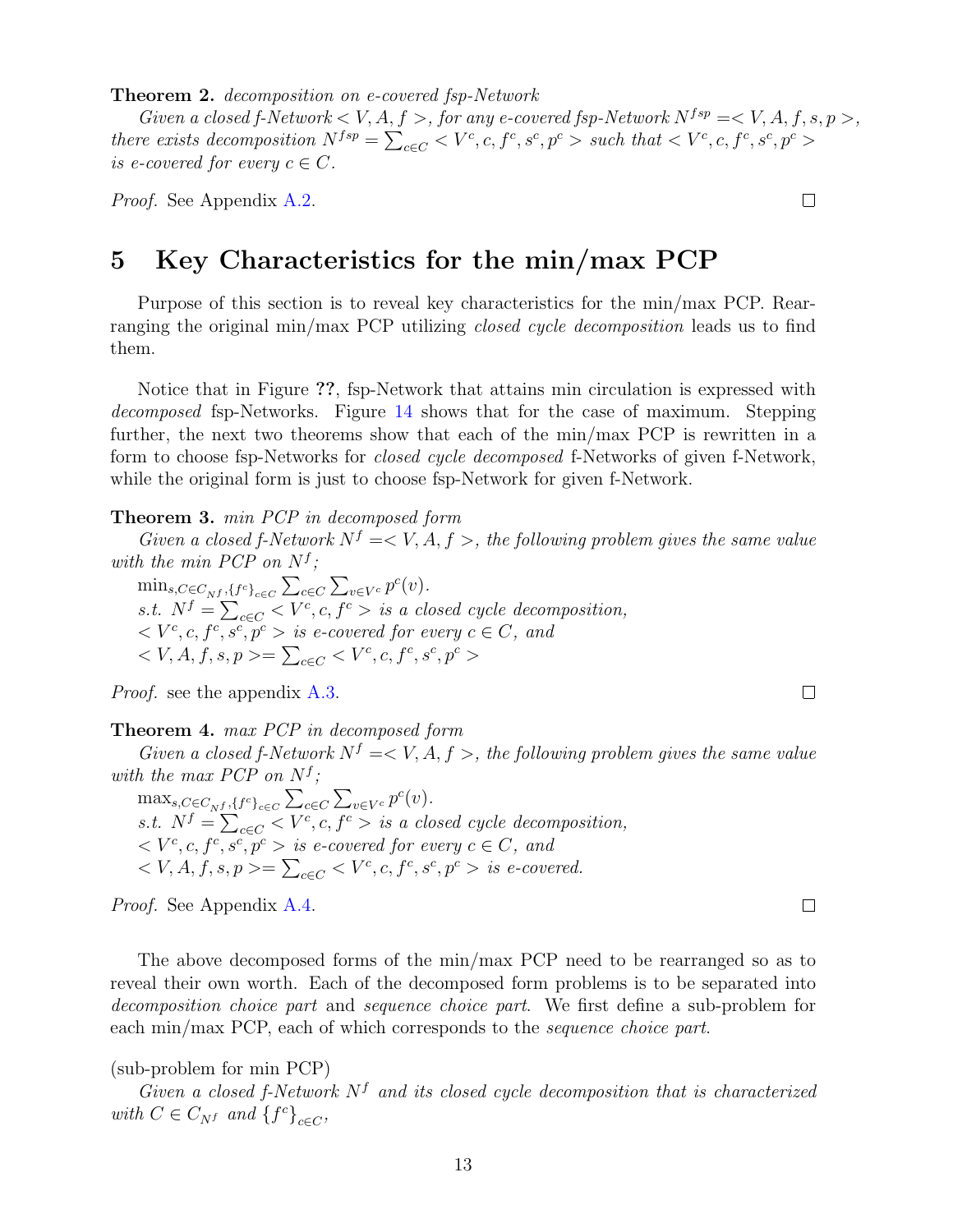$\min_{\{s^c, p^c\}_{c \in \mathcal{C}}} \sum_{c \in \mathcal{C}} (\sum_{v \in V^c} p^c(v) - f^c)$ *s.t.*  $\langle V^c, c, \overline{f^c}, s^c, p^c \rangle$  *is exact covered for every*  $c \in C$ *, and*  $\langle V, A, f, s, p \rangle = ∑_{c ∈ C} \langle V^c, c, f^c, s^c, p^c \rangle.$ 

(sub-problem for max PCP)

*Given a closed f-Network N<sup>f</sup> and its closed cycle decomposition that is characterized with*  $C \in C_{Nf}$  *and*  $\{f^c\}_{c \in C}$ ,

 $\min_{\{s^c, p^c\}_{c \in C}} \sum_{c \in C} ((|c| - 1)f^c - \sum_{v \in V^c} p^c(v)),$  $s.t. \langle V^c, c, \overline{f^c}, s^c, p^c \rangle$  *is e-covered for every*  $c \in C$ *, and*  $\langle V, A, f, s, p \rangle = \sum_{c \in C} \langle V^c, c, f^c, s^c, p^c \rangle$  *is e-covered.* 

, where *|c|* denotes the number of arrows which constitute cycle *c*.

Denote each value as  $R^{min/max}(N^f, C, \{f^c\}_{c \in C})$ .

Next lemma ensures  $R^{max}(.)$  has some value for any closed cycle decomposition.

#### **Lemma 1.**

 $\sum_{c \in C} \langle V^c, c, f^c \rangle$  *Then we can always take fsp-Network*  $\langle V, A, f, s, p \rangle$  *and associated Given a closed f-Network*  $\lt V$ ,  $A, f >$  *and its closed cycle decomposition*  $\lt V$ ,  $A, f >$  $e\text{-}covered \text{ } fsp\text{-}Networks \text{ } \{\}_{c\in C} \text{ such that } \langle V,A,f,s,p \rangle = \sum_{c\in C} \langle V,A,f,a\rangle$  $V^c, c, f^c, s^c, p^c > is$  *e-covered.* 

*Proof.* Take arbitrary v-number  $s_v : V \to \{1, 2, \ldots, |V|\}$ . Denote each set of vertices  $V_k = arg_{v \in V} s_v(v) = k$  for  $k = 1, 2, ..., |V|$ . Take sequence on arrows  $a_k \in A$  that starts from  $v \in V_k$  so that  $\sum_{1}^{k-1} |V_{k-1}| < s(a_k) < \sum_{1}^{k} V_k$ . Such sequence s let us take  $p^c$  that each decomposed fsp-Networks is e-covered. Now for each vertex  $v \in V$ , take any two out-arrows  $a' = (v, v'), a'' = (v, v'') \in A$ . Then, there is no in-arrow  $a''' = (v''', v) \in A$ such that  $s(a') < s(a'') < s(a'')$ . It is true for any two out-arrows. When we take  $p(v) = \sum_{c \in C} p^c(v)$  for each  $v \in V$ , it says that the combined fsp-Network  $\langle V, A, f, s, p \rangle$ is also e-covered.  $\Box$ 

Now we rewrite the min/max PCP in each separated form.

#### **(min PCP in separated form)**

*Given a closed f-Network*  $N^f = \langle V, A, f \rangle$  $\text{min}_{C \in C_{N^f}, \{f^c\}_{c \in C}} \sum\nolimits_{c \in C} f^c + R^{min}(N^f, C, \{f^c\}_{c \in C})$ *s.t.*  $\overline{N}^f = \sum_{c \in C}^{} < V^c, c, f^c >$  *is a closed cycle decomposition.* 

### **(max PCP in separated form)**

*Given a closed f-Network*  $N^f = \langle V, A, f \rangle$ ,  $\max_{C \in C_{N'} f, \{f^c\}_{c \in C}} \sum_{c \in C} (|c| - 1) f^c - R^{max}(N^f, C, \{f^c\}_{c \in C})$  $s.t. N^f = \sum_{c \in C} \langle V^c, c, f^c \rangle$  *is a closed cycle decomposition* 

For a given closed f-Network  $N^f$ , let  $x^{min/max}(N^f)$  denote each min/max circulation.

In the rest of this sections, we are to reveal certain network properties help characterize each of the decomposition choice part and the sequence choice part of min/max PCP. We show *arrow-twist* property is key to the sequence choice part of min PCP, while *vertex-twist* property to the same part of max PCP, and *domination* property is to the decomposition choice part both for min/max PCP.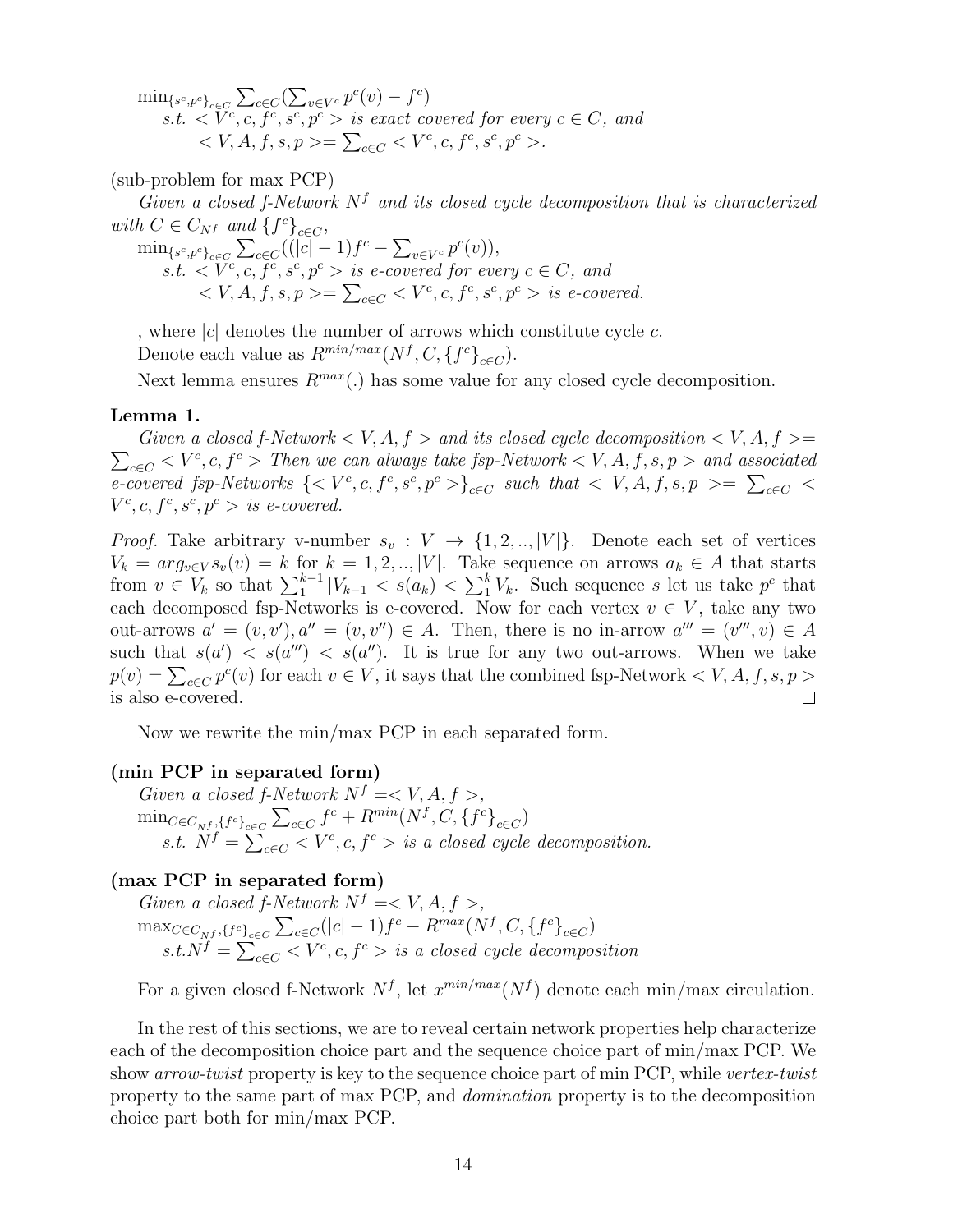### **5.1 Property of** *arrow-twist* **and min PCP**

Let f-Network shown in the left of Figure [15](#page-15-0) be our input for the min PCP. We know that fsp-Network shown in the right of the figure realizes its min circulation 40. The min circulation is derived with a closed cycle decomposition shown in Figure [16.](#page-15-1) We confirm that the residual is solved as 10. In search of sources of the non-zero residual, we focus on two of the decomposed cycles. For each of the cycles, take sequence in a way that it is increasing along with direction indicated by its arrows. Suppose we start by the arrow  $(v_f, v_a)$ . Then, focusing on two of the other arrows  $(v_b, v_c)$  and  $(v_d, v_e)$ , in the left cycle sequence for  $(v_b, v_c)$  needs to be smaller than  $(v_d, v_e)$  while it is opposite for the right cycle. That is the source of non-zero value for residual, which is captured with the notion of *arrow-twisted*. Below we formally define *arrow-twisted* and related notions.

For Networks which include  $G = \langle V, A \rangle$  and sequence *s* on *A*, let cycle *c* consists of arrows  $(a_1, a_2, ... a_n, a_{n+1} = a_1)$  where  $a_k = (v_k, v_{k+1})$  for  $k = 1, 2, ..., n$ , then the arrowreverse number is defined as  $r^{atwi}(c, s) = \sum_{k=1}^{n} 1_{\{s(a_k) > s(a_{k+1})\}}$ . When there exist multiple ways to index arrows for a cycle and accordingly multiple values of *arrow-reverse number* (which is possible when it is punctured), set arrow-reverse number as the minimum among those. We say cycles in  $C \subseteq C_G$  are in *arrow-twisted* relation, or just say they are *arrowtwisted* if we cannot take any sequence *s* such that  $r^{atwi}(c, s) = 1$  for every  $c \in C$ . We say cycles in  $C \subseteq C_G$  are *minimum arrow-twisted* when there exists no *arrow-twisted* cycles  $C' \subset C$ . Going back to Figure [16,](#page-15-1) the two of the decomposed cycles are *arrow-twisted* and *minimum arrow-twisted*. Note that *minimum arrow-twisted* cycles are not always a pair, as confirmed in Figure [17.](#page-15-2)

Property of *arrow-twist* for given f-Network among its cycle sets refers to whole relations of *arrow-twisted* among its sets of cycles as well as their *arrow-reverse numbers*.

For *arrow-twist* property, following lemma is fundamental for our analyses.

### <span id="page-14-0"></span>**Lemma 2.** *arrow-twisted and Rmin*(*.*)

*Given a closed f-Network N<sup>f</sup> and its closed cycle decomposition that is characterized with*  $C \in C_{N}$ *f* and  $\{f^{c}\}_{c \in C}$ ,

 $R^{min}(N^f, C, \{f^c\}_{c \in C}) = 0$  *if and only if C is not arrow-twisted.* 

*Proof.* When *C* is not arrow-twisted, then we can always take sequence so that arrowreverse number for every  $c \in C$  is one. It lets us take  $\sum_{v \in V^c} p^c(v) = f^c$  for every  $c \in C$ . Conversely, when  $R^{min}(.) = 0$ , we can always take arrow-reverse number is one for all  $c \in C$  under any sequence that realises  $R^{min}(.) = 0$ .  $\Box$ 

We have a basic result for the case of *disjoint*.

#### <span id="page-14-1"></span>**Lemma 3.**

*For given closed f-Network*  $\lt V, A, f >$  *with*  $G = \lt V, A >$  *and its cycles*  $C \subseteq C_G$ *, we have*

*C is not disjoint if C is arrow-twisted.*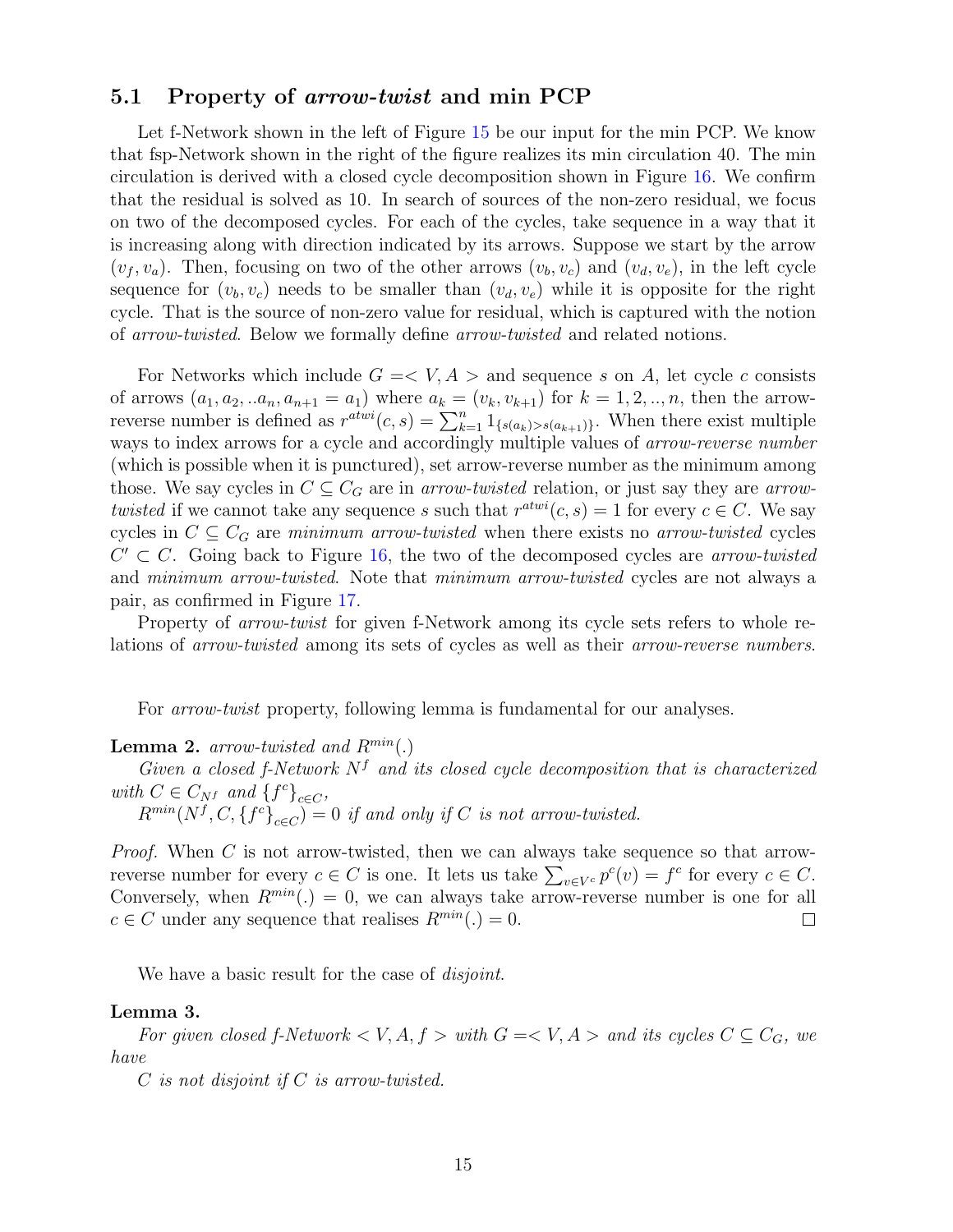

Figure 15:

<span id="page-15-0"></span>

Figure 16:

<span id="page-15-1"></span>

<span id="page-15-2"></span>Figure 17: Example for arrow-twisted For the left directed graph, the rest three cycles are minimum arrow-twisted.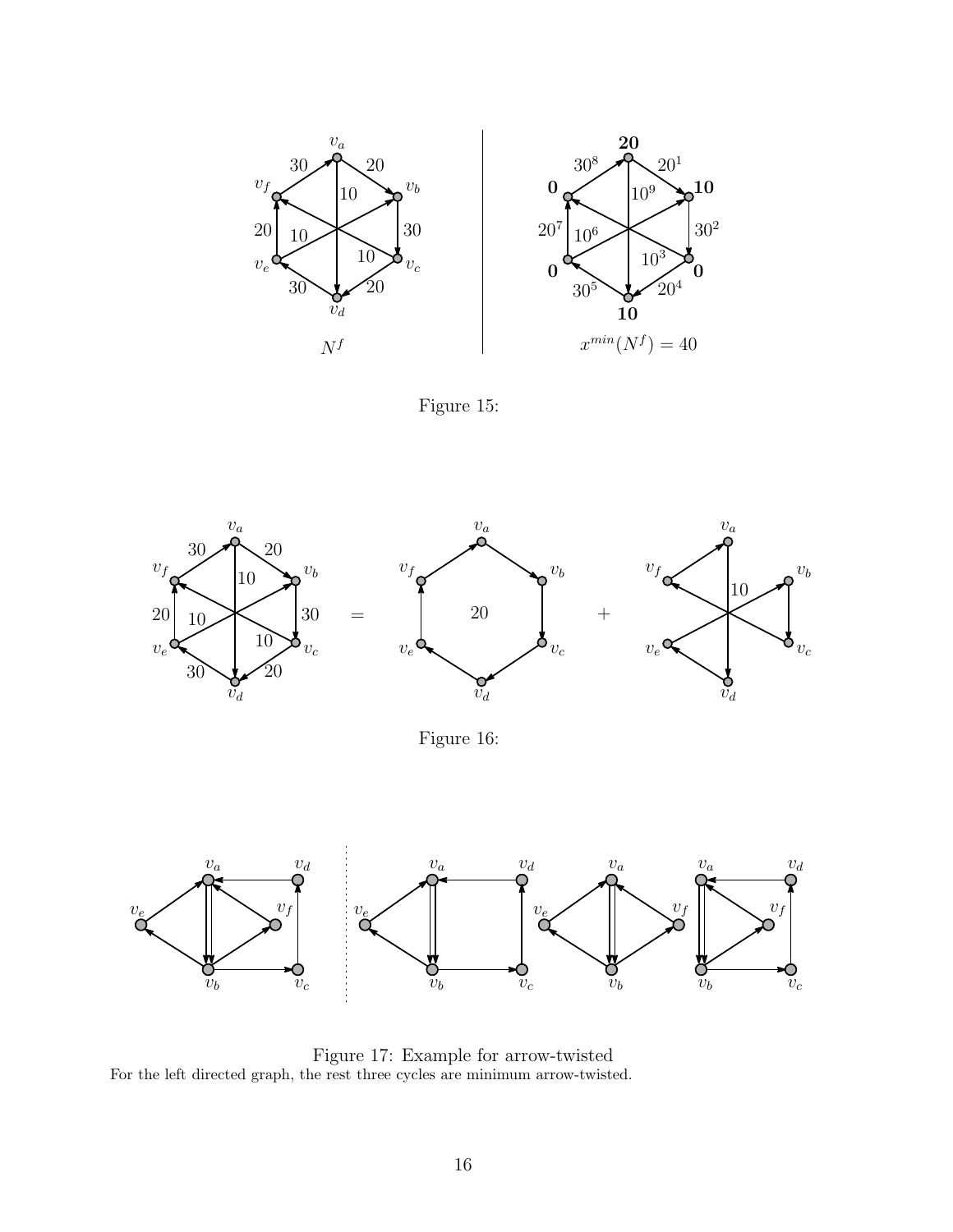*Proof.* For a closed f-Network, suppose some of its cycles *C* is *arrow-twisted*. Denote *A* as the set of arrows which constitutes *C*. Since *C* is *arrow-twisted*, we can take at least two cycles using arrows in *A* such that the two cycles have at least two common arrows which are not successive. Otherwise it is straight that we take sequence in a way that arrow-reverse number is all one for every possible cycles in *A*, which let *C* be not arrow-twisted.

If two cycles have two common arrows which are not successive, we can immediately take another cycle using part of arrows both from the two cycles. It says *C* is not disjoint, which ends our proof.  $\Box$ 

The next theorem shows that min circulation is derived in a straight way for the case of *disjoint*.

**Theorem 5.** *min PCP for f-Network whose cycle set is disjoint*

*For a closed f-Network*  $N^f = \langle V, A, f \rangle$  *with*  $G = \langle V, A \rangle$ , *if*  $C_G$  *is disjoint, then*  $x^{min}(N^f) = \sum_{c \in C_G} f^c$ , and *with its closed cycle decomposition*  $N^f = \sum_{c \in C_G} \langle V^c, c, f^c \rangle$ .

*Proof.* From Lemma [2](#page-14-0) and [3,](#page-14-1) we need not consider into sequence choice part for the min PCP in separated form. Further, Corollary [1](#page-11-2) states that there exists only one *closed cycle decomposition* for the case of *disjoint*, which ends our proof.  $\Box$ 

We show our additional results after introducing *domination* property in latter part.

### **5.2 Property of** *vertex-twist* **and max PCP**

Let f-Network shown in the left of Figure [18](#page-18-0) be our input for the max PCP. We know that fsp-Network shown in the right of the figure realizes its max circulation 110. The max circulation is derived with a closed cycle decomposition shown in Figure [19.](#page-18-1) We confirm that the residual is solved as *−*10. Let us focus on two of the decomposed cycles. For each of the cycle, take sequence in a way that it is increasing along with direction indicated by its arrows. Suppose we start by the arrow  $(v_f, v_a)$ . Now examine in which order each vertex appears under supposed sequence. Focusing on the three of the vertices  $v_f, v_b, v_d$ , in the left cycle sequence for  $v_b$  needs to come before  $v_d$  while it is opposite for the right cycle. That is the reason for non-zero value for residual, and it is captured with the notion of *vertex-twisted*. Below we define *vertex-twisted* and related notions.

We prepare a different type of sequence for our model. For *< V, A >*, define *vertexsequence* (sequence for vertex)  $s_v : V \to \{1, 2, \ldots, |V|\}$  as one-to-one mapping.

Let cycle *c* consists of  $v_1v_2...v_nv_{n+1}$  with  $v_{n+1} = v_1$ , then *vertex-reverse number* is defined as  $r^{vtwi}(c, s_v) = \sum_{k=1}^n 1_{\{s_v(v_k) > s_v(v_{k+1})\}}$ . When there exist multiple ways to index vertices for a cycle and accordingly multiple values of *vertex-reverse number* (which is possible when it is punctured), set *vertex-reverse number* for the cycle as the minimum among those. We say cycles in  $C \subseteq C_G$  are in *vertex-twisted* relation, or just say they are *vertex-twisted* if we cannot take any vertex-sequence  $s^v$  such that  $r^{vtwi}(c, s) = 1$  for every  $c \in C$ . We say cycles in  $C \subseteq C_G$  are *minimum vertex-twisted* when there exists no vertex-twisted cycles  $C' \subset C$ .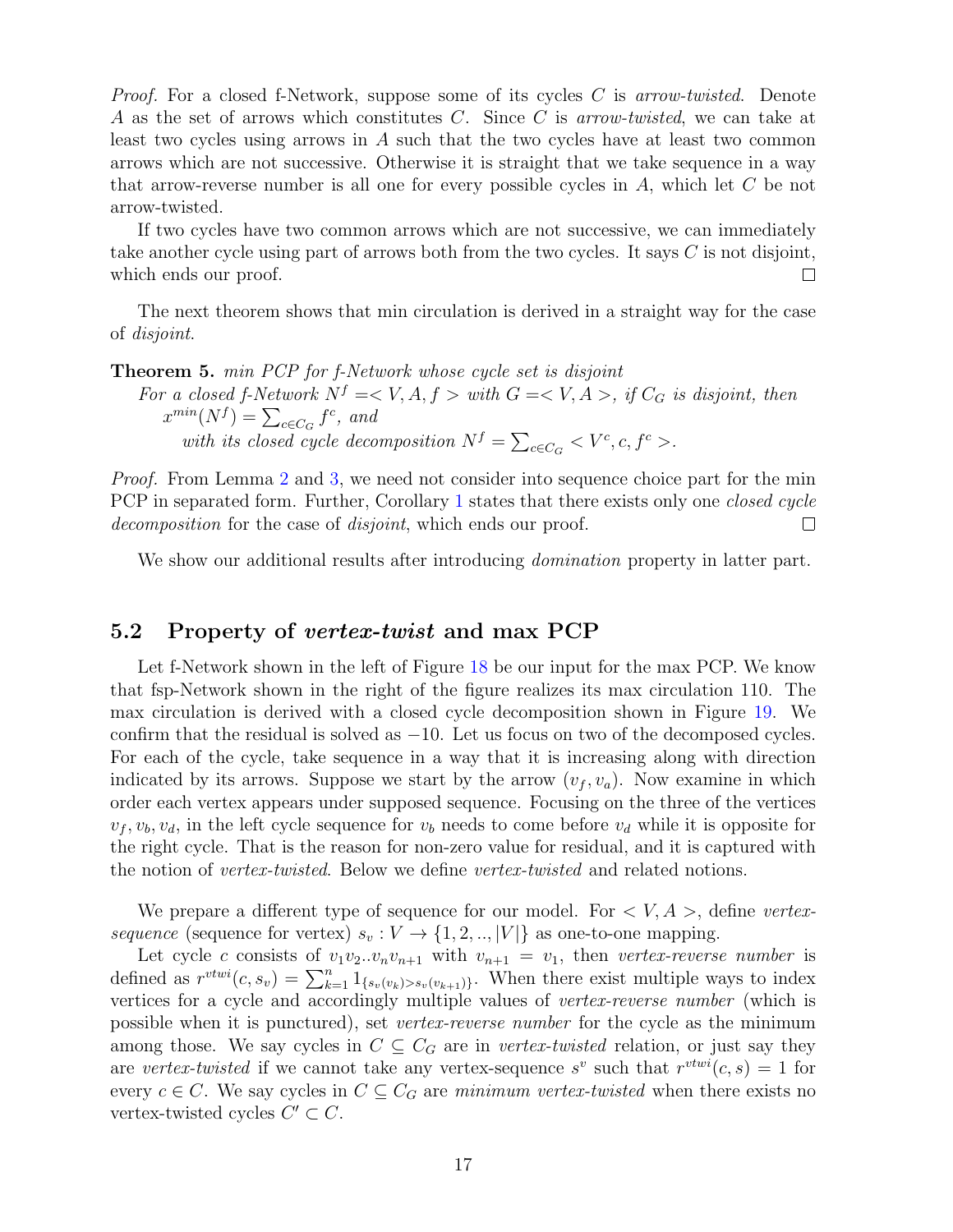Note that although any punctured cycle as in Figure [20](#page-18-2) is *vertex-twisted* by itself, notion of *vertex-twisted* is not trivial in the sense that cycles which are not punctured can be also *vertex-twisted* as already shown in Figure [19,](#page-18-1) and as in Figure [21.](#page-19-0)

Property of *vertex-twist* for given f-Network refers to whole relations of *vertex-twisted* among its sets of cycles as well as their *vertex-reverse numbers*.

Notice that if cycles in *C* are *arrow-twisted*, then they are also *vertex-twisted* as stated in the following Lemma [4.](#page-17-0) The reverse is not always true as easily confirmed.

<span id="page-17-0"></span>**Lemma 4.** *arrow-twisted and vertex-twisted*

*Given*  $G = \langle V, A \rangle$  *and*  $C_G$ *, then for any*  $C \subseteq C_G$ *, C are vertex-twisted if C are arrow-twisted.*

*Proof.* Suppose *C* is not *vertex-twisted*. Then the definition says that we can take *vertexsequence*  $s_v$  on vertices in *C* such that *vertex-reverse number* is one for all  $c \in C$ . Take *sequence s*<sup>*c*</sup> on arrows for each  $c \in C$  such that  $s^c((v, v')) = s_v(v)$ . We have  $r^{atwi}(c, s^c) = 1$ for every  $c \in C$ . Since we can always take a *sequence* for arrows on C such that it is consistent with all the  $s^c$ , we know *C* is not *arrow-twisted*.

For *vertex-twist* property, the following result is fundamental for our analyses.

<span id="page-17-1"></span>**Lemma 5.** *vertex-twisted and*  $R^{max}(.)$ 

*Given a closed f-Network N<sup>f</sup> and its closed cycle decomposition that is characterized with*  $C \in C_{N}$ *f* and  $\{f^{c}\}_{c \in C}$ ,

 $R^{max}(N^f, C, \{f^c\}_{c \in C}) = 0$  *if and only if C is not vertex-twisted.* 

*Proof.* When *C* is not *vertex-twisted*, then from its definition, we can always take *vertexsequence*  $s_v$  on vertices in *C* such that *vertex-reverse number* is  $|c| - 1$  for all  $c \in C$ . Denote each set of vertices  $V_k = arg_{v \in V} s_v(v) = k$  for  $k = 1, 2, \ldots, |V|$ . take sequence on arrows  $a_k \in A$  that start from  $v \in V_k$  so that  $\sum_{1}^{k-1} |V_{k-1}| < s(a_k) < \sum_{1}^{k} V_k$ . Since there exist no vertex-twisted, such sequence  $s$  let us take  $p^c$  that each decomposed fsp-Networks is e-covered and  $\sum_{v \in V^c} p^c(v) = (|c| - 1)f^c$ . What needs to be shown is that combined fsp-Network with the decomposed fsp-Network is e-covered. For each vertex  $v \in V$ , take any two out-arrows  $a' = (v, v'), a'' = (v, v'') \in A$ . Then, there is no in-arrow  $a''' = (v''', v) \in A$ such that  $s(a') < s(a'') < s(a'')$ . It is true for any two out-arrows. It says that the combined fsp-Network is e-covered.

For the converse direction, take a sequence *s* that realizes  $R^{max}(N^f, C, \{f^c\}_{c \in C}) = 0$ . Under the sequence *s*, for each cycle  $c \in C$  with its set of vertices  $V^c$ , take a vertex  $v^c \in V^c$  such that  $s((v, v^c)) = argmin_{a \in c} s(a)$  and call it *head-vertex* for *c*. Then, for every vertices  $v' \in V^c \setminus v^c$  with its arrow  $(v', v) \in c$ , there is no arrow  $a = (v'', v') \in C$  such that  $s(a) < s((v', v))$  since otherwise it immediately leads to  $R^{max}(N^f, C, \{f^c\}_{c \in C}) > 0$ . It is true for every cycles  $c \in C$ . Then, we can naturally define partial order  $\lt$  on  $v \in V^c$ from sequence *s* in a way that each *head-vertex* is largest and gets smaller along with the direction opposite to that indicated by the arrows. We can always take vertex-sequence consistent with the order *<*, and under such vertex-sequence, vertex-reverse number is 1 for every cycles  $c \in C$ . It says C is not vertex-twisted.

 $\Box$ 

 $\Box$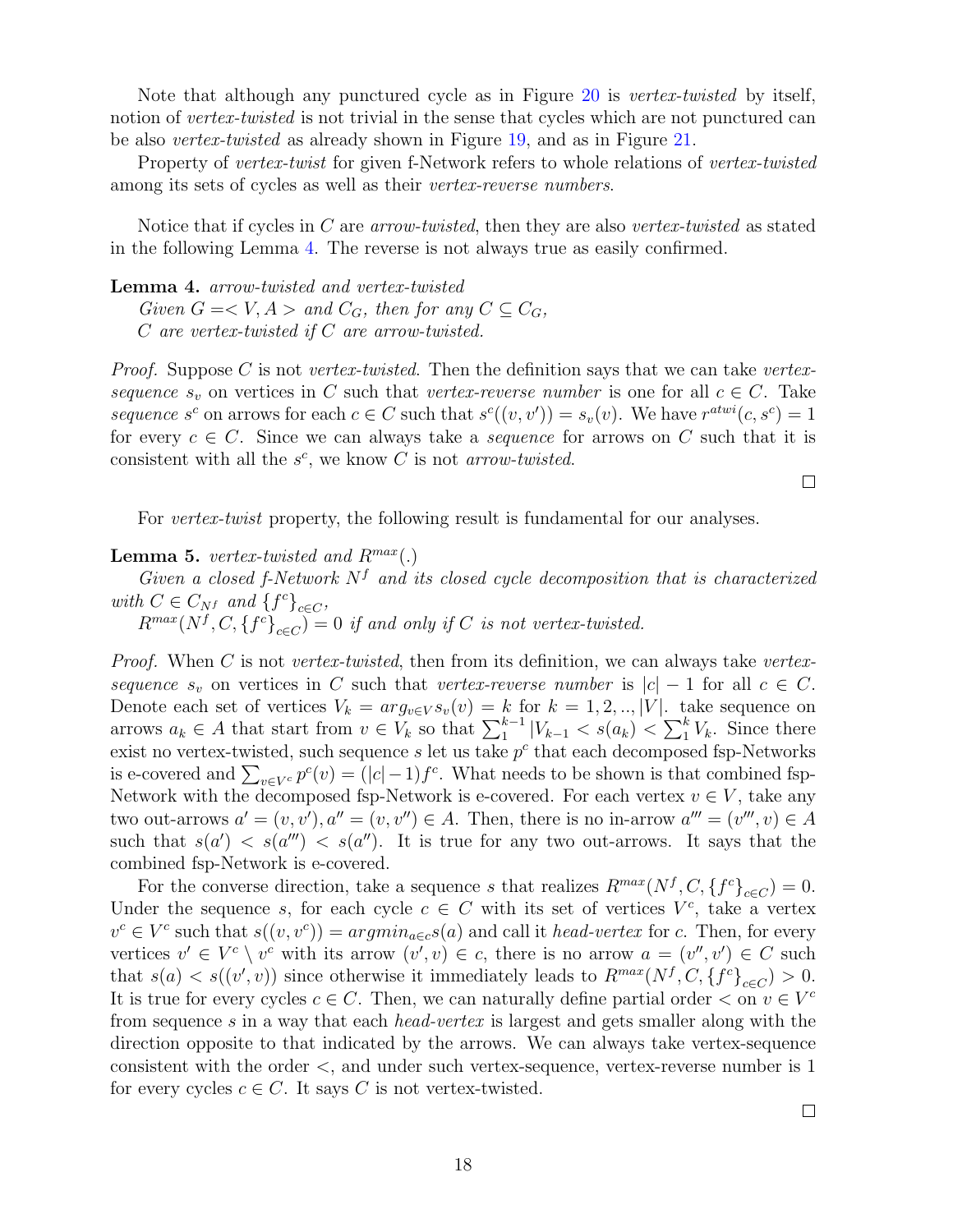

Figure 18:

<span id="page-18-0"></span>

Figure 19:

<span id="page-18-1"></span>

<span id="page-18-2"></span>Figure 20: example for vertex-twisted cycle : Each of the above directed graph constitutes a punctured cycle.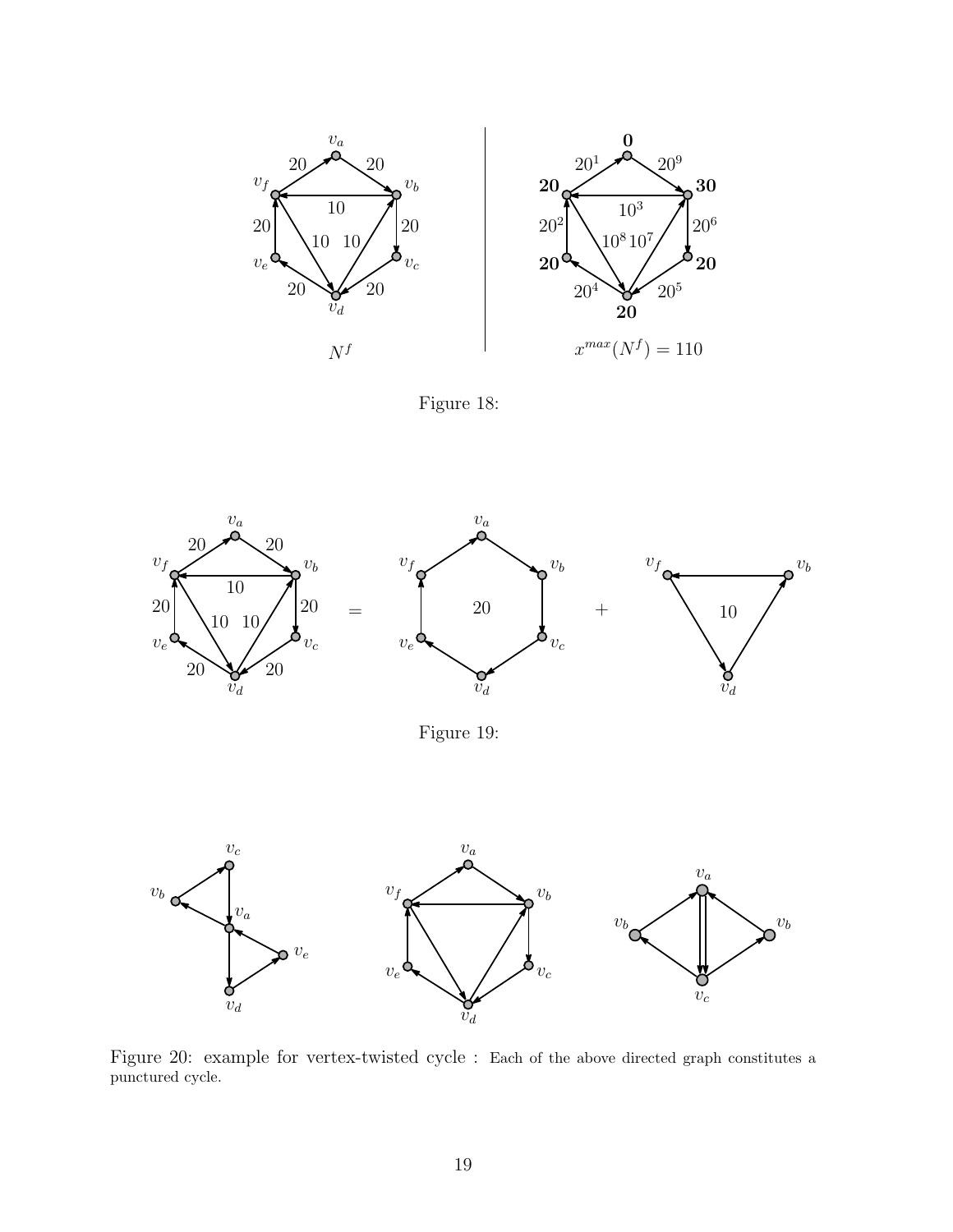

<span id="page-19-0"></span>Figure 21: example for vertex-twisted cycles : for directed graph at the left, two cycles in the right are *vertex-twisted*.

We have a basic result for the case of *disjoint*.

#### <span id="page-19-1"></span>**Lemma 6.**

*For given closed f-Network*  $\lt V, A, f >$  *with*  $G = \lt V, A >$  *and its cycles*  $C \subseteq C_G$ *, we have*

*C is not disjoint if C is vertex-twisted.*

*Proof.* For a closed f-Network, suppose some of its cycles *C* is *vertex-twisted*. When there exists any punctured cycle, it is immediate *C* is not disjoint. Suppose not. Denote *A* as the set of arrows which constitutes *C*. Since *C* is *vertex-twisted*, we can take at least two cycles using arrows in *A* such that the two cycles have at least two common vertices which are not included in successive common arrows of the two cycles. Otherwise it is straight that we take sequence in a way that vertex-reverse number is all one for every possible cycles in *A*, which let *C* be not vertex-twisted.

If two cycles have such two common vertices, we can immediately take another cycle using part of arrows both from the two cycles. It says *C* is not disjoint, which ends our proof.  $\Box$ 

The next theorem shows that max PCP are derived in a straight way for f-Networks which are disjoint.

**Theorem 6.** *max PCP for f-Network whose cycle set is disjoint*

*For a closed f-Network*  $N^f = \langle V, A, f \rangle$  *with*  $G = \langle V, A \rangle$ , *if*  $C_G$  *is disjoint, then*  $x^{max}(N^f) = \sum_{c \in C_G} (|c| - 1) f^c$ *with its closed cycle decomposition*  $N^f = \sum_{c \in C_G} \langle V^c, c, f^c \rangle$ .

*Proof.* From Lemma [6,](#page-19-1) when *C* is *disjoint*, then *C* is not vertex-twisted. Further, Corollary [1](#page-11-2) states that there exists only one *closed cycle decomposition* with cycles *C<sup>G</sup>* for the case of *disjoint*. From Lemma [5](#page-17-1) and with the same procedure of taking sequence shown in its proof, we always take sequence and potential so that associated fsp-Network is e-covered and has  $\sum_{c \in C_G} (|c| - 1) f^c$ .

 $\Box$ 

We show our additional results after introducing *domination* property.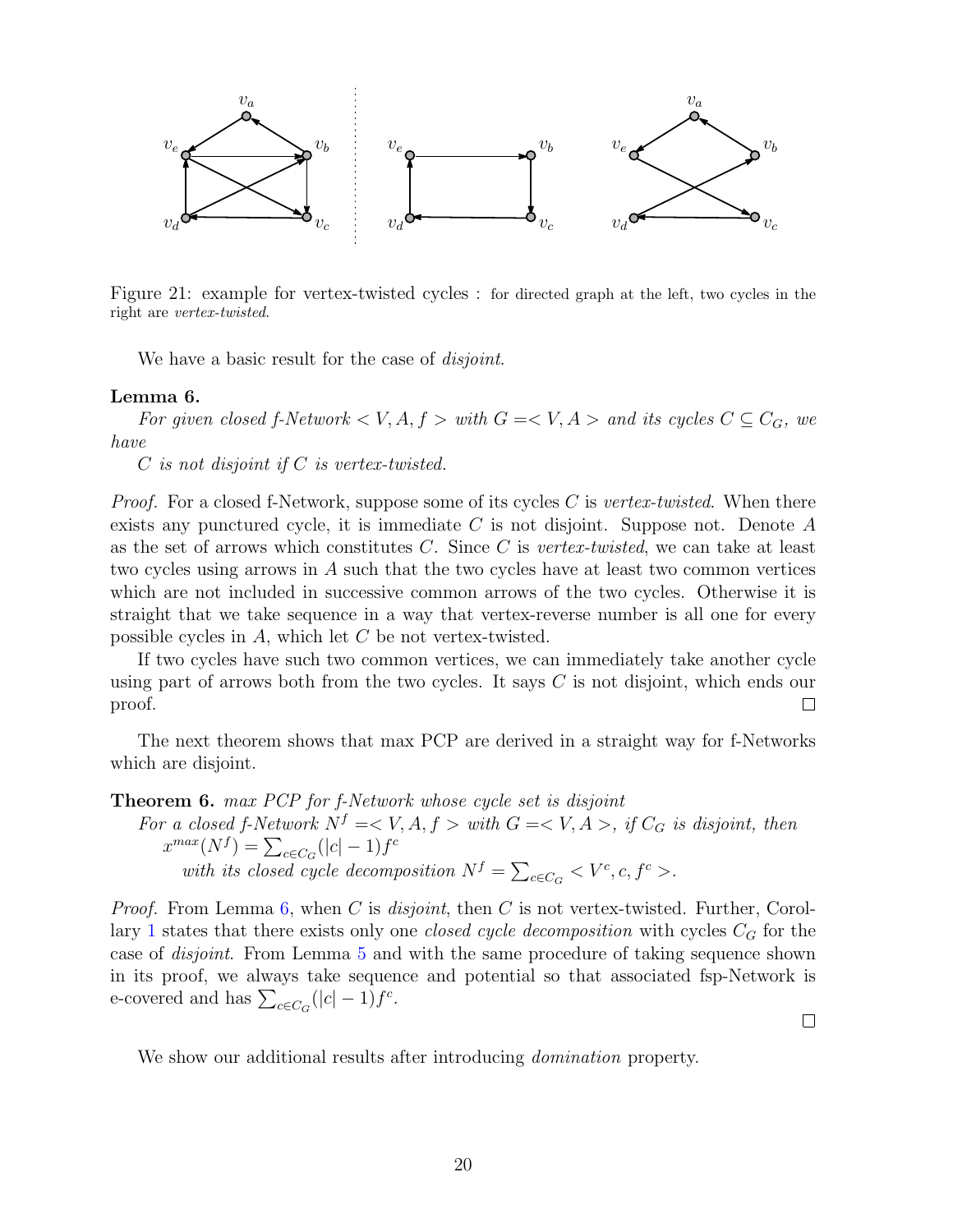### **5.3 Property of** *domination* **and min/max PCP**

For a closed f-Network shown in the left of Figure [22,](#page-20-0) min circulation is derived as 30, which for example is realized with a fsp-Network in the right of the figure.

In Figure [23,](#page-20-1) observe that the same f-Network is closed cycle decomposed into different number of closed f-Networks. The minimum circulation is derived with the decomposition that has smaller number of cycles, that is captured with notion of *domination* formally defined below.



Figure 22:

<span id="page-20-0"></span>



<span id="page-20-1"></span>Given a directed graph *G* and its cycle set  $C_G$ , a set of cycles  $C \subseteq C_G$  is termed as *dominated* by another set of cycles  $C' \subseteq C_G$  when there exist the same f-Network  $N^f$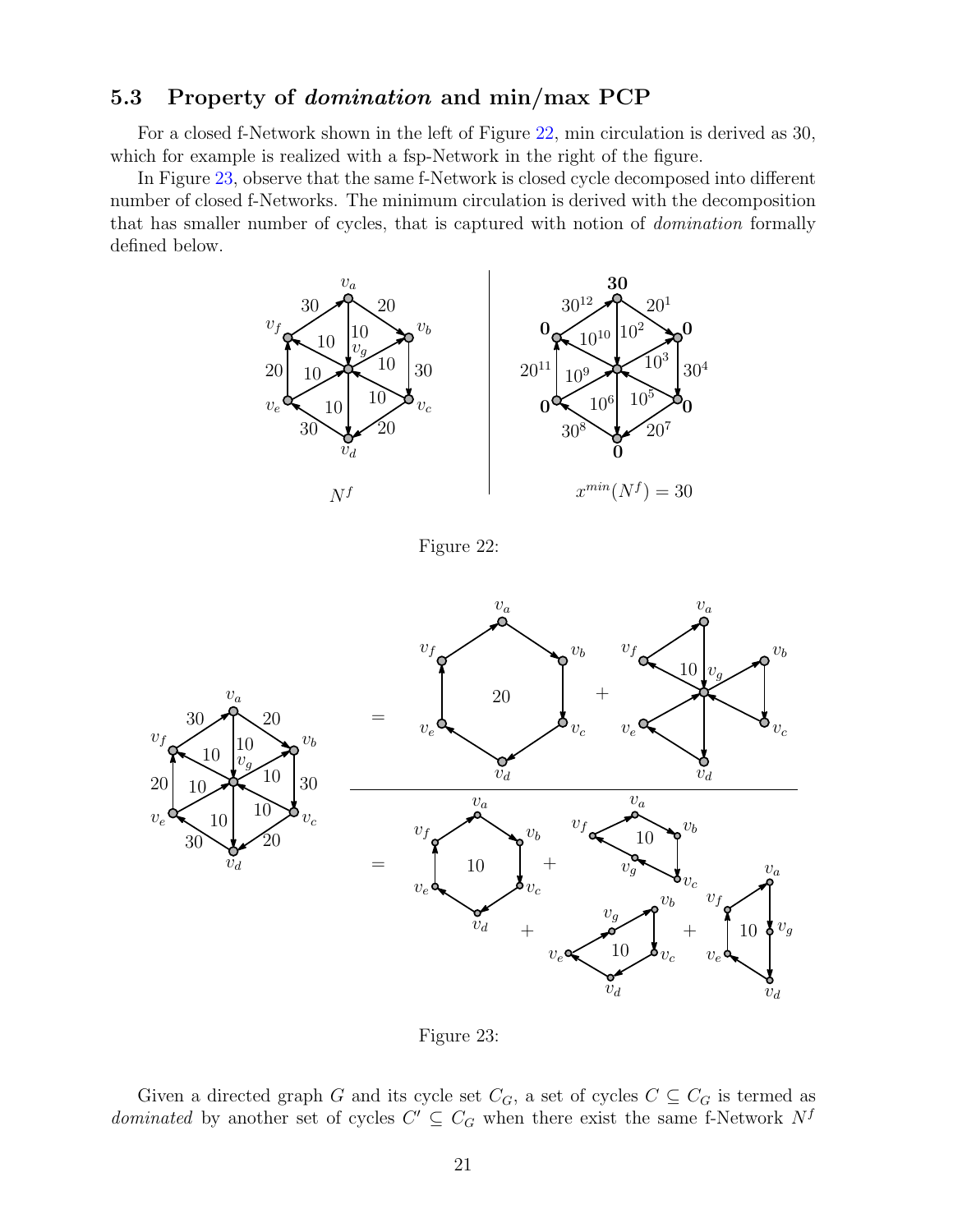and closed cycle decomposition  $N^f = \sum_{c \in C} \langle V^c, c, f^c \rangle = \sum_{c' \in C'} \langle V^{c'}, c', f^{c'} \rangle$  with  $\sum_{c \in C} f^c \leq \sum_{c' \in C'} f^{c'}$ . Note that *dominated* is well-defined since closed cycle decomposition with the same cycle set *C* leads to unique value of  $\sum_{c \in C} f^c$  for a given closed cycle decomposition, though there exist room for the choice of flow for each cycle. We especially say  $c \in C_G$  *singular dominates*  $C' \subseteq C_G$  if  $c$  dominates  $C'$ . We say  $C \subseteq C_G$ is *undominated* in  $C_G$  if there is no  $C' \subseteq C_G$  which dominates *C*. We say a set of cycle *C* has *no domination* if there exists no  $C', C'' \subseteq C$  such that  $C'$  dominates  $C''$ . A set of cycles *C* is *undominated* in  $C_G$  if *C* is not *domintated* by any  $C' \subseteq C_G$ .

Note that any punctured cycle *dominates* the set of its component non-punctured cycles. For example in Figure [23,](#page-20-1) a punctured cycle  $v_a v_q v_b v_c v_q v_d v_e v_q v_f v_a$  dominates  ${v_a v_q v_f v_a, v_c v_q v_b v_c, v_e v_q v_d v_e}.$  Though number of decomposed cycles seemingly a determinant of *dominated* relation, Figure [24](#page-21-0) shows it is not always true.



Figure 24:

#### <span id="page-21-0"></span>**Theorem 7.** *min circulation under no arrow-twisted*

*Given a closed f-Network*  $N^f = \langle V, A, f \rangle$  on  $G = \langle V, A \rangle$ , if there exist no arrow*twisted cycles in*  $C_G$ *, then,* 

 $x^{min}(N^f) = \sum_{c \in C} f^c$  with any closed cycle decomposition  $N^f = \sum_{c \in C} \langle V^c, c, f^c \rangle$ *such that*  $C \subseteq C_G$  *is undominated in*  $C_G$ *.* 

*Proof.* Lemma [2](#page-14-0) ensures *Rmin*(*.*) is always zero. Definition of *undominated* ensures our choice of closed cycle decomposition.

#### **Theorem 8.** *max circulation under no vertex-twisted*

*Given a closed f-Network*  $N^f = \langle V, A, f \rangle$  on  $G = \langle V, A \rangle$ , if there exist no vertex*twisted cycle (punctured cycle) nor vertex-twisted cycles in CG, then,*

 $\Box$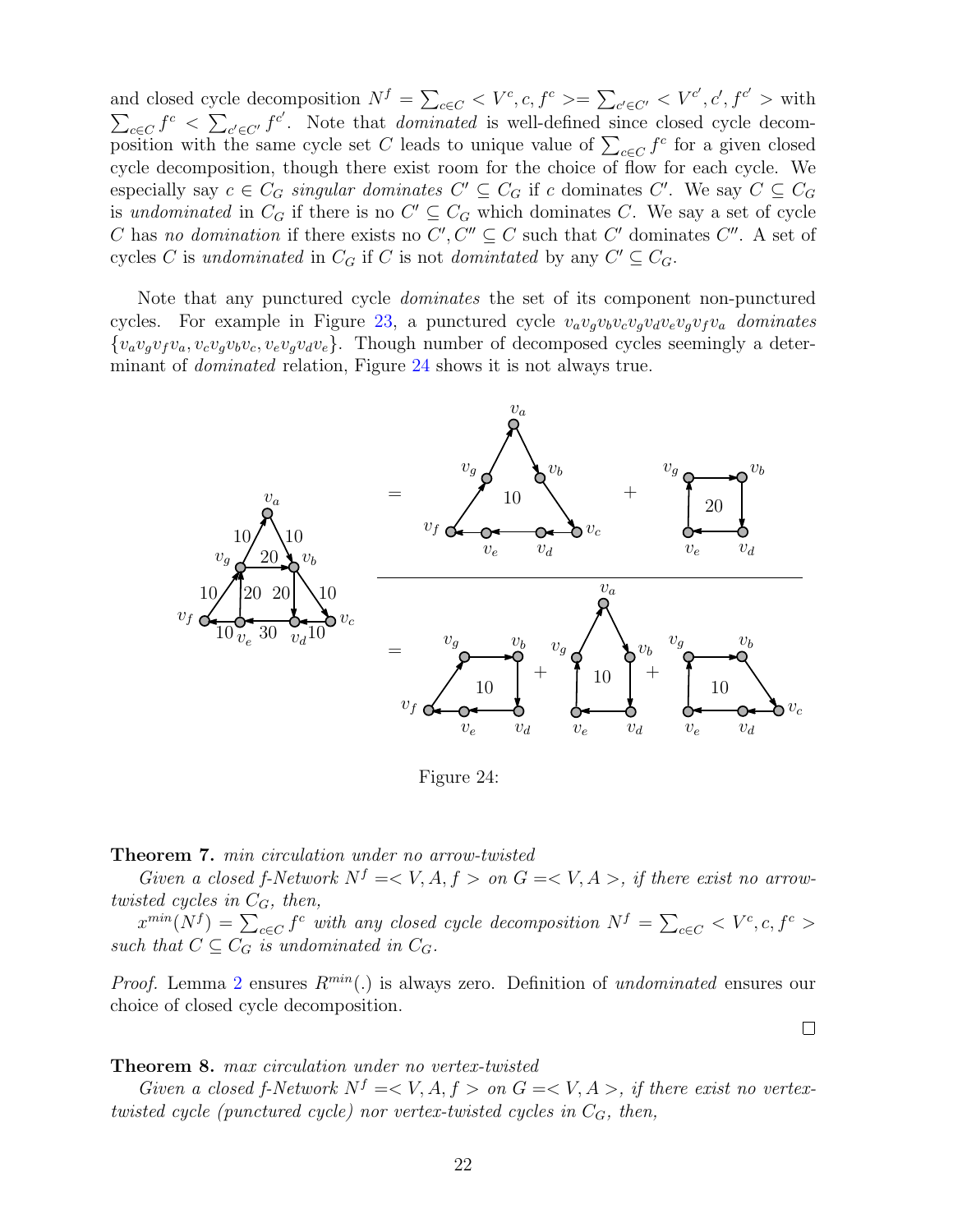$x_{Nf}^{max} = \sum_{c \in C} (|c| - 1) f^c$ 

*with any closed cycle decomposition*  $N^f = \sum_{c \in C} \langle V^c, c, f^c \rangle$  *such that*  $C \subseteq C_G$  *is undominated in CG.*

*Proof.* Take a closed cycle decomposition  $C \in C_{N}$ ,  ${f<sup>c</sup>}_{c \in C}$  that is undominated in *CG*. By taking sequence for given f-Network shown in the proof of Lemma [5.](#page-17-1) We can take e-covered fsp-Networks for decomposed f-Networks with  $p^c$  so that  $\sum_{v \in V^c} p^c(v)$  =  $\sum_{c \in C} (|c| - 1) f^c$  for every  $c \in C$  and combined fsp-Network is e-covered.

 $\Box$ 

Note that f-Networks with punctured cycles are excluded from the above theorem, since any punctured cycle is *vertex-twisted* by itself. The next theorem allows punctured cycles but not for the other vertex-twisted cycles. For  $G = \langle V, A \rangle$ , denote  $C_G^p \subset C_G$  as the set of punctured cycles for *G*, and denote  $C_G^{np} \subseteq C_G \setminus C_G^p$  as the set of non-punctured cycles for *G*.

### <span id="page-22-0"></span>**Theorem 9.** *max circulation under no vertex-twisted except for punctured cycles*

*Given a closed f-Network*  $N^f \leq V$ ,  $A, f > on$   $G \leq V$ ,  $A >$ , *if there exists no vertex-twisted cycles, then,*

 $x_{Nf}^{max} = \sum_{c \in C} (|c| - 1) f^c$ 

*with any closed cycle decomposition*  $N^f = \sum_{c \in C} \langle V^c, c, f^c \rangle$  such that  $C \subseteq C_G$  is *undominated in*  $C_G^{np}$ *.* 

*Proof.* When there exits no *vertex-twisted* cycles in  $C_G^{np}$ , take closed cycle decomposition for  $C_G^{np}$  with undominated cycles. Suppose we can make a punctured cycle  $c$  from two of the cycles  $c'$ ,  $c''$ . Consider *closed cycle decomposition* that has *c* instead of  $c'$  and  $c''$  for the amount of flow *z*. In separated form, it always increase the former part by *z* since  $|c| = |c'| + |c''|$ . However, since *c* itself is *vertex-twisted*, it always  $R^{max}(.)$  part at least by *z*. We confirm that taking into account a punctured cycle generated by the two cycles never increase circulation of that without it. Any punctured cycle is able to be constituted by iterating combination of two cycles, which always leads to the same result.

Among *closed cycle decomposition* within  $C_G^{np}$ , the largest circulation is realized with cycles which are *undominated* from its definition. It ends our proof.  $\Box$ 

Property of *domination* for given f-Network refers to whole relations of *dominated* among its sets of cycles.

### **5.4 The Key Characteristics**

We have seen properties of *arrow-twist*, *vertex-twist*, and *domination* help characterize the min/max PCP. In addition, notice that number of vertices is also an important property for the max PCP, which we capture with a notion of *weighted*. For a closed f-Network  $N^f = \langle V, A, f \rangle$ , given a closed cycle decomposition  $N^f = \sum_{c \in C} \langle V^c, c, f^c \rangle$ , we call each cycle  $c \in C$  is *weighted* by  $|V^c - 1|$ . Property of *weight* for given f-Network refers to *weighted* amounts for decomposed cycles for every possible *closed cycle decompositions*.

For our following analyses, we call *arrow-twist*, *vertex-twist*, *domination*, and *weight* are the key characteristics of the min/max PCP.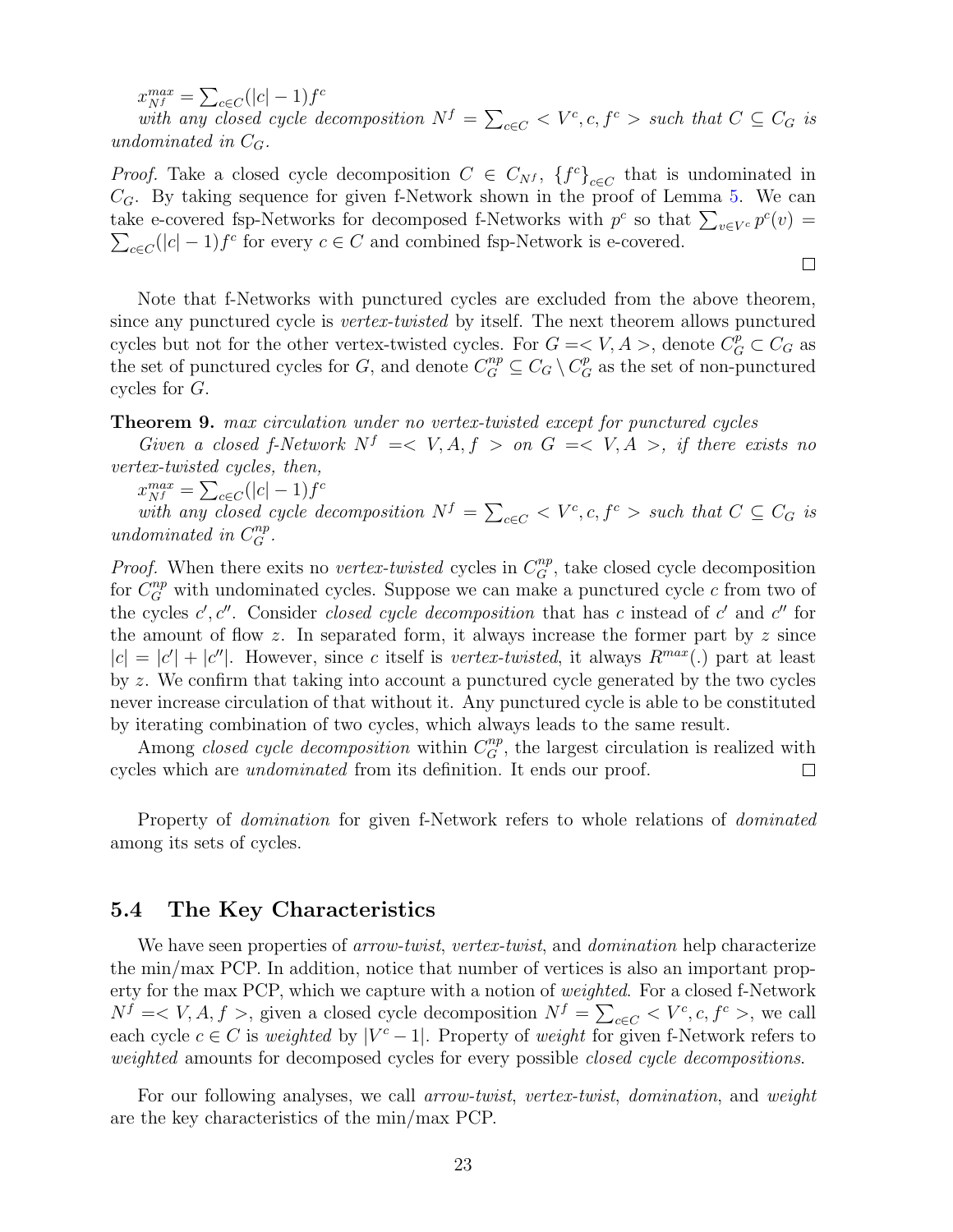## <span id="page-23-0"></span>**6 Effects of Network Transformations**

The previous section introduced key characteristics and showed relevant basic results. This section examines in more detail how those characteristics work. For that purpose, we specifically examine how min/max circulation are affected when our input, f-Network is transformed into some other f-Network in various manner.

### **6.1 Definitions of Local Operations, Semi-Global Operations**

We take up five types of transformations as shown in Figure [25.](#page-23-1) Suppose our original input for min/max PCP is that shown in the left of the figure, which consists one cycle  $v_a v_b v_c v_d v_e v_f$  with flow 10. For the f-Network, shown in the right part of the figure are transformed f-Networks, each of which is derived through following *operations*: *arrow* separation on an arrow  $(v_a, v_b)$  into  $(v_a, v_g)$  and  $(v_g, v_b)$  with added vertex  $v_g$  for the upper-left, *arrow slicing* on  $(v_a, v_b, 0)$  into  $(v_a, v_b, 0)$  and  $(v_a, v_b, 1)$  for the upper-middle, vertex contraction on  $v_a, v_d$  to  $v_a$  for the upper-right, cycle addition  $v_a v_d v_e v_b v_c v_f v_a$  with flow 20 for the lower-right, *cycle separation* on cycle  $v_a v_b v_c v_d v_e v_f v_a$  in the amount of 10 for the lower-right. We call first three of the operations; *arrow separation, arrow slicing, vertex contraction* as *local operations*, while *semi-global operations* for the latter two.



Figure 25:

<span id="page-23-1"></span>Formally, given a f-Network  $\langle V, A, f \rangle$ , each operation is defined as follows. We say *arrow separation* on  $a = (v, v') \in A$  into *a'* and *a''* with  $v''$  to have  $\langle V, A', f' \rangle$ when  $A' = A \cup a' \cup a'' \setminus a$  and  $a' = (v, v'')$ ,  $a'' = (v'', v')$  with  $f'(a') = f'(a'') = f(a)$ , while  $f'(a''') = f(a''')$  for every  $a''' \in A \setminus a$ . We say *arrow slicing* on  $a \in A$  into a and *a'* to have  $\langle V, A', f' \rangle$  when arrows *a, a'* are between the same vertices,  $A' = A \cup a'$ ,  $f(a) = f'(a) + f'(a')$ , and  $f'(a'') = f(a'')$  for every  $a'' \in A \setminus a$ . We say vertex contraction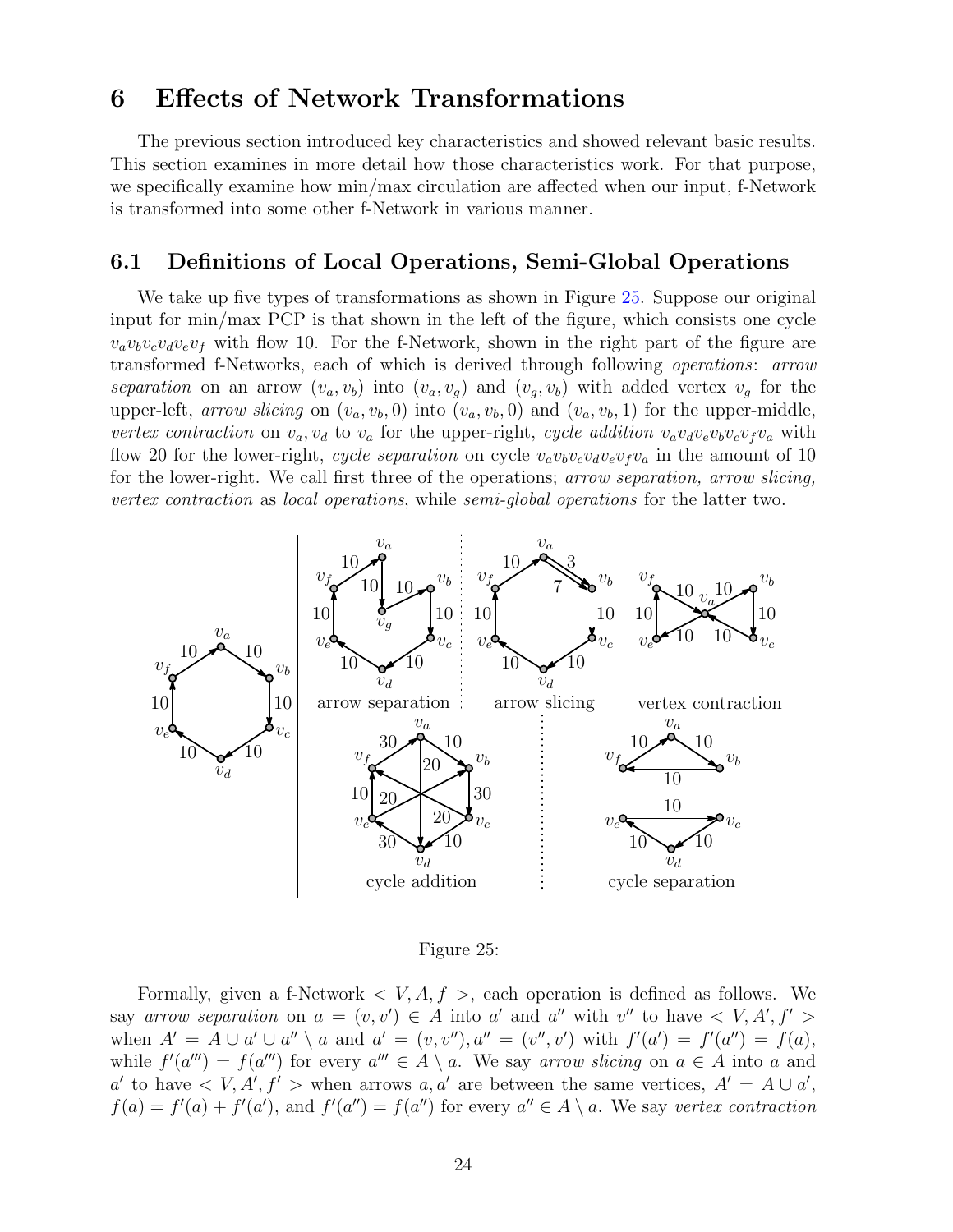for  $N^f = \langle V, A, f \rangle$  on  $v, v' \in V$  to v to have  $\langle V', A', f' \rangle$  when  $V' = V \setminus v'$ , and all the arrows from or to  $v'$  in *A* are replaced by arrows from or to  $v$  in  $A'$ , and  $f'$  is determined accordingly. We exclude vertices  $v, v'$  such that both  $(v, v'), (v', v)$  exists in A. We say *cycle addition*  $c \subseteq A$  with its flow  $f^c$  on  $N^f = \langle V, A, f \rangle$  to  $N^{f'} = \langle V', A', f' \rangle$ when  $V' = V \cup V_c$ ,  $A' = A \cup A_c$ , and  $f'(a) = f(a) + f^c$  for every  $a \in c$  and  $f'(a) = f(a)$ otherwise. Note that *flow increase* is a special case of *cycle addition*. We say a closed graph  $G = \langle V, A \rangle$  is *separated cycle* graph if any two cycles  $c, c' \in C_G$  have no common vertex. We say *cycle separation* for  $N^f = \langle V, A, f \rangle$  on cycle  $c \subseteq C_{\langle V, A \rangle}$  in the amount of  $f^k(\leq$  $\min_{a \in c} f(a)$  to have  $N^{f'} = \langle V, A', f' \rangle$  when for some  $a_1 = (v_1, v_1'), a_2 = (v_2, v_2') \in c$ such that  $v'_1 \neq v_2$  and  $v'_2 \neq v_1$ , we take  $a'_1 = (v_1, v'_2), a'_2 = (v_2, v'_1)$ , and  $f'(a_1) = f(a_1) - f^k$ ,  $f'(a_2) = f(a_2) - f^k$ ,  $f'(a'_1) = f(a'_1) + f^k$ ,  $f'(a'_2) = f(a'_2) + f^k$ .

Note that those five operations are sufficient to examine network transformations in the following sense. For any given two closed f-Networks, we can always attain some closed f-Network from each of the two f-Networks through combinations of *arrow slicing, vertex contraction, cycle addition*. Notice that though *arrow separation* and *cycle separation* are redundant there, each has its own worth. *Arrow separation* reveals simpler cases within *vertex contraction*, while *cycle separation* reveals effects which are not directly captured by each of the other operations alone.

For latter reference, Table [6.1](#page-23-1) summarizes our results in this section. It shows how each of the operations affects min/max circulation in total, as well as how each of the key characteristics contributes to the effect. For example, we read that *arrow separation* has no effect regarding min circulation, while it tends to increase max circulation through affecting *weight* property.

|        |              | min. circulation           |                    |                         | max. circulation |                   |                          |                          |
|--------|--------------|----------------------------|--------------------|-------------------------|------------------|-------------------|--------------------------|--------------------------|
|        |              | dom.                       | a-twi.             | total                   | wei.             | dom.              | v-twi.                   | total                    |
| Local  | arrow sep.   |                            |                    | $-10$                   | ᄾ                |                   |                          | $\uparrow$ <sub>11</sub> |
|        | arrow slice. |                            |                    | $\downarrow$ 12         |                  | ↓                 | ᠰ                        | $-13$                    |
|        | vertex cont. | ⇃                          |                    | $\downarrow$ 14         | ⇃                | ᠰ                 | ⇃                        | $\downarrow$ 15          |
| semi-  | cycle add.   | $\Downarrow$ <sub>16</sub> | $\mathcal{L}_{18}$ | $\downarrow \Uparrow$   |                  | $\mathbb{T}_{17}$ | $\downarrow$ 17,19       | ⇓                        |
| Global | cycle sep.   | $\uparrow_{22}$            | $\downarrow$ 23    | $\downarrow$ $\uparrow$ |                  | $\downarrow$ 24   | $\uparrow$ <sub>25</sub> |                          |

Table 1: Effects of Operations in relation to the Key Characteristics "*↑*"("*↓*") and "*⇑*"("*⇓*") show that the corresponding *operation* has weakly increasing(decreasing) effect through the corresponding property on either problem, while "*−*" means no effect. "*⇑*","*⇓*" especially express possibility of "multiplier effect". Numbers in the cells show those for related theorems.

### **6.2 Effects of Local Operations**

#### **arrow separation**

For the min PCP, arrow separation has no effect.

<span id="page-24-0"></span>**Theorem 10.** *no effect of arrow separation on min circulation*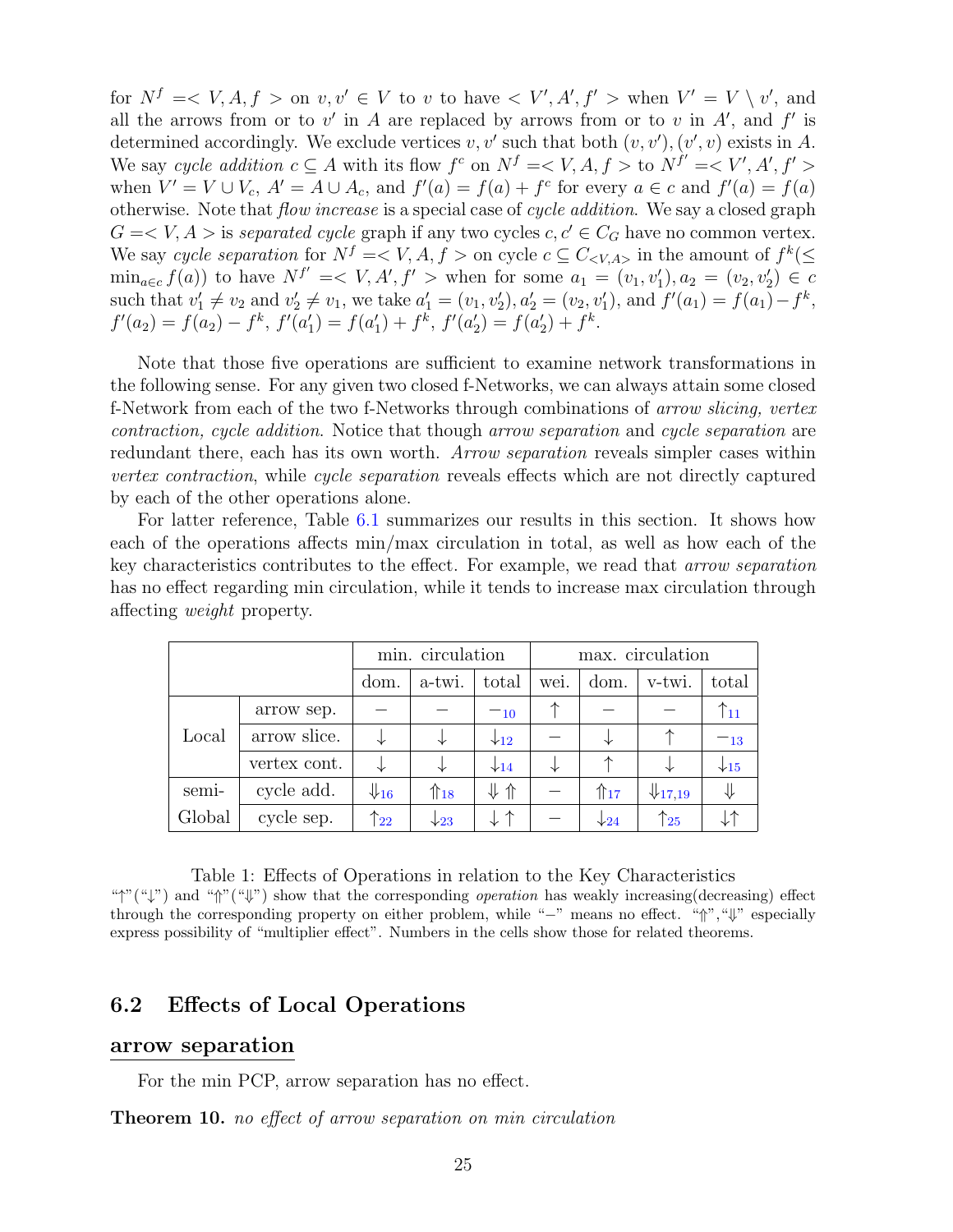*Given a closed f-Network*  $N^f = \langle V, A, f \rangle$ , for any arrow separation on  $a \in A$  to *have N<sup>f</sup> ′ , we have*  $x^{min}(N^{f'}) = x^{min}(N^{f}).$ 

*Proof.* For any sequence on  $N<sup>f</sup>$ , we can take a sequence on  $N<sup>f</sup>$  such that the relative orders are all the same and separated arrows have successive numbers. Under the sequence, circulation for  $N^{f'}$  is the same as that on  $N^f$ . Conversely, for any sequence on  $N^{f'}$ , we can take sequence on  $N<sup>f</sup>$  such that the relative orders are the same when we correspond either of the two of separated arrows in  $N^{f'}$  to arrow *a* in  $N^f$ . Under that sequence, circulation for  $N^f$  is equal to or smaller than that for  $N^{f'}$ .  $\Box$ 

Observe that *arrow separation* has no effect on either property of *domination* or *arrowtwist*, which leads to no effect on min circulation.

<span id="page-25-0"></span>**Theorem 11.** *increasing effect of arrow separation on max circulation*

*Given a closed f-Network*  $N^f = \langle V, A, f \rangle$ , for any arrow separation on  $a \in A$  to *have N<sup>f</sup> ′ , we have*

 $x^{max}(N^{f'}) = x^{max}(N^{f}) + f(a)$ .

*Proof.* Denote arrow separation on  $a = (v, v')$  into  $a' = (v, v'')$  and  $a'' = (v'', v''')$ . Given a sequence which realizes the maximum circulation for  $N<sup>f</sup>$ , it is always possible to take sequence *s* for  $N^{f'}$  such that  $s(a') > s(a'')$  while the other orderings are unchanged. Circulation under the sequence *s* for  $N^{f'}$  is  $x^{max}(N^{f}) + f(a)$ . Conversely, suppose there exists sequence for  $N^{f'}$  such that its circulation is larger than  $x^{max}(N^{f}) + f(a)$ . Then, we can always take sequence for  $N<sup>f</sup>$  such that orderings are the same when we correspond either of  $a'$  or  $a''$  to  $a$ . It decreases circulation by at most  $f(a)$ , which contradicts max circulation for  $N^f$  is  $x^{max}(N^f)$ .  $\Box$ 

Observe that *arrow separation* has no effect on either property of *domination* or *vertextwist* but has effect on *weight* property, which is the source of increase of max circulation.

### **arrow slicing**

<span id="page-25-1"></span>**Theorem 12.** *decreasing effect of arrow slicing on min circulation*

*Given a closed f-Network*  $N^f \leq V$ ,  $A, f >$ , *for any arrow slicing on*  $a \in A$  *to have N<sup>f</sup> ′ , we have*

 $x^{min}(N^{f'}) \leq x^{min}(N^{f}).$ 

*Proof.* Given a sequence which realizes the minimum circulation for the original f-Network, take sequence for arrow-sliced f-Network so that sliced arrows have successive number, and maintain the ordering for the other arrows. It never increase the circulation.  $\Box$ 

Arrow slicing has decreasing effect on min circulation both through affecting property of *domination* and *arrow-twist*. Figure [26](#page-26-0) shows effect through *domination*, and Figure [27](#page-26-1) shows effect through *arrow-twist*.

<span id="page-25-2"></span>We observe that decreasing effect through *domination* property can be partly cancelled out through *arrow-twist* property by generating new *arrow-twisted* cycles, as shown in Figure [28.](#page-26-2)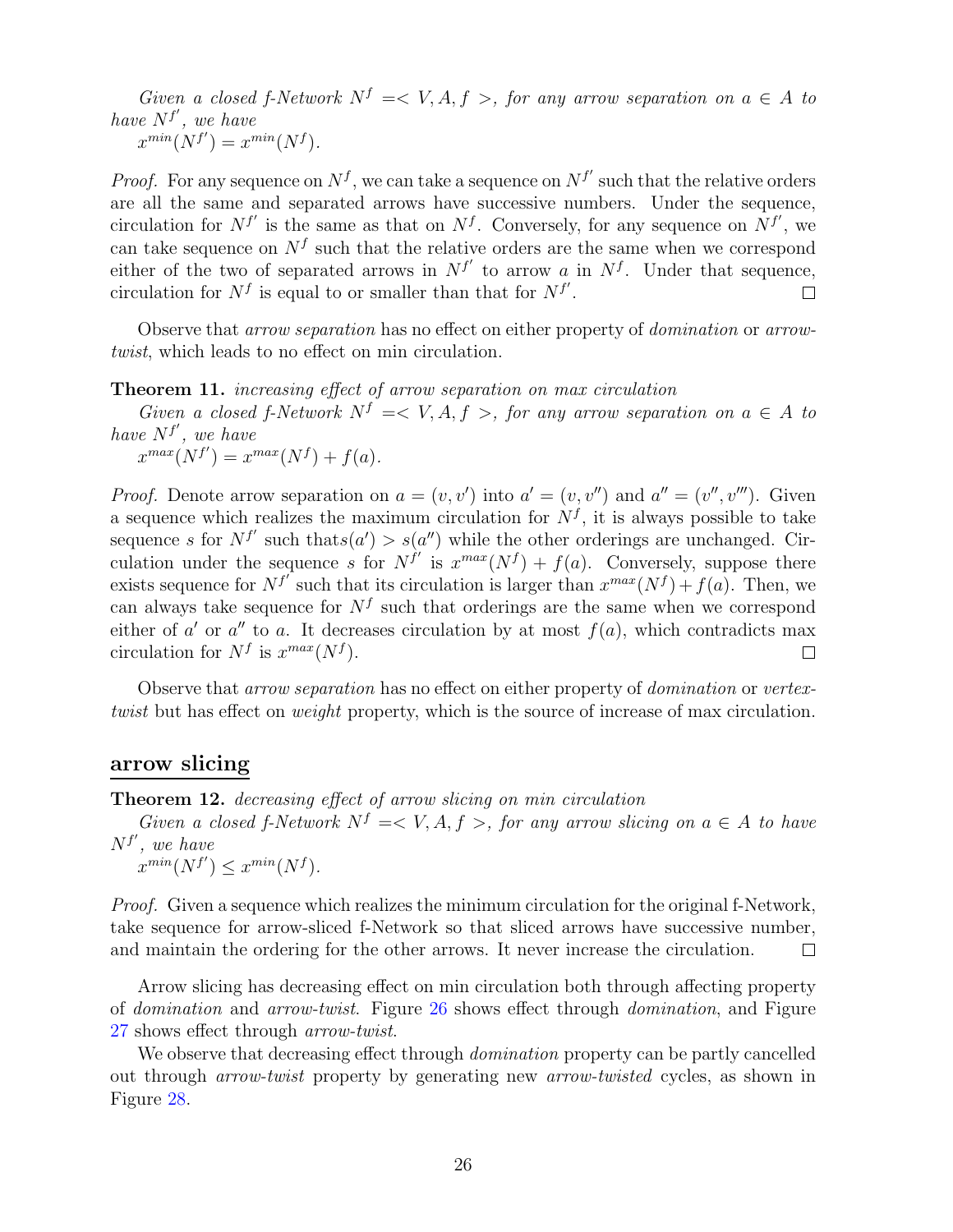

<span id="page-26-0"></span>Figure 26: arrow slicing (decrease of min circulation through *domination*)



<span id="page-26-1"></span>Figure 27: arrow slicing (decrease of min circulation through *arrow-twist*)



<span id="page-26-2"></span>Figure 28: arrow slicing (partly cancel-out effect on min circulation through *arrow-twist*): Observe that there is no *arrow-twisted* cycles in the left fsp-Network. In the right shows an arrow-sliced fsp-Network, whose directed graph is shown in Figure [17,](#page-15-2) where there emerges a cycle which *dominates* cycles in the left fsp-Network as well as *arrow-twisted* cycles. It realizes the minimum circulation 70, which is larger than the maximum flow 65. The difference amounts to cancel-out effect by arrow-twist.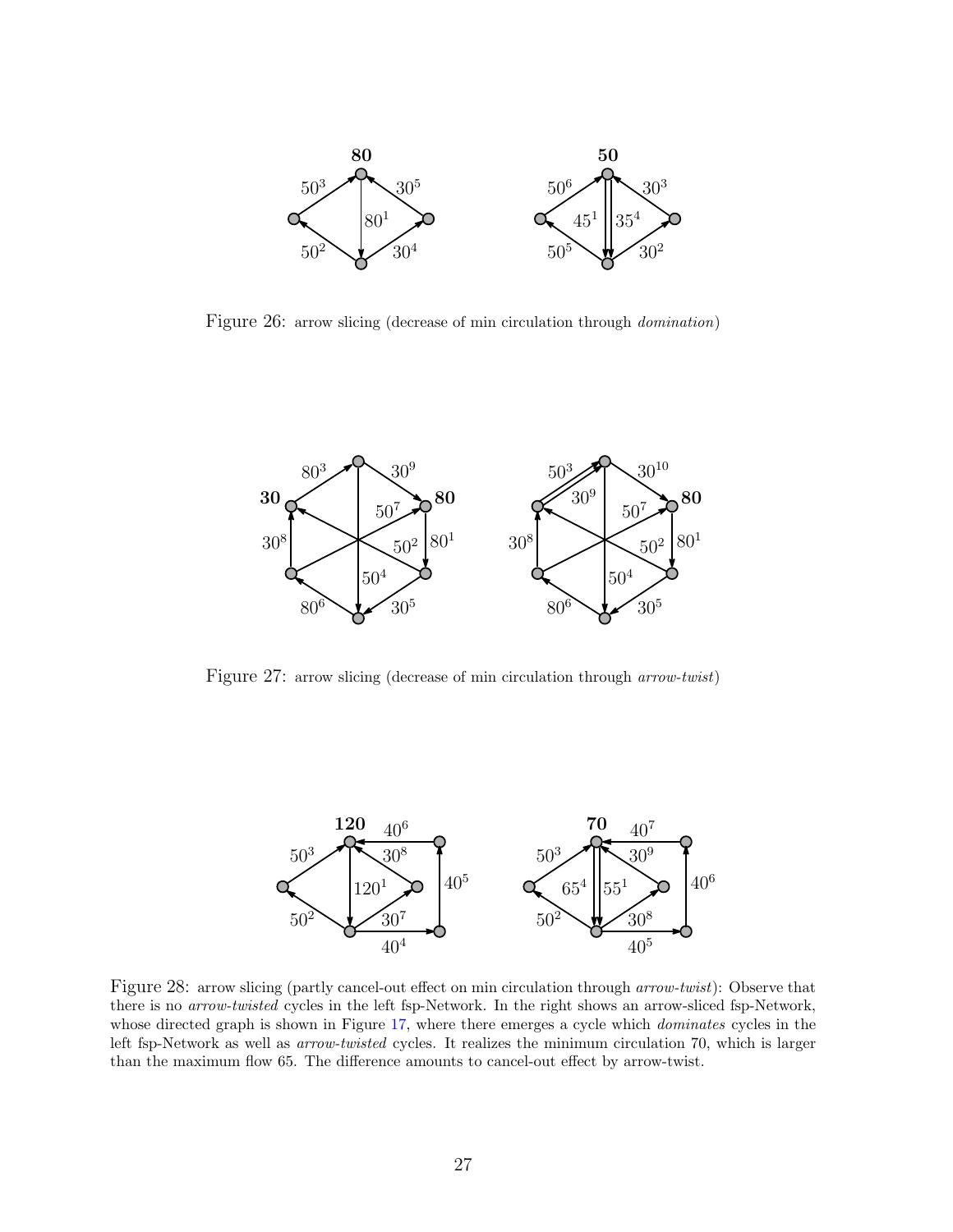**Theorem 13.** *no effect of arrow slicing on max circulation*

*Given a closed f-Network*  $N^f \leq V$ ,  $A, f >$ , *for any arrow slicing on*  $a \in A$  *to have*  $N^{f'} = \langle V, A', f' \rangle$ , we have  $x^{max}(N^{f'}) = x^{max}(N^{f}).$ 

*Proof.* See Appendix [A.5.](#page-40-2)

We observe that *arrow separation* affect *vertex-twist* and *domination* in opposite direction, and we can interpret the effects are canceled out regarding max circulation. More clearly, when we confine us to non-punctured cycles, we observe that *arrow slicing* never affect *v-twit* nor *domination*, which amounts to no effect on max circulation in total.

#### **vertex contraction**

<span id="page-27-0"></span>**Theorem 14.** *decreasing effect of vertex contraction on min circulation*

*Given a closed f-Network*  $N^f \leq V$ ,  $A, f >$ , for any vertex contraction for  $N^f$  on  $v, v' ∈ V$  *to have*  $N^f$ <sup>*'*</sup>, we have  $x^{min}(N^{f'}) \leq x^{min}(N^{f}).$ 

*Proof.* The original sequence for the generated f-Network let the associated fsp-Network still covered.  $\Box$ 

*Vertex contraction* has decreasing effect both through affecting *domination* and *arrowtwist*. Figure [29](#page-27-2) shows effect through *domination*, where *vertex contraction* generates a cycle which dominates existent cycles. Figure [30](#page-28-0) shows effect through *arrow-twist*, where *vertex contraction* let *arrow-reverse number* for two *arrow-twisted* cycles be less.



<span id="page-27-2"></span>Figure 29: Vertex Contraction (decrease of min circulation through *domination*)

#### <span id="page-27-1"></span>**Theorem 15.** *decreasing effect of vertex contraction on max circulation*

*Given a closed f-Network*  $N^f = \langle V, A, f \rangle$ , for any vertex contraction on  $v, v' \in V$  to *have*  $N^{f'} = \langle V, A', f' \rangle$ , we have  $x^{max}(N^{f'}) \leq x^{max}(N^{f}).$ 

*Proof.* We say  $s : A \rightarrow \{1, 2, \ldots, |A|\}$  and  $s' : A' \rightarrow \{1, 2, \ldots, |A'|\}$  are the same sequence when  $s(a) = s'(a)$  for every  $a \in A$  supposing each of  $v, v' \in V$  is equal with  $v \in V'$ . For any same sequence  $s, s'$ , take associated exact covered fsp-Network  $\lt V, A, f, s, p >$  and  $V, A', f', s', p' >$ , then we have  $\sum_{v'' \in V \setminus (v,v')} p(v'') = \sum_{v'' \in V \setminus v} p'(v'')$ , and  $p(v) + p(v') \ge$ *p ′* (*v*).  $\Box$ 

 $\Box$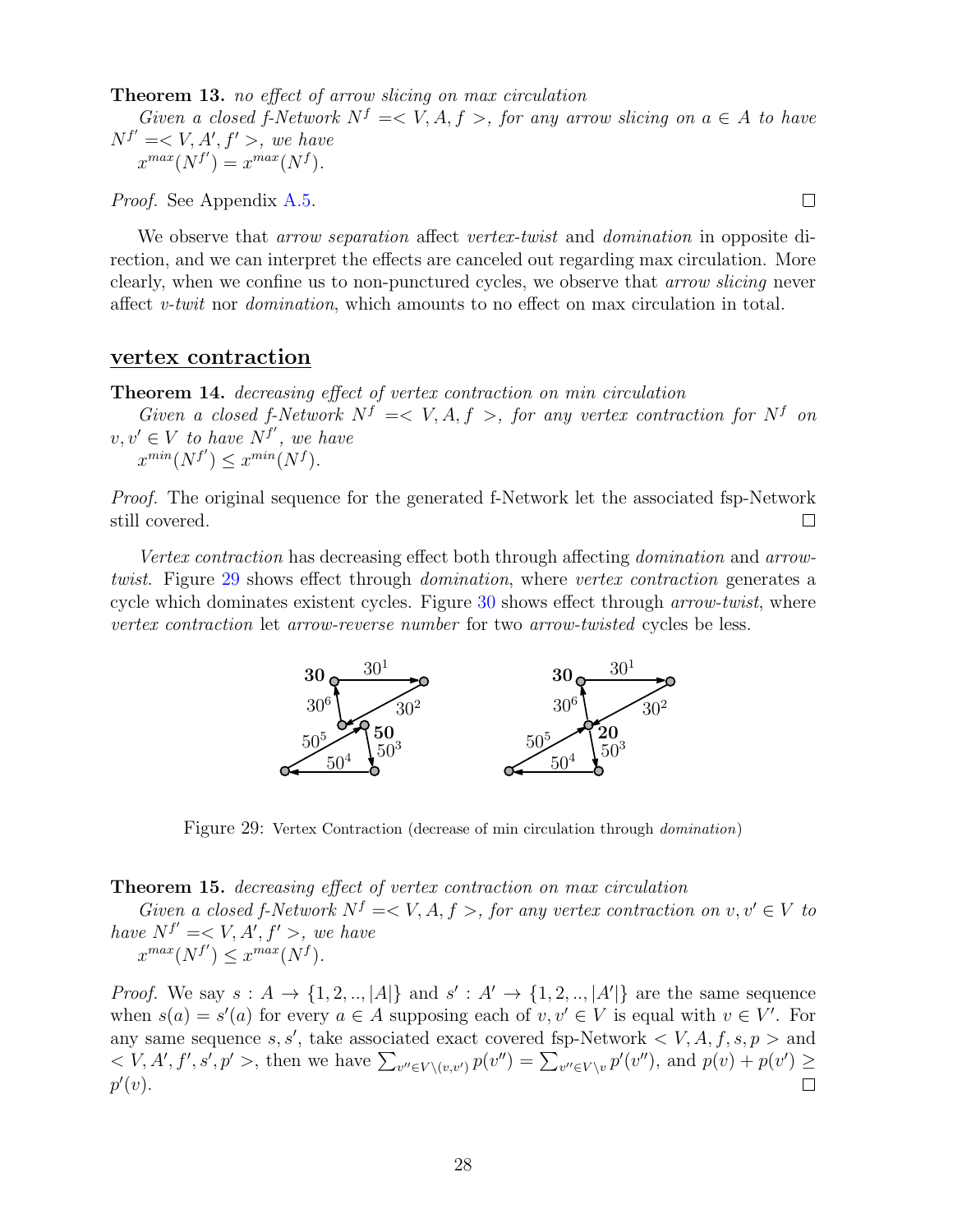

Figure 30: Vertex Contraction (decrease of min circulation through *arrow-twist*)

<span id="page-28-0"></span>*Vertex contraction* affects *vertex-twist*, which itself has decreasing effect of max circulation as show in Figure [31,](#page-28-1) while its decreasing effect can be canceled out through affecting *domination* as shown in Figure [32.](#page-28-2) Notice that cycle set is unaffected in the former example.

When we confine us to non-punctured cycles, we interpret that *vertex contraction* never affect *domination*.



<span id="page-28-1"></span>Figure 31: vertex contraction (decrease of max circulation through *vertex-twist*)



<span id="page-28-2"></span>Figure 32: vertex contraction (no effect on max circulation)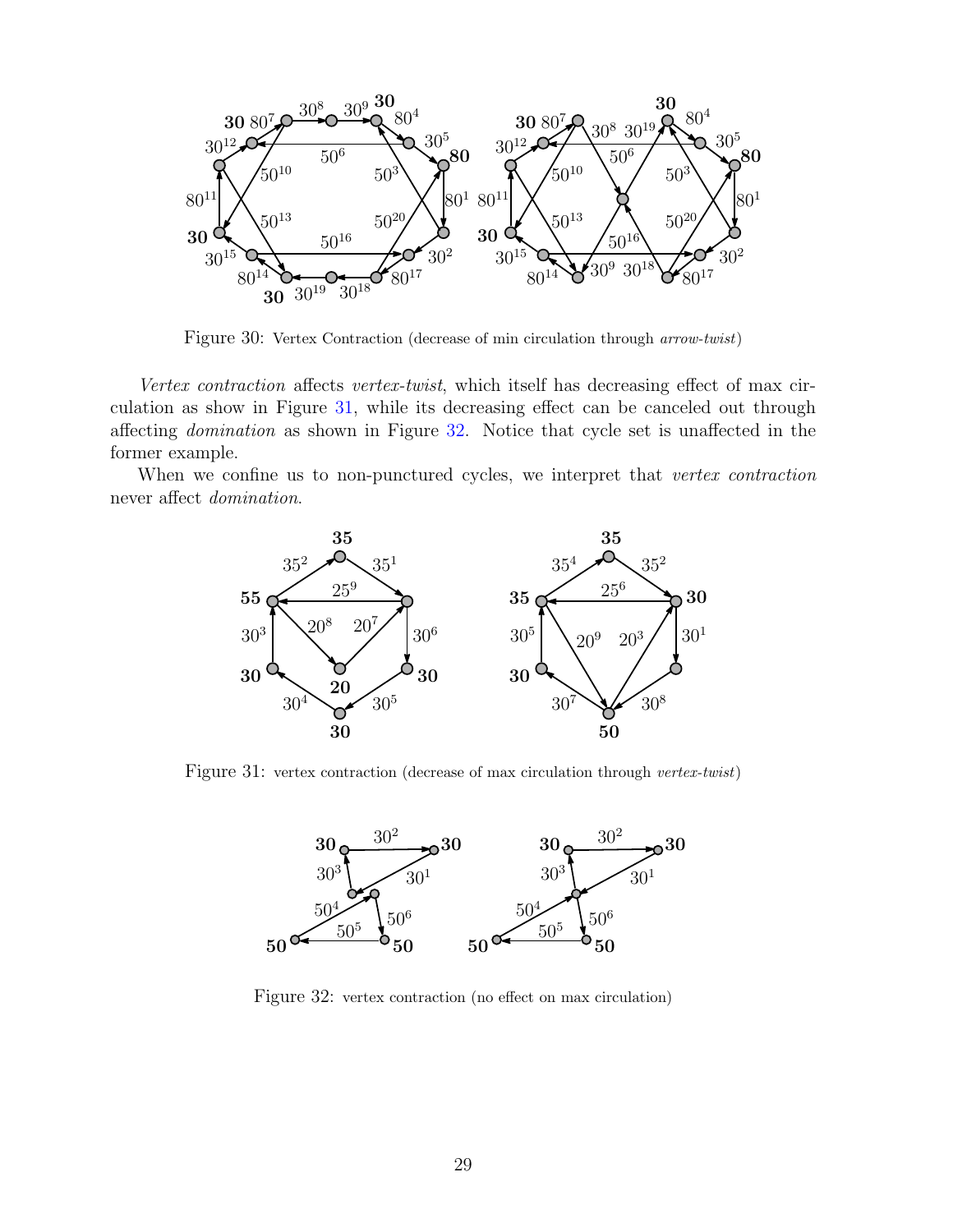### **6.3 Effects of Semi-Global Operations**

### **cycle addition**

We especially take up two special cases for the cycle addition which clarify heterogeneity of effects through *domination* and *arrow-twist*.

We say a directed graph *< V, A >* is a *separated-cycles graph* when it consists of cycles which have no common vertex each other.

<span id="page-29-0"></span>**Theorem 16.** *decreasing multiplier effect of cycle addition on min circulation*

*Given a closed f-Network*  $N^f \leq V$ ,  $A, f >$  *where*  $\lt V$ ,  $A >$  *is a separated-cycles graph, make cycle addition c* with  $f^c$  to  $N^{f'} \leq V'$ ,  $A'$ ,  $f' > so$  that *c* has at least one *common vertex with n cycles but has no common arrows with any of the cycles. Then,*  $x^{min}(N^{f'}) - x^{min}(N^f) - f^c = -f^c * n + \sum_{c' \in C} \max\{f^c - f(c'), 0\}.$ 

*Proof.* It is straight since the cycle addition always add a punctured cycle which consists of  $n+1$  cycles.  $\Box$ 

We say multiplier for the above  $N^f$  and  $N^{f'}$  is  $m = (x^{min}(N^{f'}) - x^{min}(N^f) - f^c)/f^c$ . We know that the multiplier is as large as  $n$  if  $f^c$  is sufficiently small, but it decreases as  $f^c$  gets larger, which is  $\frac{\sum_{c' \in C} f^{c'}}{f^c}$  $\int_{f^c}^{f^c}$  if  $f^c$  > max<sub>*c*' $\in$ *C*</sub>  $f^{c'}$ .



Figure 33: cycle addition (decreasing multiplier effect on min circulation through *domination*): min circulation decreases by  $60 * 3 - \max\{60 - 80, 0\} - \max\{60 - 50, 0\} - \max\{60 - 30, 0\} - 60 = 80$ .

The following theorem contrasts effect of *cycle addition* on max circulation to that on min circulation.

<span id="page-29-1"></span>**Theorem 17.** *no effect of cycle addition on max circulation: separated non-punctured graph*

*Given a closed f-Network*  $N^f \leq V$ ,  $A, f >$  *where*  $\lt V$ ,  $A >$  *is a separated nonpunctured cycle graph, make cycle addition non-punctured cycle c with*  $f^c$  *to*  $N^{f'} = \langle$  $V', A', f' > so that c has  $k \leq 2$  *common vertices with n cycles but has no common arrows*$ *with any of the cycles. Then,*

$$
x^{max}(N^{f'}) = x^{max}(N^{f}) + (|c| - 1)f^{c}.
$$

*Proof.* Denote  $G = \langle V, A \rangle, G' = \langle V', A' \rangle$ . When  $k \leq 2$ , there never appear vertextwisted cycles other than punctured cycles including *c*. Theorem [9](#page-22-0) ensures that the maximum circulation for  $N^{f'}$  is mere summation of that of  $N^f$  and  $(|c| - 1)f^c$ .  $\Box$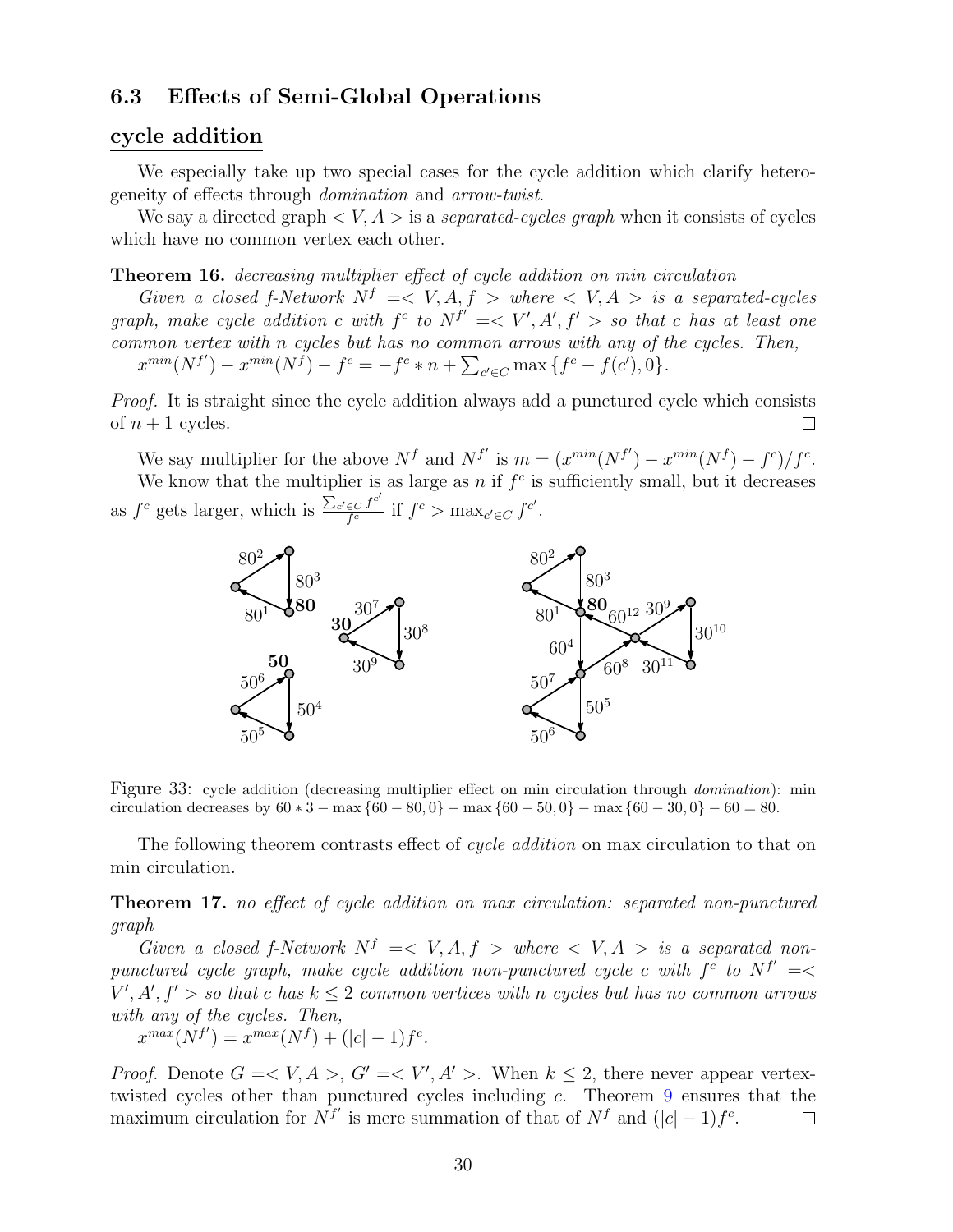Next theorem shows effects through *arrow-twist* on min circulation, which has opposite effect of *domination*. The theorem also shows that *arrow-twist* is actually a determining property on min circulation for certain cases.

#### <span id="page-30-0"></span>**Theorem 18.** *increasing multiplier effect of cycle addition on min circulation*

*Given a closed f-Network which consists of only one non-punctured cycle*  $N^f$  =  $V, c, f<sup>c</sup> >$ . make cycle addition non-punctured cycle c' with  $f<sup>c'</sup>$  to have  $N^{f'} = \langle V', A', f' \rangle$ *so that it has n arrow-reverse number with c and there exist no punctured cycle. Then,*  $x^{min}(N^{f'}) - x^{min}(N^{f}) - f^c = n * min\{f^c, f^{c'}\}$ 

*Proof.* We say two arrow-twisted cycles *c, c′* are *base n arrow-twisted* cycles if each cycle consists  $2 * (n + 2)$  arrows, and they have  $(n + 2)$  common vertices so that they have *n* arrow-twists. The left graph of Figure [15](#page-15-0) includes base 1 arrow-twisted cycles;  ${v_av_b v_c v_d v_e v_f v_a, v_a v_d v_e v_b v_c v_f v_a}.$ 

Suppose cycle addition is executed so that the added cycle is base *n* arrow-twisted with the other cycle. Then, closed cycle decomposition for  $N^{f'}$  is realized either with  ${c, c'}$ , or with cycles which consists of 4 arrows; two arrows from common arrows of  $c, c'$  and each one arrow from cycles  $c, c'$ , and either or both of  $c, c'$ . It is straight the minimum circulation is derived as above. For cycles which are *n* arrow-twisted but not base *n* arrow-twisted, our previous results for *Local Operations* ensures that constructed f-Network can always be transformed into that with two base *n* arrow-twisted cycles while the minimum circulation is unchanged.

Note that the multiplier is as large as *n* if  $f^{c'}$  is small enough, but decreases as  $f^{c'}$  is larger, which is  $\frac{n*f^c}{fc'}$  $\int_{f^{c'}}^{f^{c'}}$  if  $f^{c'} > f^{c}$ .

The theorem indicates how sequence needs to be taken to attain min circulation under existence of *arrow-twisted* cycles. As confirmed in the right of Figure [34,](#page-30-1) cycle with larger flow is endowed priority to the other in the sense that sequence is increasing along with the former cycle while not for the latter.



<span id="page-30-1"></span>Figure 34: cycle addition (increasing multiplier effect on min circulation through *arrow-twist*): cycle addition with its flow 50 lets minimum circulation increase by  $1 * min \{30, 50\} + 50 = 80$ .

There exists more complicated case where both properties of *domination* and *arrowtwist* take part, as shown in Figure [35.](#page-31-1)

Next we see effects of *vertex-twist* on max circulation. We take up a special class of f-Networks. Given  $G = \langle V, A \rangle$ , we say two cycles  $c, c' \in C_G$  are *n opposite cycles* for  $n =$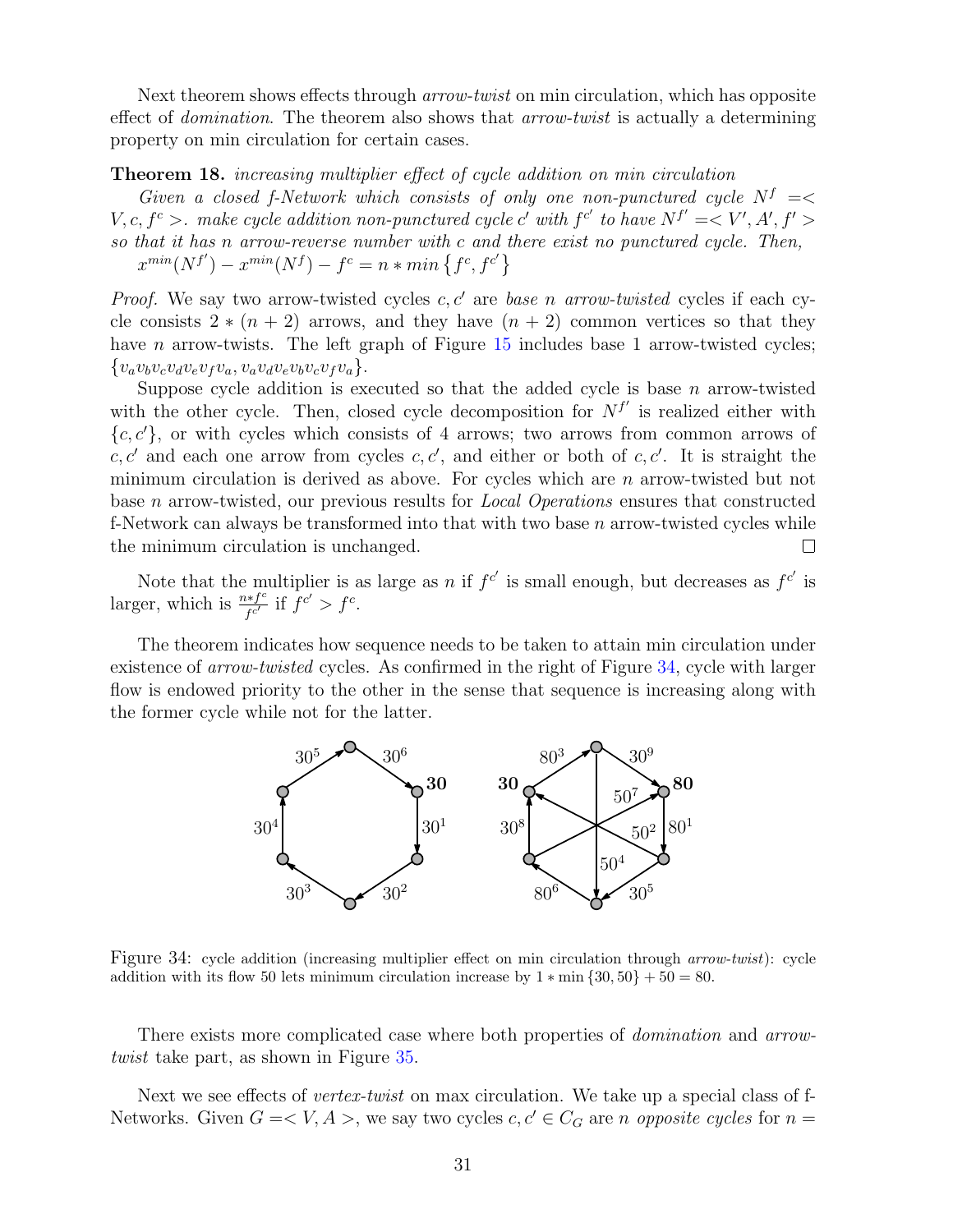

<span id="page-31-1"></span>Figure 35: cycle addition (effect on min circulation through both *domination* and *arrow-twist*): cycle addition with its flow 50 lets minimum circulation decrease by 50(minus the added cycle value) through domination part, but arrow-twist partly cancels out the decrease by 5.

1, 2, ... if  $c, c'$  have  $n+2$  common vertices and no common arrow, and the common vertices appear exactly the opposite order. For example, in the left of Figure [18,](#page-18-0)  $v_a v_b v_c v_d v_f v_a$  and  $v_b v_f v_d$  are 1 *opposite cycles*.

<span id="page-31-0"></span>**Theorem 19.** *decreasing multiplier effect of cycle addition on max circulation: n opposite cycles*

*Given a closed f-Network which consists of only one non-punctured cycle*  $N^f$  = *V*, *c*,  $f^c$  >, make cycle addition non-punctured cycle *c*' with  $f^{c'}$  to have  $N^{f'}$  so that it has *either c, c′ are n opposite cycles. Then,*

 $x^{max}(N^{f'}) - x^{max}(N^{f}) - (|c'|-1)f^{c'} = -n * min\{f^c, f^{c'}\}$ 

*Proof.* When the cycles are *n* opposite cycles, Theorem [9](#page-22-0) says that we only need to examine a closed cycle decomposition where all cycles are non-punctured. We have such a closed cycle decomposition which consists of  $n+2$  cycles with flow min  $\{f^c, f^{c'}\}$ , and either of the cycle *c*, *c'* with flow  $|f^c - f^{c'}|$ . Without loss of generality, suppose  $f^c \leq f^{c'}$ . For  $n+2$ cycles with  $f^c$ , sum of maximum number of reverse equals to the number of cycles  $n+2$ . We have  $x_{Nf}^{max} = f^{c} * (|c| + |c'| - n - 2) + (f^{c'} - f^{c})(|c'| - 1) = (|c| - 1)f^{c} + (|c'| - 1)f^{c'} - n * f^{c}$ .

Figure [36](#page-31-2) is an example for the decreasing multiplier effect. Note that the multiplier is as large as *n* if  $f^{c'}$  is small enough, but decreases as  $f^{c'}$  is larger, which is  $\frac{n * f^{c}}{f^{c'}}$  $f^{c'}(c) = f(c)$ .



<span id="page-31-2"></span>Figure 36: cycle addition (decreasing multiplier effect on max circulation through *vertex-twist*: cycle addition with its flow 10 lets the max circulation for the combined f-Network turn to be 15 *∗* 5 + 10 *∗* 2 *−* 1 *∗* min *{*10*,* 20*}* = 85, which is less than 15 *∗* 5 + 10 *∗* 2, the summation of max circulation for two combined f-Networks.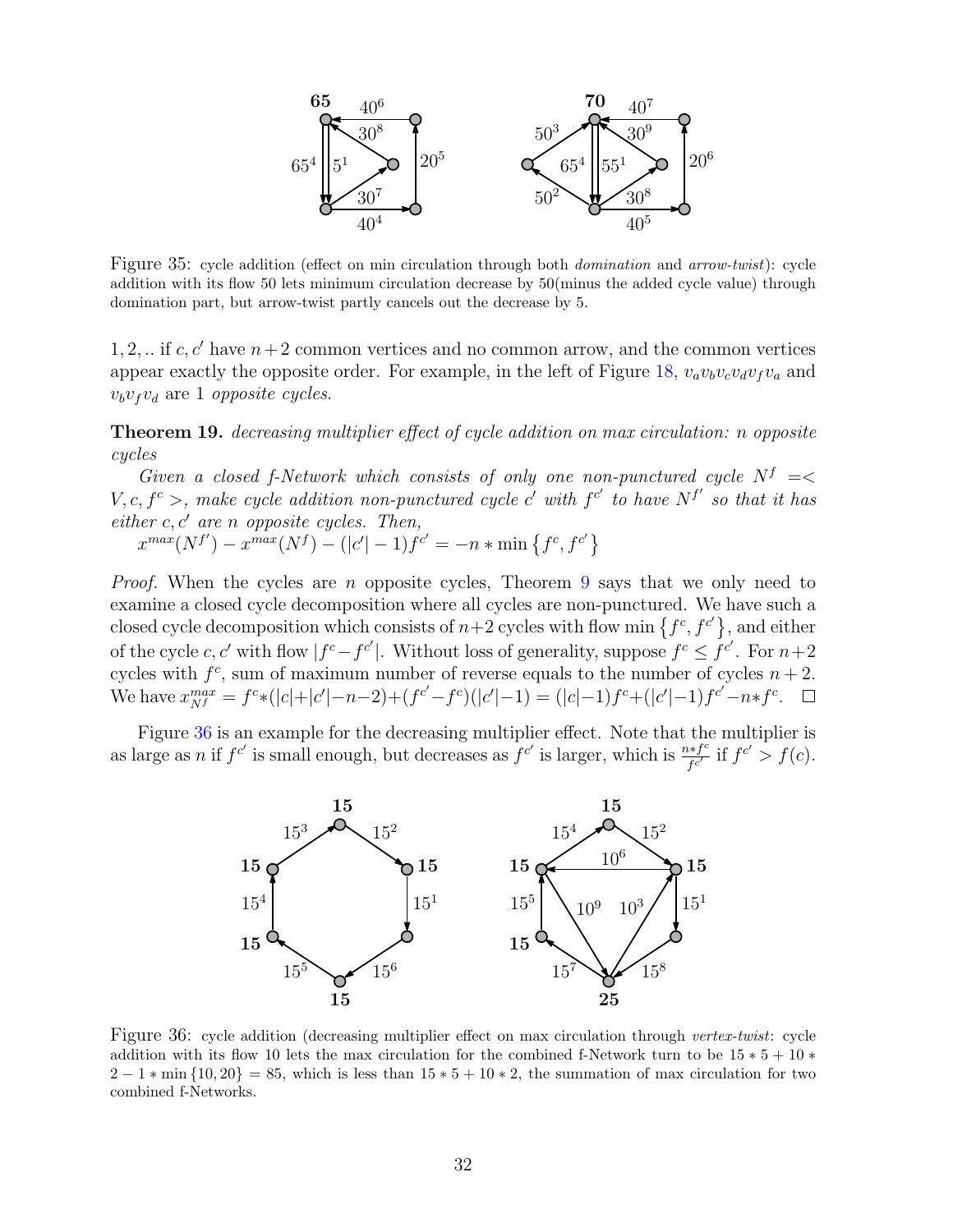As a special case of *cycle addition*, we define *flow increase*. For a closed f-Network  $N^f$  = < *V*, *A*, *f* >, we say *flow increase* on  $N^f$  to  $N^{f'}$  = < *V*, *A*, *f'* > when  $f'(a) \ge f(a)$ for every  $a \in A$  and there exists  $a' \in A$  such that  $f'(a') > f(a')$ , and  $N^{f'}$  is still closed.

#### **Theorem 20.** *Regime Change for min circulation*

*For a closed f-Network*  $N^f = \langle V, A, f \rangle$ , suppose  $\langle V, A, f, s, p \rangle$  realizes the min *circulation.* We consider flow increase on  $N^f$  to  $N^{f'} = \langle V, A, f' \rangle$ . Then,

*there exists f ′ such that the minimum circulation is not attained with the original sequence s if and only if there exists arrow-twisted cycles.*

*Proof.* When there exists no arrow-twisted cycles, the same sequence always gives the minimum circulation for any flow increase since flow increase never change domination. Next, suppose there exist arrow-twisted cycles for  $\langle V, A, f \rangle$ , then for each sequence which realizes the minimum circulation we always find a cycle *c* where there exists more than one reverse. Take such sequence *s* and some other sequence *s ′* which lets reverse for the cycle *c* be one. Circulation for *s* is less than that for *s ′* by certain amount with the original flow *f*. When we increase flow for the cycle *c*, difference of circulations between under *s* and *s'* gets smaller in proportion to the increase. There exits some point where the original amount of difference is canceled-out and more increase lets circulation for *s* be larger than that for *s ′* , which completes our proof.  $\Box$ 

Regime Change for min circulation is only through *arrow-twist* since *domination* is unaffected by *flow increase*. Figure [37](#page-32-0) shows an example.



<span id="page-32-0"></span>Figure 37: Regime Change; flows are increased for  $v_a v_b v_c v_d v_e v_f v_a$  by 30 (from the upper left to the lower left f-Network). The upper right realizes min circulation for the original f-Network. The lower middle is an exact covered fsp-Network for the new f-Network with the same sequence. The lower right realizes the minimum circulation for the new f-Network, where the sum of potentials is actually smaller than that of the lower middle by 10.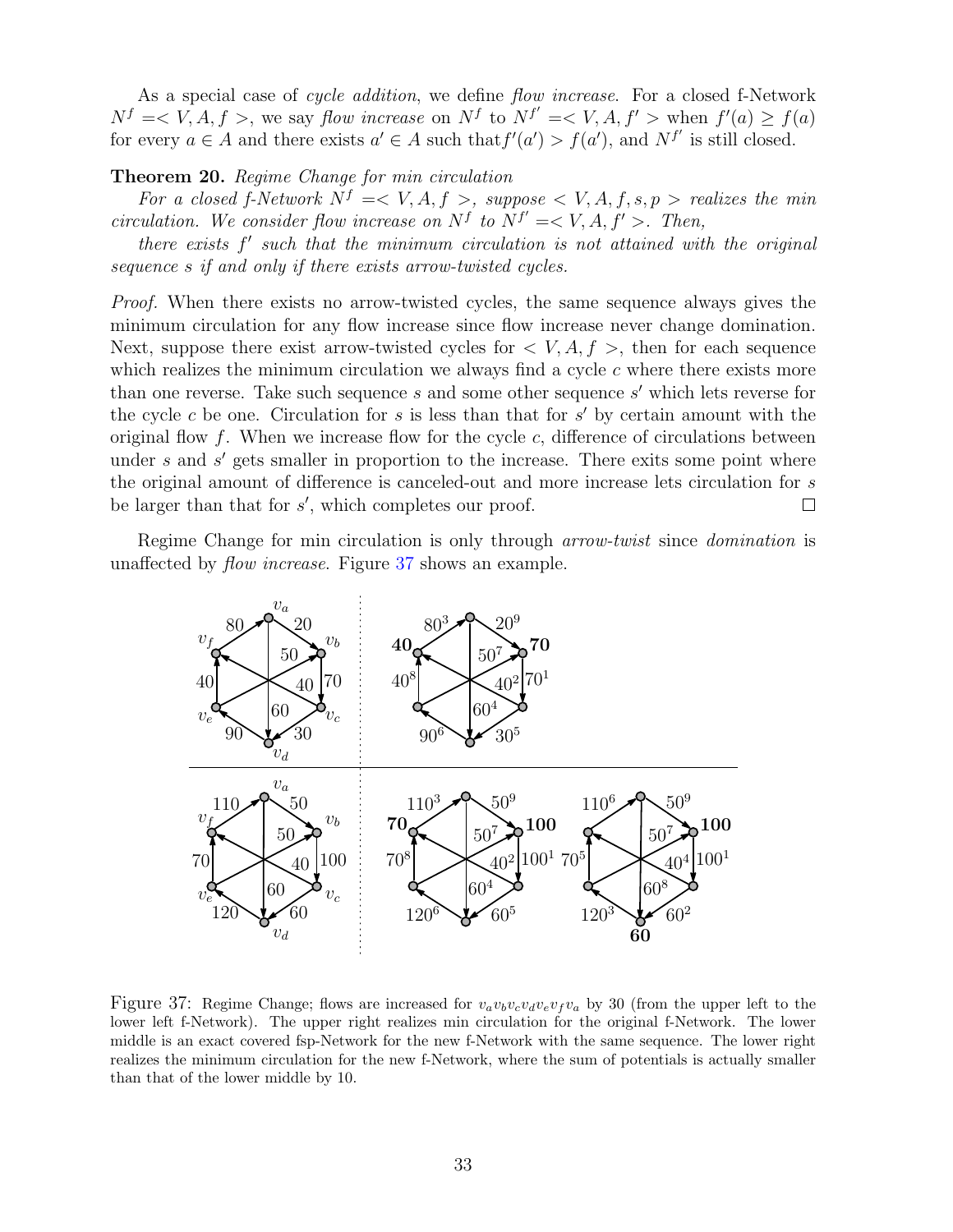**Theorem 21.** *Regime Change for max PCP*

*For a closed f-Network*  $N^f = \langle V, A, f \rangle$  *with*  $G = \langle V, A \rangle$ , suppose  $\langle V, A, f, s, p \rangle$ *realizes max circulation. We consider flow increase on*  $N^f$  to  $N^{f'} = \langle V, A, f' \rangle$ . Then,

1). For any  $f'$ , exact covered fsp-Network  $\lt V$ , A,  $f'$ ,  $s, p' >$  always realizes the maxi*mum circulation for*  $N^{f'}$  *if there exists no vertex-twisted cycles.* 

*2). There exists f ′ such that the maximum circulation is not attained with the original sequence s if there exists arrow-twisted cycles in CG.*

*Proof.* 1) is straight from the definition of vertex-twisted. 2) is the same as the counterpart theorem for min PCP.  $\Box$ 

Figure [38](#page-33-1) is an example for the Regime Change when vertex-twisted but not arrowtwisted cycles exist. Note that Regime Change may not occur depending on sequence for this case.



<span id="page-33-1"></span>Figure 38: Regime Change; flows are increased for  $v_b v_f v_d v_b$  by 20 (from the upper left to the lower left f-Network). The upper right realizes the maximum circulation for the original f-Network. The lower middle is an exact covered fsp-Network for the new f-Network with the same sequence. The lower right realizes the maximum circulation for the new f-Network, where the sum of potentials is confirmed as larger than that of the lower middle by 10

### **cycle separation**

<span id="page-33-0"></span>**Theorem 22.** *increasing effect of cycle separation on min circulation: one cycle*

*Given a closed f-Network*  $N^f$  *which consists of a cycle c with its flow*  $f^c$ . Make cycle separation on *c* in the amount of  $f^k$  to have a closed f-Network  $N^{f'}$ . Then,  $x^{min}(N^{f'}) - x^{min}(N^{f}) = f^k$ .

*Proof.* Cycle separation add two more cycles, and the all three cycles are disjoint and not arrow-twisted. It is straight minimum circulation increases by *f k* .  $\Box$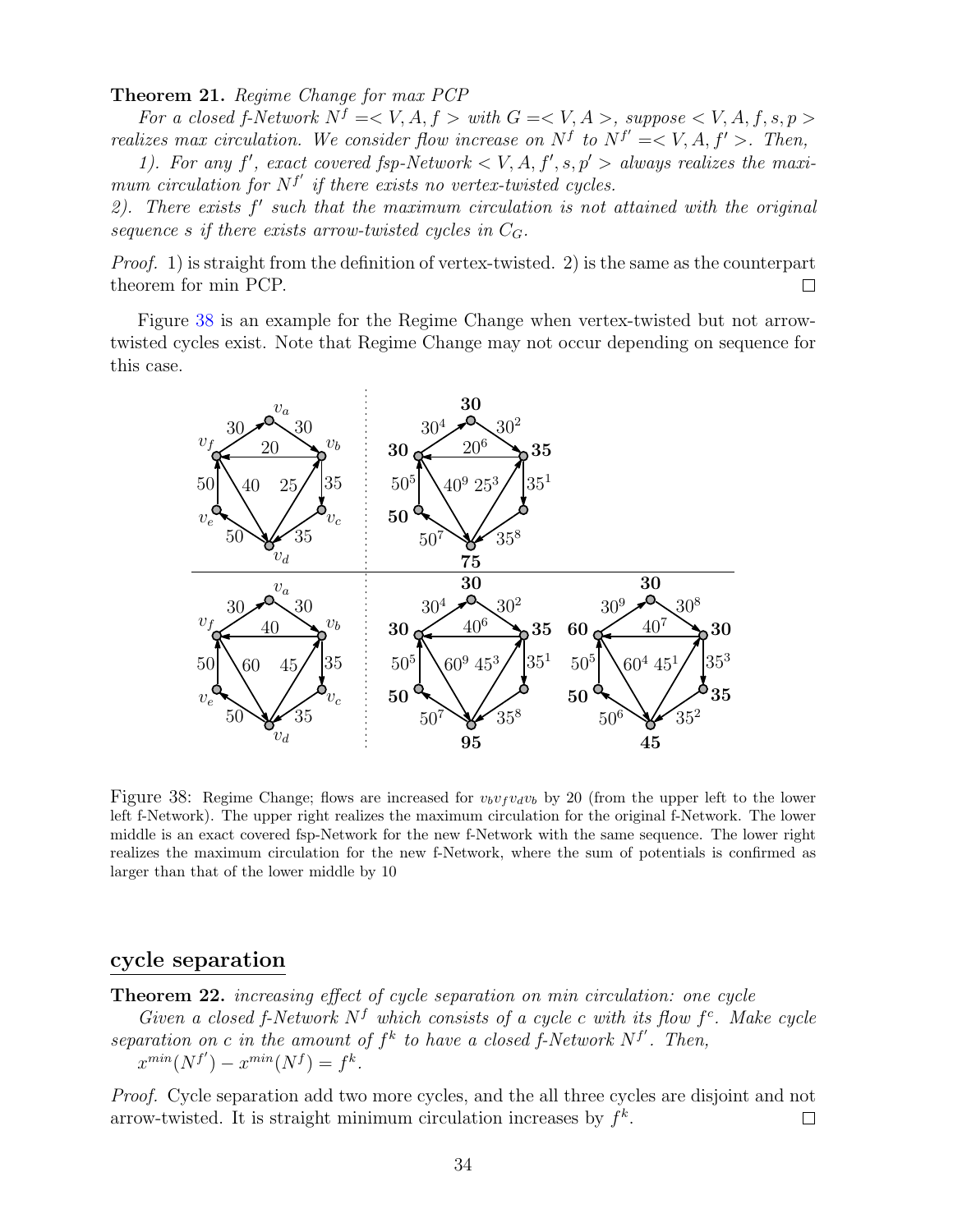We prepare terminologies for the next theorem. For  $n$  arrow-twisted cycles  $c =$  $v_1...v_kv_1, c'$  and its common arrows  $A = c \cap c'$ , replace  $a = (v_{k'}, v_{k'+1}) \in A$  by  $a' = (v, v') \notin A$ A for c so that we have  $c'' = v_1 \tcdot v_{k'-1} v v' v_{k'+2} \tcdot v_k v_1$  is a cycle. We say  $a \in A$  contributes its arrow-twistedness when *c ′ , c′′* is no more *n* arrow-twisted. We say *c, c′* are *quasi-base n* arrow-twisted cycles if every common arrows contribute its arrow-twistedness.

<span id="page-34-0"></span>**Theorem 23.** *decreasing effect of cycle separation on min circulation: quasi-base arrowtwisted non-punctured cycles*

Take a closed f-Network  $N^f$  such that  $N^f \leq V^c, c, f^c > + \langle V^{c'}, c', f^{c'} \rangle$ , where  $c, c'$  are quasi-base arrow-twisted non-punctured cycles. Suppose  $f^c < f^{c'}$ . Make cycle *separation on c* in the amount of  $f^k(\leq f^c)$  so that separation is not on the common arrows, *and each separated cycle has at least 2 common arrows with c ′ . Denote the generated f-Network as N<sup>f</sup> ′ . Then,*

 $x^{min}(N^{f'}) - x^{min}(N^{f}) = -f^{k}$ 

*Proof.* Before the cycle separation, since the cycles are *n* arrow-twisted, the minimum circulation is  $f(c') + (n + 1) * f(c)$ . *c* has  $n + 1$  reverse number under the minimum circulation. After the separation, sum of reverse numbers for the separated cycles is *n* under sequences which realizes the new minimum circulation. It is not the case when either separated cycle has at most 1 common arrow with  $c'$ , since reverse number for each cycle cannot be less than 1 under any sequence.  $\Box$ 

Decreasing effect of cycle separation is through decreasing the arrow-reverse number. Effects of cycle separations are shown in Figure [39,](#page-34-3) [40.](#page-35-0)



<span id="page-34-3"></span>Figure 39: cycle separation (increasing effect on min circulation through *domination*)

<span id="page-34-1"></span>**Theorem 24.** *decreasing effect of cycle separation on max circulation: one cycle*

*Given a closed f-Network*  $N^f$  *which consists of a cycle c with its flow*  $f^c$ . Make cycle *separation on c in the amount of*  $f^k$ ( $\leq f^c$ ) *to have a closed*  $f$ -Network  $N^{f'}$ . Then,  $x^{max}(N^{f'}) - x^{max}(N^{f}) = -f^{k}$ .

*Proof.* It is straight and omitted.

<span id="page-34-2"></span>**Theorem 25.** *increasing effect of cycle separation on max circulation: opposite nonpunctured cycles, quasi-base arrow-twisted non-punctured cycles*

Take a closed f-Network  $N^f$  such that  $N^f \leq V^c, c, f^c > + \langle V^{c'}, c', f^{c'} \rangle$ , where *c, c′ are either opposite non-punctured cycles or quasi-base arrow-twisted non-punctured cycles. Suppose*  $f^c < f^{c'}$ .

 $\Box$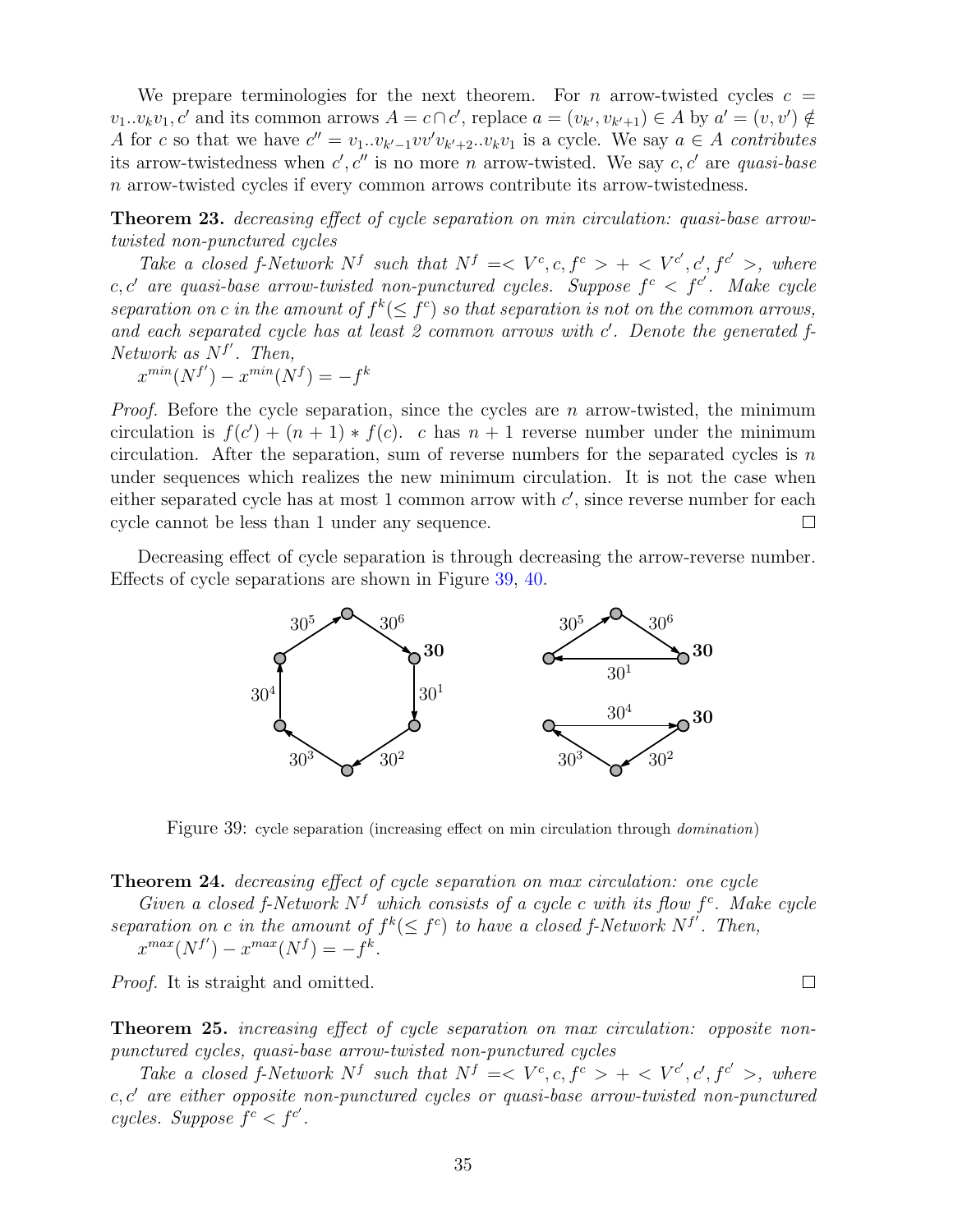

<span id="page-35-0"></span>Figure 40: cycle separation (decreasing effect on min circulation through *arrow-twist*)



Figure 41: cycle separation (decreasing effect on max circulation through *weight*)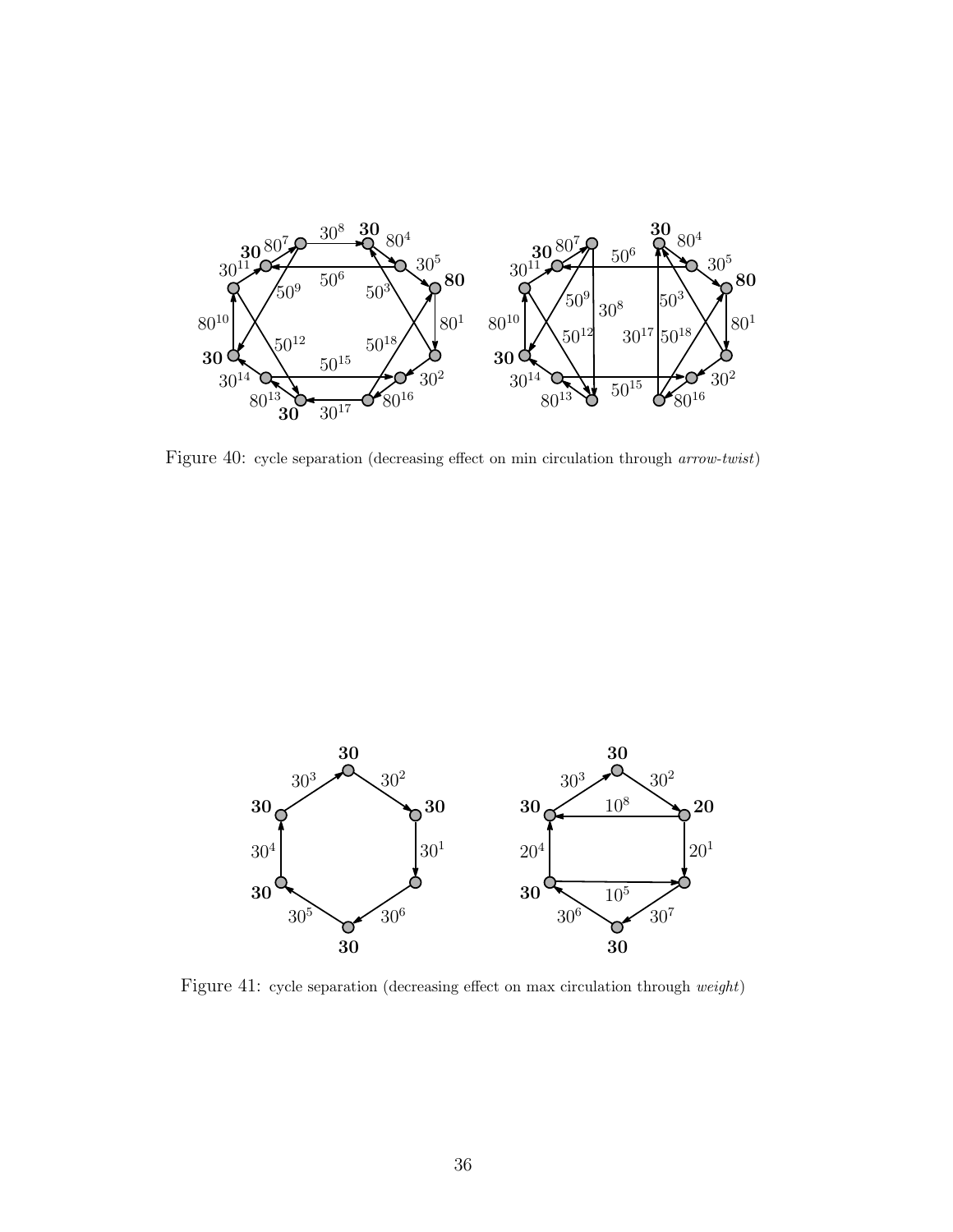*Make cycle separation on c* in the amount of  $f^k(\leq f^c)$  so that separation is not on *the common arrows, and each separated cycle has at least 2 common arrows with c ′ when cycles are quasi-base arrow-twisted, while each separated cycle has at least 3 common vertices with c'* for the case of opposite cycles. Denote the generated f-Network as  $N^{f'}$ . *Then,*

 $x^{max}(N^f) - x^{max}(N^f) = f^k$ 

*Proof.* We can prove exactly the same as the case for the min PCP for the case of arrowtwisted. For the case of opposite cycles, we have  $x^{max}(N^f) = (|c'|-1)f^{c'} + (|c|-n)f^{c}$  from Theorem [9.](#page-22-0) By the separation, since separated cycles has at least 3 common vertices,  $x_{N^{f'}}^{max} = (|c'|-1)f^{c'} + (|c|-n)(f^{c}-f^{k}) + (|c|-n+1)f^{k}$ . It leads to  $x^{max}(N^{f'}) =$  $(|c'|-1)f^{c'}+(|c|-n)f^c+f^k$ .



Figure 42: cycle separation (increasing effect on max circulation through *arrow-twist*)



Figure 43: cycle separation (increasing effect on max circulation through *vertex-twist*)

## <span id="page-36-0"></span>**7 Related Literature**

Our contribution lies on the cross-point of financial economics and graph theory. [Quesnay](#page-43-3)  $(1758)$  provided the basis for graph-theoretic analysis on payment networks<sup>[2](#page-36-1)</sup>. Mainly for the analysis of the reproduction of goods, he analyzed a simpler class of payment networks, which is embedded in our general model as a special case where payments

<span id="page-36-1"></span>For network analysis in the other field of economics, [Jackson](#page-43-4) [\(2008\)](#page-43-4) provides a wide survey.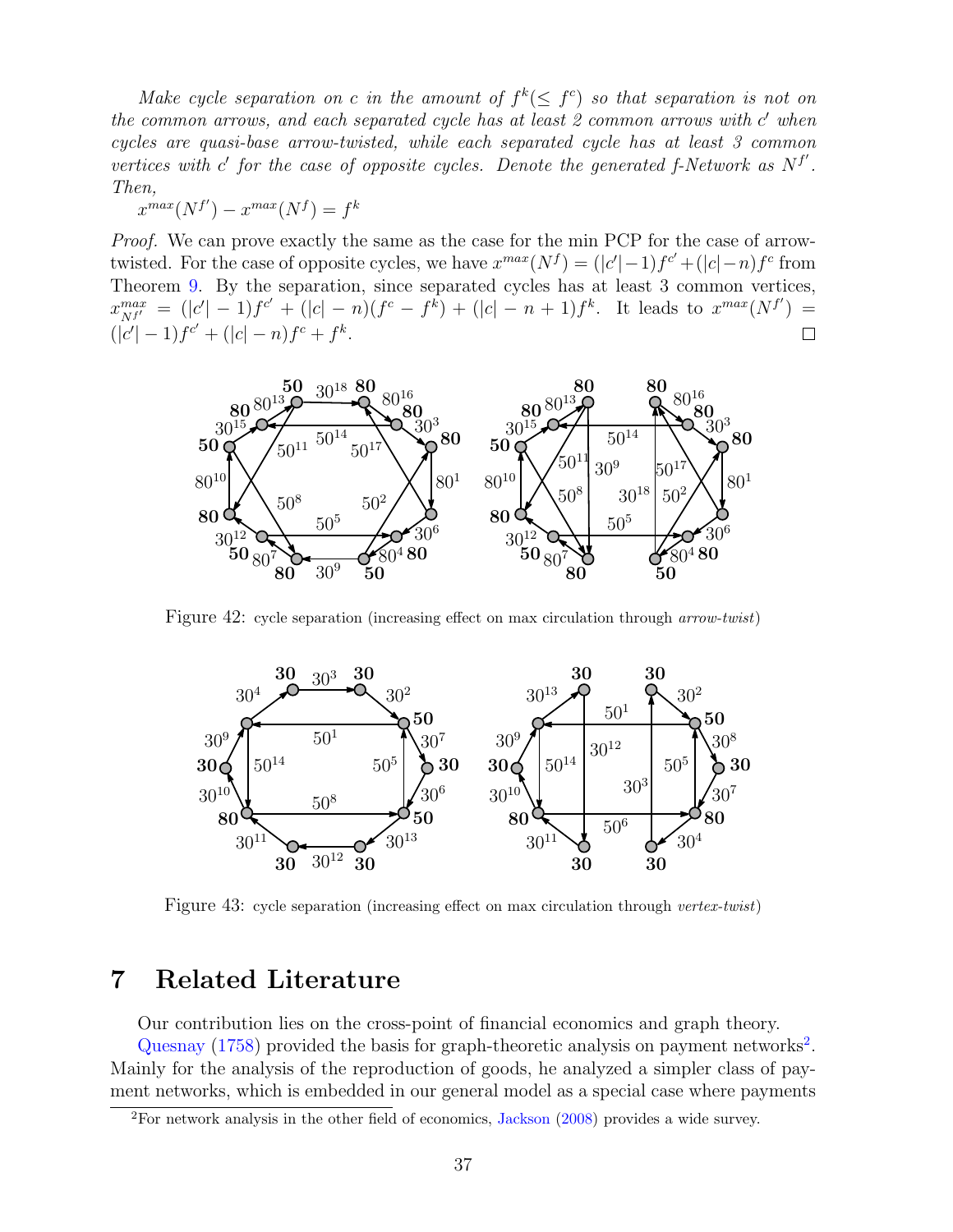are among three representative subjects (Proprietary, Productive, Sterile). Our notion of *closed* for payment flows is a generalized expression for one of the assumptions in the Tables.

The following main contributions to the graph-theoretic analysis on payment networks were accomplished in three fields: settlement systems, emergence of money, and currency area. As already stated in our introductory section, in the field of settlement systems, [Eisenberg and Noe](#page-43-0) [\(2001\)](#page-43-0) provided a mathematical framework to examine payment network but without element of order of settlement. [Rotemberg](#page-43-1) [\(2011\)](#page-43-1) firstly pointed out in a persuading manner that order of settlement possibly matters for liquidity problem in the field of settlement systems, taking up a specific class within Euler graph, examining order of settlement under certain exogenous way of decentralized decision pattern. Along with this literature, this paper provides a framework that treats a general class of payment network, and enables to examine every possible order of settlements for given distribution of obligations.

In the literature which covers the emergence of money, focus has been rather in showing the reason of existence of monetary substance, not much in examining a general network structure. [Kiyotaki and Wright](#page-43-5) [\(1989\)](#page-43-5) examined the circulation of the "medium of exchange" on "Wicksellian Triangle"<sup>[3](#page-37-0)</sup>, whose network structure is within the simplest cases in our model. Many of the studies that followed [\(Kiyotaki and Wright](#page-43-6) [\(1993\)](#page-43-6)[,Trejos](#page-44-0) [and Wright](#page-44-0) [\(1995\)](#page-44-0)[,Lagos and Wright](#page-43-7) [\(2005\)](#page-43-7)) adopted networks with one cycle. [Yasutomi](#page-44-1) [\(2000\)](#page-44-1) in section 4 focused on diversity of network and the related "strength" of money to the diversity. This was a major step in examining a class of graphs which contains multiple cycles, though still without *twisted* relations in the terminology of this paper. His study is interpreted to relate multiplicity of *closed cycle decomposition* to the emergence of "strong" or "weak" money. From the view of the *min PCP*, one of its important results is rephrased as "strong" money emerges only when the maximum flow is equal to the *minimum circulation*. In its historical analysis on the multiplicity of currency, [Kuroda](#page-43-8) [\(2003\)](#page-43-8) compared two types of graphs: the pyramid type and the horizontal type. His study is also related to the notion of *closed cycle decomposition*. He examined situations where each different type of money circulates within each set of *decomposed* cycles.

There are researches which focus on specific properties of payment network. In the analysis of financial contagion, "connectedness" or "connectivity" of network is shown to be a useful notion, as in the case of [Allen and Gale](#page-42-0) [\(2000\)](#page-42-0), [Freixas, Parigi, and Rochet](#page-43-9) [\(2000\)](#page-43-9), [Lagunoff and Schreft](#page-43-10) [\(2001\)](#page-43-10)[,Cifuentes, Shin, and Ferrucci](#page-43-11) [\(2005\)](#page-43-11), [Nier, Yang,](#page-43-12) [Yorulmazer, and Alentorn](#page-43-12) [\(2007\)](#page-43-12), [Caballero and Simsek](#page-42-1) [\(2009\)](#page-42-1), Gai and Kapadia [\(2010\)](#page-43-13), [Castiglionesi and Navarro](#page-42-2) [\(2008\)](#page-42-2), and [Allen, Babus, and Carletti](#page-42-3) [\(2010\)](#page-42-3). Among them, "density" of network is proposed as an analytical tool in [Zawadowski](#page-44-2) [\(2011\)](#page-44-2). In the field of settlement system, the existence of a cycle itself is known as a potential source of gridlock(Beck and Sorämaki [\(2001\)](#page-42-4)). Our original concepts of *arrow-twisted*, *vertextwisted* properties provide a different aspect of payment network from those papers.

Related to properties of network in a broad sense, several concepts of properties have been proposed in the literature of social network<sup>[4](#page-37-1)</sup>. Our analysis implies that properties relevant to "payment network" in the field of economics are not necessarily the same as those proposed for "social network", but possibly requires its own concepts.

<span id="page-37-0"></span><sup>3</sup> a cycle with 3 subjects and 3 arrows among them

<span id="page-37-1"></span> $4$ See [Jackson](#page-43-4) [\(2008\)](#page-43-4) for analysis on social network.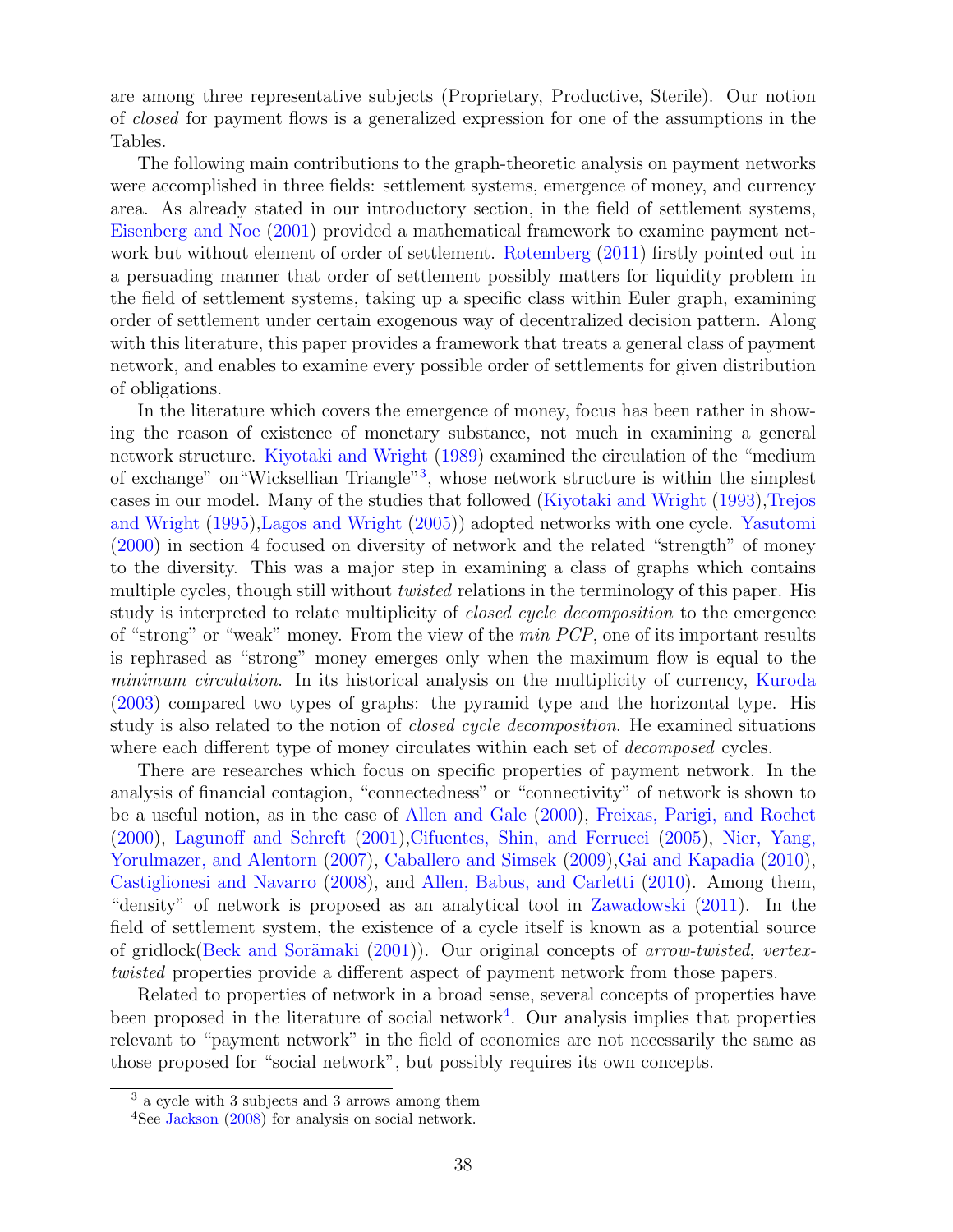From the graph-theoretic view, the *min/max PCP* can be thought of as a variant of "numbering" problem which contains aspects of "flow" problem<sup>[5](#page-38-1)</sup>. The closest "number-ing" problem would be the Bandwidth problem<sup>[6](#page-38-2)</sup>, where the objective being minimized is determined only with its sequence, while in the *min/max PCP*, the objective is more indirect, in the way that the amount of each flow takes part in. The "flow" aspect of the *min/max PCP* lets us utilize the method of *decomposition*, which has been shown as useful for some "flow" problem[7](#page-38-3) . But its "numbering" aspect leads us to a distinct approach– examination of relation among *decomposed* cycles.

## <span id="page-38-0"></span>**8 Concluding Remarks**

We set up a graph-theoretic framework to express circulation of settlement fund, or money under network structures. From the view of the equation of exchange<sup>[8](#page-38-4)</sup>, its distinguishing characteristic is to capture relative velocity of money through its element of *sequence*. This allows us to examine relation between velocity and quantity for money circulation. The framework has potential for wide applications in financial economics: in the field of settlement system, emergence of money, or currency area.

Under the framework, we have presented a pair of graph-theoretic problems that are fundamental for analysis on gross settlement systems. The problems have unique characteristics from the view of network problems in that the problems have both "numbering" and "flow" aspect. Utilizing a cycle decomposition approach, we have specified several key network properties for the problems. We have examined the effects of network transformations to show how each network property affects minimum and maximum circulation each.

Because we have concentrated on determining the general properties of the problems, it is not discussed which classes of payment networks well captures networks in our real world. Our future task is to specify appropriate classes of payment networks to execute more detailed analysis.

Turning to the graph-theoretic view, we conducted a qualitative characterization of the problems. One of the remaining tasks is to probe whether the problem is NP hard or not. It is known that although many types of "flow" problems are not NP hard, many "numbering" problems, including Bandwidth Problem, are NP hard. In our view, though the min/max PCP would be as "easy" as many "flow" problems regarding *domination* property, they will still contain "difficulty" in relation to *arrow-twist* and *vertex-twist* property. The latter two properties would be the key for the probing.

<span id="page-38-1"></span><sup>5</sup>[Diaz, Petit, and Serna](#page-43-14) [\(2002\)](#page-43-14) provides a survey for "numbering" problems in the view of graph layout on some dimension. For "flow" problems, see [Ahuja, Magnanti, and Orlin](#page-42-5) [\(1993\)](#page-42-5)

<span id="page-38-2"></span><sup>&</sup>lt;sup>6</sup>See [Chinn, Chvatalova, Dewdney, and Gibbs](#page-42-6) [\(1982\)](#page-42-6) for the Bandwidth Problem.

<span id="page-38-3"></span><sup>7</sup>[Goldberg, Plotkin, and Tardos](#page-43-15) [\(1991\)](#page-43-15)

<span id="page-38-5"></span><span id="page-38-4"></span><sup>8</sup>[Fisher](#page-43-16) [\(1911\)](#page-43-16)

<sup>&</sup>lt;sup>9</sup>The framework is not to capture absolute velocity of money. The framework clarifies the notional difference between *absolute* and *relative* velocity of money itself.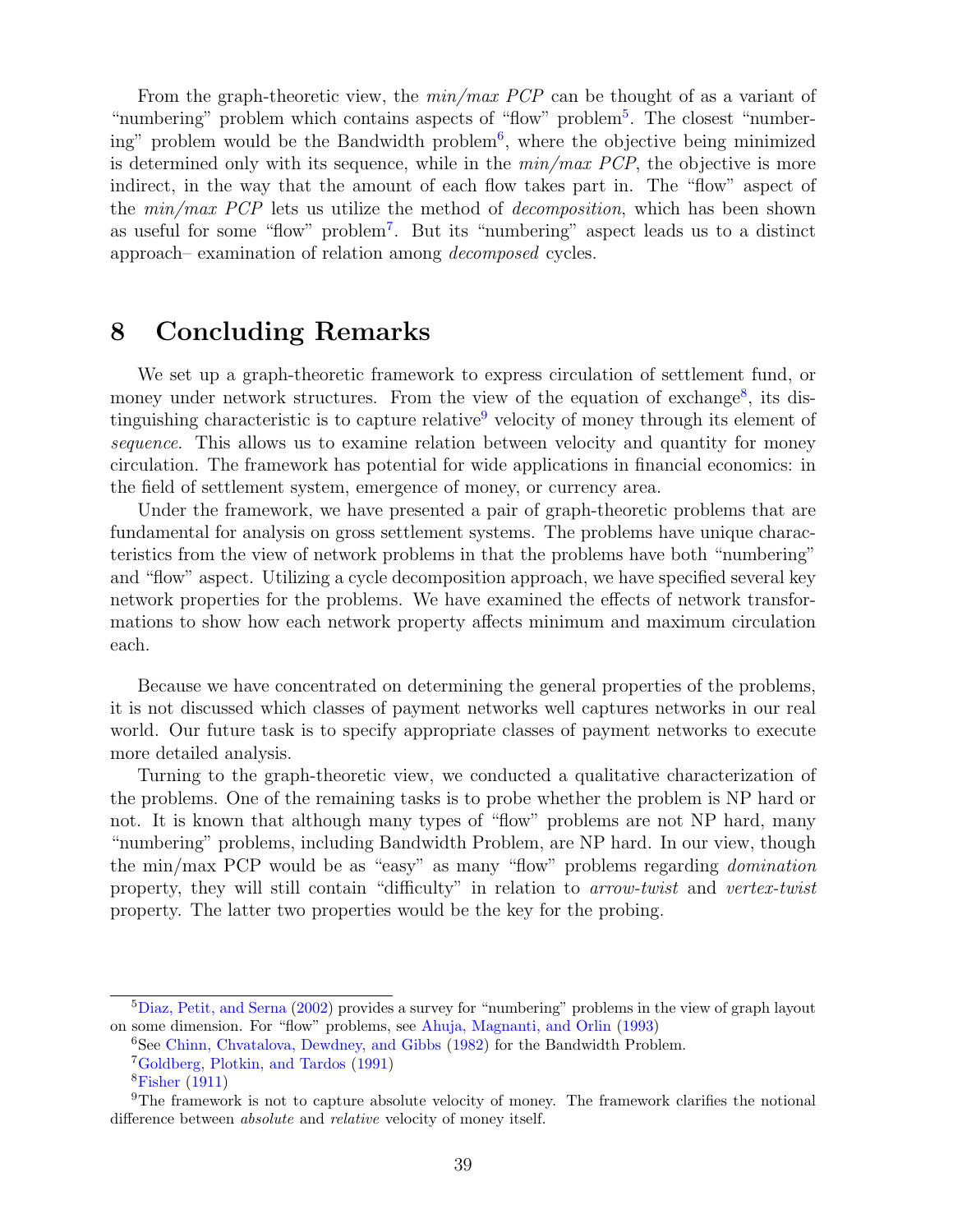## **A Appendix**

### **A.1 Local Minimum/Maximum**

Given a covered fsp-Network  $N^{fsp} = \langle V, A, f, s, p \rangle$ , we say *s* attains *local minimum* for  $A' \subseteq A$  when we cannot take *s'* such that 1). *s'* gives the same ordering with *s* for  $A \setminus A'$ , and 2). for exact covered fsp-Network  $\lt V$ ,  $A$ ,  $f$ ,  $s'$ ,  $p' >$ ,  $\sum_{v \in V} p'(v) < \sum_{v \in V} p(v)$ . We similarly define *local maximum*.

The following theorem is useful.

#### <span id="page-39-2"></span>**Theorem 26.** *local minimum/maximum*

*Given a closed f-Network*  $N^f = \langle V, A, f \rangle$ , *if an exact covered fsp-Network*  $N^{fsp} = \langle$  $V, A, f, s, p >$  *realizes the minimum/maximum circulation for*  $N<sup>f</sup>$ , *then, s attains local minimum/maximum for every*  $A' \subset A$ .

The theorem is straight from the definition of min/max PCP.

### <span id="page-39-0"></span>**A.2 Proof of Theorem [2.](#page-11-3)**

For vertices which have multiple inflows and*/*or outflows, we execute "unbundling" (see Figure [44\)](#page-39-1). First "unbundle" some vertex to several "hypothetical" vertices such that each "hypothetical" vertex has one inflow and one outflow, and has exact amount of potential for each corresponding sequences. We can always execute such "unbundling", and the derived "unbundled" fsp-Network is also exact covered. We can continue this "unbundling" until each fsp-Network has no vertex which has multiple inflows and/or outflows, and any derived fsp-Network consists of exact covered fsp-Networks, each with one cycle.



<span id="page-39-1"></span>Figure 44: Example of "unbundling" procedure. "Unbundle" vertex in the left to hypothetical vertices in the right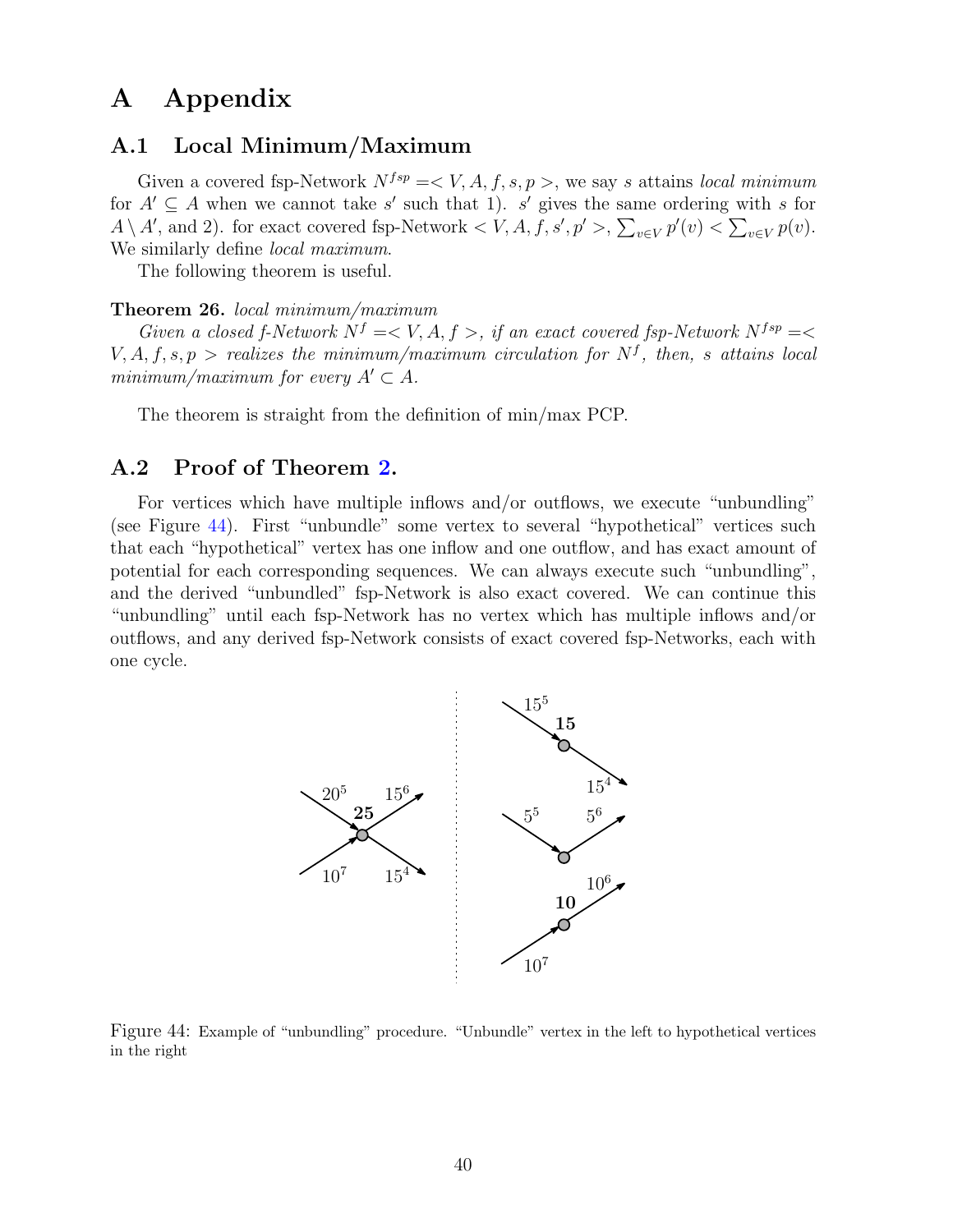### <span id="page-40-0"></span>**A.3 Proof of Theorem [3.](#page-12-1)**

Theorem [2](#page-11-3) ensures that our search for fsp-Networks on the basis of *closed cycle decomposed* f-Networks always include right fsp-Networks in the sense they realize min circulation. What remains to be shown is that we correctly choose right fsp-Networks by minimizing circulation for *closed cycle decomposed* f-Networks. Next lemma ensures that part.

#### <span id="page-40-3"></span>**Lemma 7.**

*Given a closed f-Network*  $N^f = \langle V, A, f \rangle$ ,

For any closed cycle decomposition  $N^f = \sum_{c \in C} \langle V^c, c, f^c \rangle$ , if  $\langle V^c, c, f^c, s^c, p^c \rangle$  is *exact covered for every*  $c \in C$ *, and we can take*  $s: V \to \{1, 2, \ldots, |A|\}$  *which is consistent of*  $\{s^c\}_{c \in C}$ *, then* 

$$
\langle V, A, f, s, p \rangle = \sum_{c \in C} \langle V^c, c, f^c, s^c, p^c \rangle \text{ is covered.}
$$

*Proof.* As long as  $\{s^c\}_{c \in C}$  is consistent with *s*, it is straight that combining covered fsp-Networks always emerge a covered fsp-Network.  $\Box$ 

The lemma states that our search on the basis of *closed cycle decomposed* f-Networks never let us find smaller circulation than "true" min circulation. Combining Theorem [2](#page-11-3) and Lemma [7,](#page-40-3) we complete our proof.

### <span id="page-40-1"></span>**A.4 Proof of Theorem [4.](#page-12-2)**

Our proof is similar to that for Theorem [3.](#page-12-1) Theorem [2](#page-11-3) ensures that our search for fsp-Networks on the basis of *closed cycle decomposed* f-Networks always include right fsp-Networks in the sense they realize max circulation. What remains to be shown is that we correctly choose right fsp-Networks by maximizing circulation for *closed cycle decomposed* f-Networks. Since we confine us to search cases where combined fsp-Networks become ecovered, Lemma [7](#page-40-3) ensures our search on the basis of *closed cycle decomposed* f-Networks never let us reach larger circulation than "true" max circulation.

### <span id="page-40-2"></span>**A.5 Proof of Theorem [13](#page-25-2)**

We show that the maximum circulation for  $N<sup>f</sup>$  is always attained for  $N<sup>f</sup>'$ , and also maximum circulation for  $N^{f'}$  is always attained for  $N^f$ . For the former part, given  $N^{fsp}$ which attains the maximum circulation for  $N<sup>f</sup>$ , endow successive sequence for the two sliced arrow with the ordering of the arrows are unchanged with  $N^{fsp}$ , which ensures the same amount of circulation. For the latter part, we examine local maximum for sliced vertices  $a, a' \in A'$  based on Theorem [26.](#page-39-2)

Suppose there exits sequence *s* for  $N^{f'}$  such that it attains max circulation for  $N^{f'}$ . Take a new sequence *s'* for  $N^{f'}$  such that *a, a'* has successive order in a way that  $s(a)$  =  $s'(a)$  and  $s'(a') = s'(a) + 1$ , and orderings among  $A \setminus a'$  is the same between two sequences *s* and *s*<sup> $\prime$ </sup>. Then, circulation realized with *s*<sup> $\prime$ </sup> and  $N^{f'}$  is equal to or smaller than that with *s* and  $N^f$ . When circulation gets smaller, take another sequence *s''* such that  $s(a') = s''(a')$ and  $s''(a) = s''(a') + 1$  and orderings among  $A \setminus a$  is the same between two sequence *s* and *s ′′*. It never changes circulation. It is clarified by dividing the above step to take a new sequence in two steps.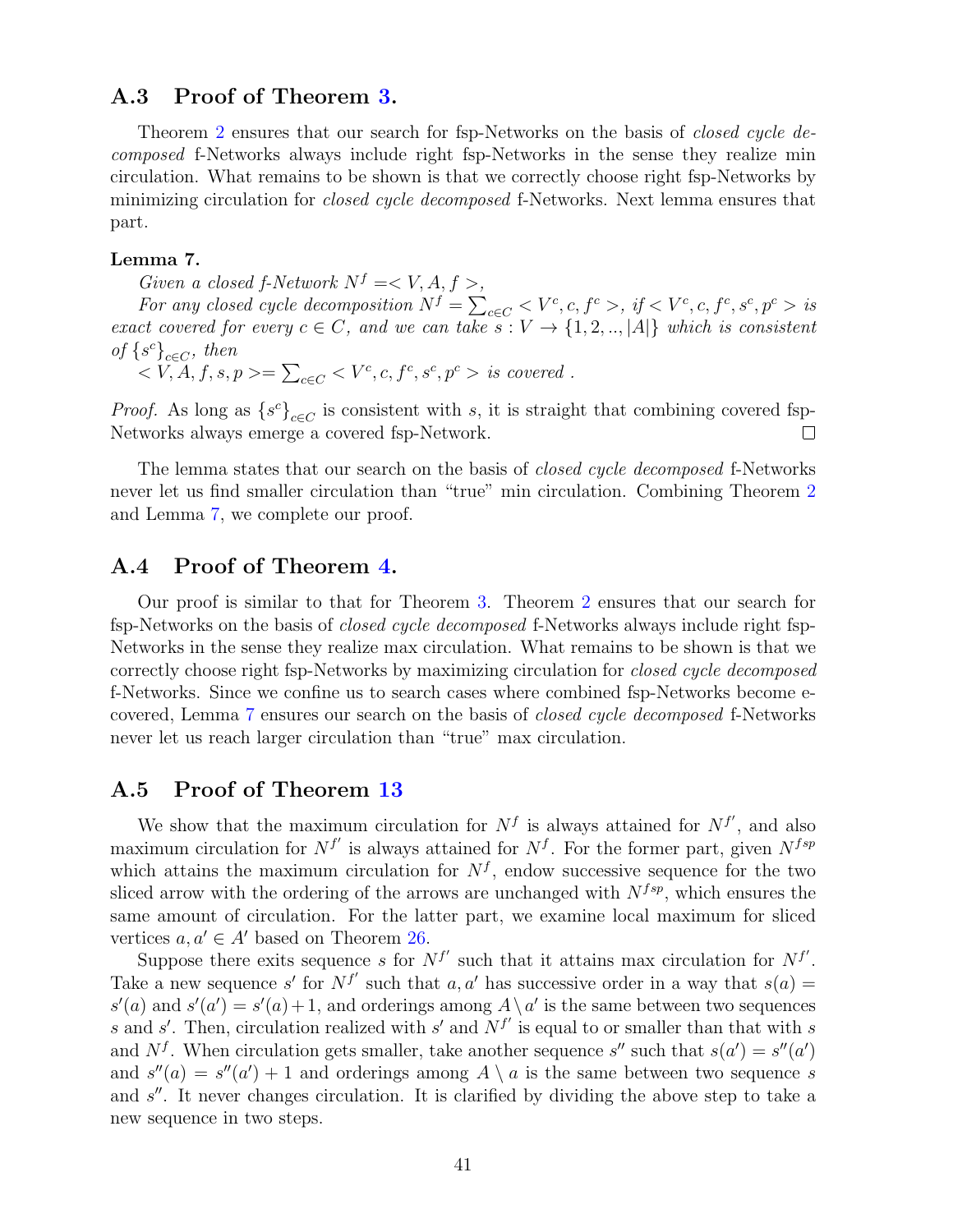Consider we take a new sequence  $s'$  on  $N^{f'}$  through following steps. The first step is to remove arrow *a* from fs-Network  $N^{f'}$  with *s*. Take a temporal fs-Network which maintains all the orderings among  $A \setminus a$ . The second step is to add arrow *a* with a *s'*.

We have following lemma.

#### <span id="page-41-0"></span>**Lemma 8.**

*When circulation gets smaller for fs-Network with s' and*  $N^{f'}$  *that that with s* and  $N^f$ , 1) circulation of the temporal fs-Network needs to get less than that with  $s$  and  $N^{f'}$ , *and*

*2) circulation of fs-Network with s ′ and N<sup>f</sup> ′ is equal to or larger than that of the temporal fs-Network, though the difference is less than that between circulation of the temporal fs-Network and that of s and N<sup>f</sup> ′ .*

*Proof.* Firstly, if circulation for the temporal fs-Network become larger, the sequence *s* contradicts to our assumption that it leads to max circulation. It is confirmed that we can take another sequence where *a* has the last order while maintaining the other orderings, which attains the same circulation by the temporal fs-Network.

Secondly, circulation for the temporal fs-Network is not larger than that for fs-Network with  $N<sup>f</sup>$  and *s'*. It is because in that case when we further remove arrow *a'* from the temporal fs-Network, circulation gets larger, which leads to a contradiction as above.  $\Box$ 

Now when we take the dividing steps on  $a'$ , circulation of temporal fs-Network needs to the same as that with *s* and  $N^{f'}$ . It comes from the latter part of Lemma [8,](#page-41-0) which amounts to state that increasing flow for *a ′* alone did not increase its circulation under *s* immediately. It tells that removing *a ′* never decreases circulation, and we already confirmed it never increases.

Further, combining with the former part of the same lemma, we know that circulation of temporal fs-Network needs to be the same as that with *s ′′* and *N<sup>f</sup> ′* . The lemma amounts to state that increasing flow only on *a* never decrease circulation, and we confirm that increase of circulation led to a contradiction of our assumption that *s* and  $N^{f'}$  attains max circulation.

When two sliced arrows have successive ordering, we have no reason to distinguish sliced arrows from the original arrow regarding circulation, which completes our proof.

### **A.6 Results relevant to [Rotemberg](#page-43-1) [\(2011\)](#page-43-1)**

We maintain notations in [Rotemberg](#page-43-1)  $(2011)$  regarding its target class of network.

The next corollary shows that [Rotemberg](#page-43-1) [\(2011\)](#page-43-1) treated one of the simplest classes of f-Network with no arrow-twisted cycles.

**Corollary 2.** *case for [Rotemberg](#page-43-1) [\(2011\)](#page-43-1)*

*For a closed f-Network*  $N^f = \langle V, A, f \rangle$  *which is in a class of*  $C_N^K$  *with flow*  $z^{10}$  $z^{10}$  $z^{10}$ , *we have*

<span id="page-41-1"></span> $x_{Nf}^{min} = z.$ 

<sup>&</sup>lt;sup>10</sup>We obey the definition of [Rotemberg](#page-43-1) [\(2011\)](#page-43-1) on  $C_N^K$ . *N* subjects indexed by  $i \in [0, 1, ..., N - 1]$  are arrayed in a circle so that  $N-1$  is followed by firm 0. Each subject *i* has payment in the amount of  $z$ to subjects  $i + j$  with  $j \leq K$ , where the addition is taken modulo *N*.  $2K \leq N - 1$  is assumed.  $C_N^K$  is an associated f-Network.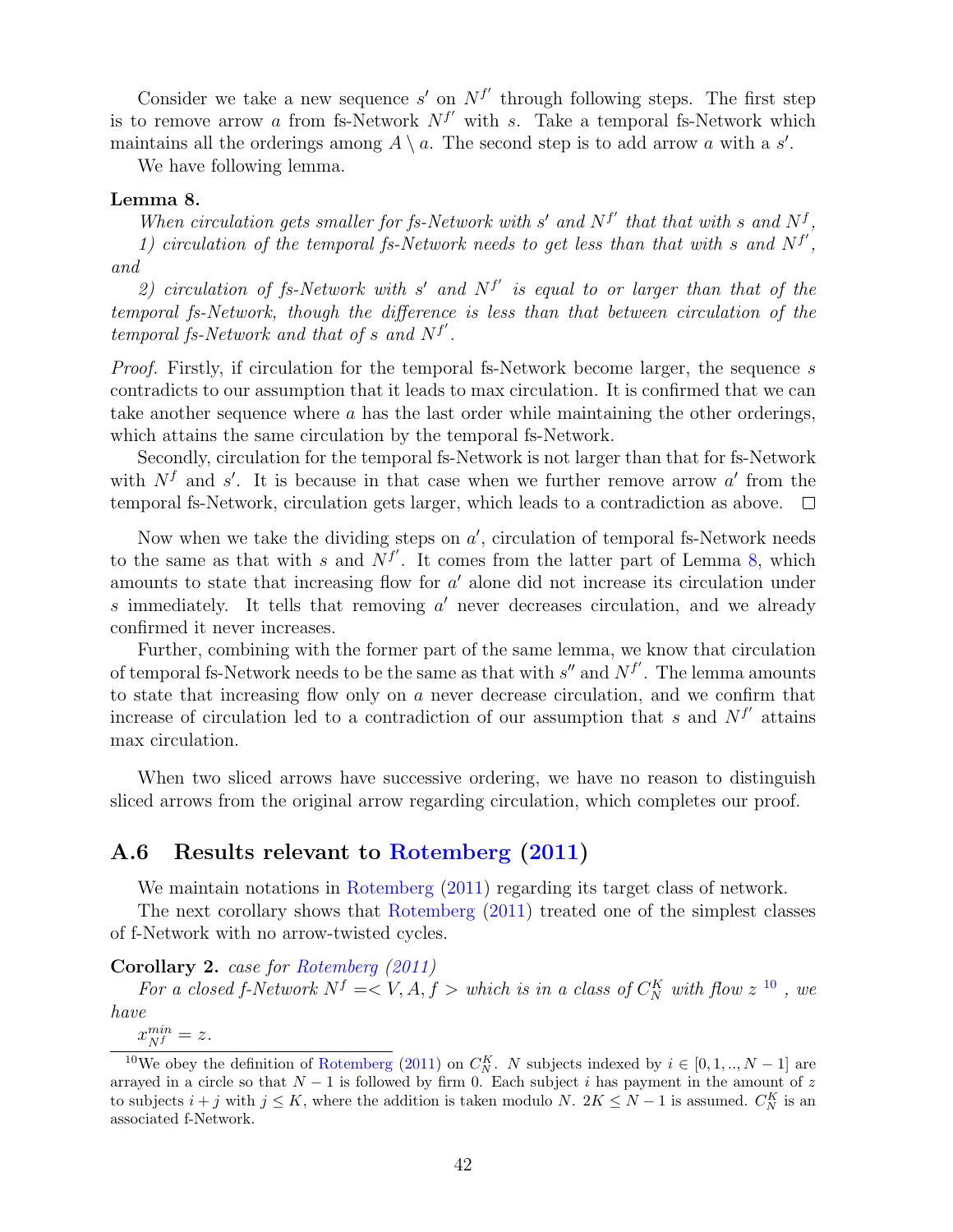*Proof.* Since  $C_N^K$  is based on an Euler graph, we can take a cycle *c* which consists of all the arrows. Further, since flow for each arrow is equal in the amount of *z*, we can take a closed cycle decomposition with unique undominated cycle *c* with flow  $f(c) = z$ . Since Euler graph has no arrow-twisted cycles, the minimum circulation is realized with *c*, and the derived value is *z*.

The next corollary shows that [Rotemberg](#page-43-1) [\(2011\)](#page-43-1) treated one of the simplest classes of f-Network with no vertex-twisted cycles.

#### **Corollary 3.** *case for [Rotemberg](#page-43-1) [\(2011\)](#page-43-1)*

*For a closed f-Network*  $N^f \leq V$ ,  $A, f >$  *which is in a class of*  $C_N^K$  *with flow*  $z$ , *suppose N/*(*K*!) *is integer. Then, we have*  $x_{Nf}^{max} = z \sum_{k=1}^{K} k * (\frac{N}{k} - 1)$ 

*Proof.* When  $N/(K!)$  is integer, there exists no vertex-twisted cycles within  $C_G^{np}$  for any associated graph *G*. Further, we have  $C_{Nf}^{nd, np} = C_{Nf}^{ud, np}$  $N$ <sup>*N*</sup></sub>. We can take  $C \in C^{nd, np}$  such that  $|C| = \sum_{k=1}^{K} k$  and each *c* ∈ *C* consists of  $\frac{N}{k}$  vertices for *k* = 1*,* 2*, ..K*. Considering into weight  $\frac{N}{k} - 1$  for each cycle with *k* vertices, we have the value as stated in the theorem.

Note that if  $N/(K!)$  is not integer, then there exists vertex-twisted cycles within  $C_G^{np}$ . We proceed to examine effects of several network transformation on each maximum circulation.

## **References**

- <span id="page-42-5"></span>Ahuja, R. K., T. L. Magnanti, and J. B. Orlin (1993): *Network Flows*, New Jersey, U.S.: Prentice Hall.
- <span id="page-42-3"></span>ALLEN, F., A. BABUS, AND E. CARLETTI (2010): "Financial Connections and Systemic Risk," *NBER Working Paper No.16177*.
- <span id="page-42-0"></span>Allen, F. and D. Gale (2000): "Financial Contagion," *Journal of Political Economy*, 108, 1–33.
- <span id="page-42-4"></span>BECK, M. L. AND K. SORÄMAKI (2001): "Gridlock resolution in Interbank Payment System," *Bank of Finland*, Discussion Paper 9 2001.
- <span id="page-42-1"></span>Caballero, R. J. and A. Simsek (2009): "Complexity and Financial Panics," *NBER Working Paper No. 14997*.
- <span id="page-42-2"></span>CASTIGLIONESI, F. AND N. NAVARRO (2008): "Optimal Fragile Financial Networks," *Second Singapore International Conference on Finance 2008 EFA 2008 Athens Meetings Paper*.
- <span id="page-42-6"></span>Chinn, P. Z., J. Chvatalova, A. K. Dewdney, and N. E. Gibbs (1982): "The Bandwidth Problem for Graphs and Matrices A Survey," *Journal of Graph Theory*, 6, 223–254.

 $\Box$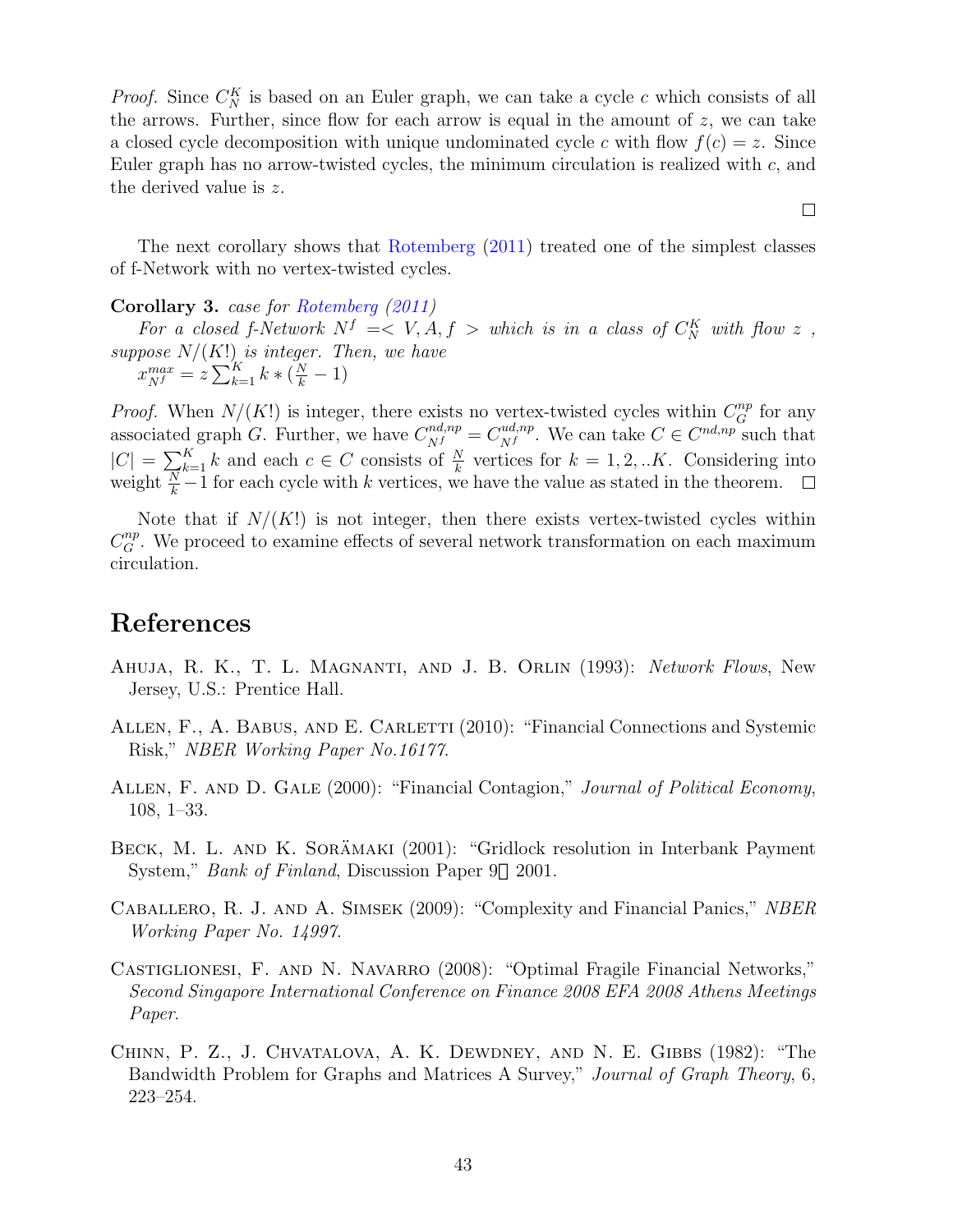- <span id="page-43-11"></span>Cifuentes, R., H. S. Shin, and G. Ferrucci (2005): "Liquidity Risk and Contagion," *Journal of the European Economic Association*, 3, 556–566.
- <span id="page-43-14"></span>Diaz, J., J. Petit, and M. Serna (2002): "A survey of graph layout problems," *ACM COMPUTING SURVEYS*, 34, 313–356.
- <span id="page-43-0"></span>Eisenberg, L. and T. H. Noe (2001): "Systemic Risk in Financial Systems," *Management Science*, 47, 236–249.
- <span id="page-43-16"></span>Fisher, I. (1911): *The Purchasing Power of Money*, New York: The Macmillan Company.
- <span id="page-43-2"></span>Ford, L. R. and D. R. Fulkerson (1962): *Flows in Networks*, Princeton, NJ: Princeton University Press.
- <span id="page-43-9"></span>FREIXAS, X., B. M. PARIGI, AND J.-C. ROCHET (2000): "Systemic Risk, Interbank Relations, and Liquidity Provision by the Central Bank," *Journal of Money, Credit, and Banking*, 32, 611–638.
- <span id="page-43-13"></span>Gai, P. and S. Kapadia (2010): "Contagion in Financial Networks," *Working Paper No.383, Bank of England*.
- <span id="page-43-15"></span>GOLDBERG, A. V., S. A. PLOTKIN, AND E. TARDOS (1991): "Combinatorial Algorithms for the Generalized Circulation Problem," *Mathematics of Operations Research*, 16, 351–381.
- <span id="page-43-4"></span>Jackson, M. O. (2008): *Social and Economic Networks*, Princeton University Press.
- <span id="page-43-5"></span>Kiyotaki, N. and R. Wright (1989): "On Money as a Medium of Exchange," *Journal of Political Economy*, 97, 927–954.
- <span id="page-43-6"></span>——— (1993): "A Search-Theoretic Approach to Monetary Economics," *American Economic Review*, 83, 63–77.
- <span id="page-43-8"></span>Kuroda, A. (2003): *KaheiSisutemu-no-Sekaishi(World History of Currency System)*, Tokyo, Japan: Iwanami Shoten.
- <span id="page-43-7"></span>LAGOS, R. AND R. WRIGHT (2005): "A Unified Framework for Monetary Theory and Policy Analysis," *Journal of Political Economy*, 113, 463–484.
- <span id="page-43-10"></span>LAGUNOFF, R. AND S. L. SCHREFT (2001): "A Model of Financial Fragility," *Journal of Economic Theory*, 99, 220–264.
- <span id="page-43-12"></span>Nier, E., J. Yang, T. Yorulmazer, and A. Alentorn (2007): "Network Models and Financial Stability," *Journal of Economic Dynamics and Control*, 31, 2033–2060.
- <span id="page-43-3"></span>QUESNAY, F. (1758): *Tableau économique*.
- <span id="page-43-1"></span>ROTEMBERG, J. J. (2011): "Minimal Settlement Assets in Economies with Interconnected Financial Obligations," *Journal of Money, Credit, and Banking*, 43, 81–108.